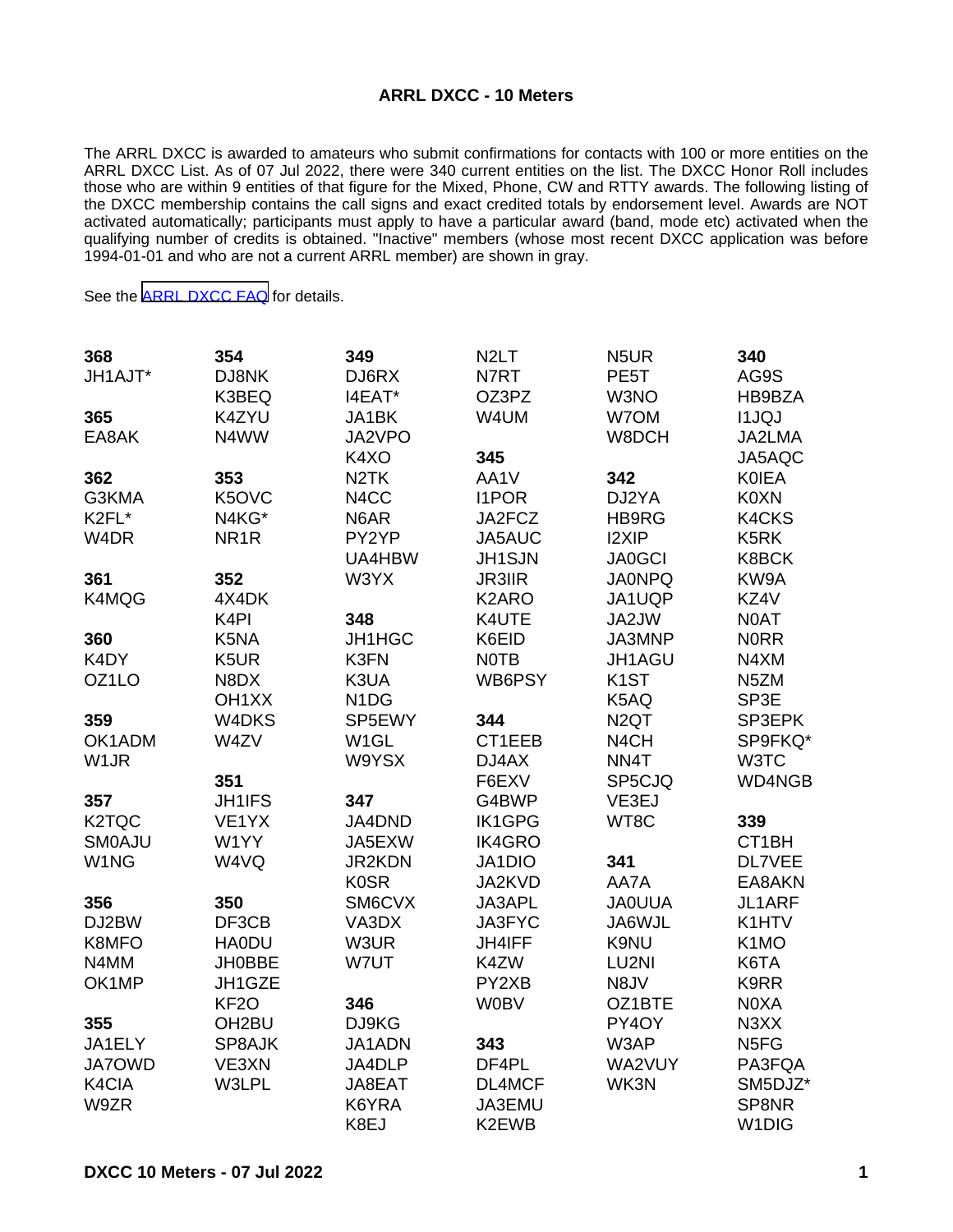| W4FC                          | KX4R              | 333                | W6SR                          | 328                 | 326                           |
|-------------------------------|-------------------|--------------------|-------------------------------|---------------------|-------------------------------|
| WB6RSE                        | N9US              | AD <sub>1</sub> C  |                               | AA1ON               | DF3GY                         |
|                               | R9FM              | DL5DSM             | 330                           | DF2RG               | DJ5FI                         |
| 338                           | SM5AQD            | G3TXF              | DJ9HX                         | G4GIR               | DJ9RR                         |
| AA6YQ                         | VE3LDT            | JA2AH              | HB9AMO                        | HB9BGV              | EA5BY                         |
| DJ4XA                         | W <sub>2</sub> YC | JG3QZN             | <b>I4AVG</b>                  | I2EOW               | G3TJW                         |
| DK9KX                         | W8UVZ             | K <sub>2</sub> TK  | <b>IK5HHA</b>                 | <b>I4EWH</b>        | I2MQP*                        |
| <b>I4LCK</b>                  | W9IXX             | K <sub>2</sub> VV  | IK8HJC                        | JA1AAT              | <b>IK4HLU</b>                 |
| <b>I5KKW</b>                  | <b>WB4TDH</b>     | K5KLA              | <b>IT9DAA</b>                 | <b>JA4LKB</b>       | IK6GPZ                        |
| JA2JPA                        |                   | N <sub>3</sub> SL  | JA1WSX                        | JF1PUW              | JA3AZD                        |
| JA3CSZ                        | 335               | N5ORT              | JA4MRL                        | <b>JF7XKY</b>       | JE2LUN                        |
| <b>JJ3PRT</b>                 | F6BKI             | N <sub>5</sub> TY  | <b>JA8CVH</b>                 | JH4UYB              | JE8BKW                        |
| <b>K0EU</b>                   | <b>IK4DRY</b>     | SM4EMO             | JF1KKV                        | K6FG                | JH2UVL                        |
| K2PLF*                        | <b>JA2JNA</b>     | UT5UGR             | K6AM                          | K6KLY               | JK1UVP                        |
| KD <sub>5</sub> M             | JA3DY*            | W4DC               | K9FD                          | K8PT                | JO1CRA                        |
| N <sub>5</sub> AW             | JA5IU             | W5BPT              | NI <sub>O</sub> G             | K9IR                | K2RW                          |
| N6JV                          | <b>JA9APS</b>     | W6RLL              | NO <sub>8</sub> D             | KM <sub>1</sub> D   | K4HGX                         |
| NK1K                          | JH1LBR            | W9OL               | PY5EG                         | RZ3AM               | K4UEE                         |
| PY2BW                         | JJ2LPV            |                    | UA3AKO                        | UA3AGW              | N7US                          |
| PY5CC                         | K3KO*             | 332                | W5FKX                         | UA6A                | N8RR                          |
| W3GG                          | K6DT              | AB4IQ              | W9RPM                         | W2KKZ               | R <sub>5</sub> AJ             |
| W4RFZ                         | <b>K7NN</b>       | DJ9ZB              | <b>WA2UUK</b>                 | W <sub>2</sub> LO   | SM5CZQ                        |
|                               | K8SIX             | DL1RWN             | WA9CVK                        | W2RQ                | SM5KNV                        |
| 337                           | K9EU              | EY8MM              | WB2GOK                        | W4PK                | SP <sub>5</sub> DIR           |
| AA4V                          | N3MN              | F6AOJ              | WD5K                          | W5XC                | WA1JMP                        |
| DF2NS                         | N4JJ*             | JA1EOD             | WJ4T*                         | W6VX                | YV1DIG                        |
| <b>DL7MAE</b>                 | N4NX              | <b>JA7MSQ</b>      | ZS6EZ                         | W7AO                |                               |
| G3XTT                         | <b>S58T</b>       | K <sub>1</sub> LD  |                               | WI8A                | 325                           |
| HA5WA                         | SP2FAX            | K <sub>2</sub> TE  | 329                           | YO3APJ              | DF2IS                         |
| JA1WPX                        | <b>WOMHK</b>      | N4PQX              | CT1APE                        |                     | <b>GOJHC</b>                  |
| JA2FBY                        | W1KSZ             | NQ1K               | F <sub>3</sub> AT             | 327                 | JA2HQZ                        |
| JA2FJP                        | W6XA              | <b>NY0V</b>        | F5NBX                         | F5OZF               | JH1BXH                        |
| <b>JA3PIS</b>                 | W9OP              | OZ4O               | <b>GODQS</b>                  | G3NDC               | JR3GWZ                        |
| JF2MBF                        |                   | PY2SP              | <b>IOWDX</b>                  | <b>JA2IVK</b>       | K <sub>5</sub> X <sub>X</sub> |
| K8AV                          | 334               | PY5HOT             | <b>IK6DLK</b>                 | JA8RJE              | K8WK                          |
| N <sub>4</sub> D <sub>W</sub> | AA4HP             | R7LV               | JA1HGY                        | JF1SEK              | <b>KF0QR</b>                  |
| OE6IMD                        | DK6NP             | W3GH*              | JA3CMD                        | JI8DGO              | KG6B                          |
| <b>SL0ZG</b>                  | EA5BM             | WB9Z               | JH1IED                        | JJ2PIK              | SM4CTI                        |
| SM3EVR                        | IK4BHO            | YU1FW              | JH3VNC                        | JQ3DUE              | W1YIF                         |
|                               | JA5MHD            |                    | <b>K0DEQ</b>                  | K9MM                | YO9HP                         |
| 336                           | <b>JG2TKH</b>     | 331                | K <sub>2</sub> U <sub>O</sub> | KU0A                |                               |
| CT1EKY                        | K4XP              | F5HNQ              | K4QL                          | N6ED                | 324                           |
| HA8IE                         | KE9ET             | IK4WMA             | K5KC                          | SM5CEU              | AA5AU                         |
| <b>I4MKN</b>                  | N4AH              | JE2URF             | <b>K8AJK</b>                  | VA5DX               | DJ4ZB                         |
| <b>IK4GME</b>                 | N6KK              | JR1BLX             | N <sub>1</sub> NK             | VE3FF               | <b>HB9BIN</b>                 |
| IV3JVJ                        | ON4IZ             | K <sub>1</sub> EFI | N5MT                          | <b>WOSR</b>         | JA1GRM                        |
| <b>JA0GJJ</b>                 | R4GM              | K4XI               | OK3GU                         | W4WM                | K1MM                          |
| JA1SJV                        | SP7GAQ            | K9NW               | SP9DWT                        | W <sub>5</sub> GO   | K2XB*                         |
| JA2WYN                        | W7VY              | <b>KG7H</b>        | <b>WODJC</b>                  | W5ZN                | K5DU                          |
| <b>JH1TWT</b>                 | W9MU              | KS <sub>1</sub> J  | W5CIA                         | W8CZN               | K8YSE                         |
| JR4ABB                        | WA6APQ            | N8PR               | WO <sub>2</sub> N             | YO <sub>5</sub> BRZ | K9ALP                         |
| <b>K0CA</b>                   | WD5COV            | SM3NRY             | WX4G                          |                     | KC7V                          |
| K4IQJ                         |                   | VE6WQ              |                               |                     | KD6WW                         |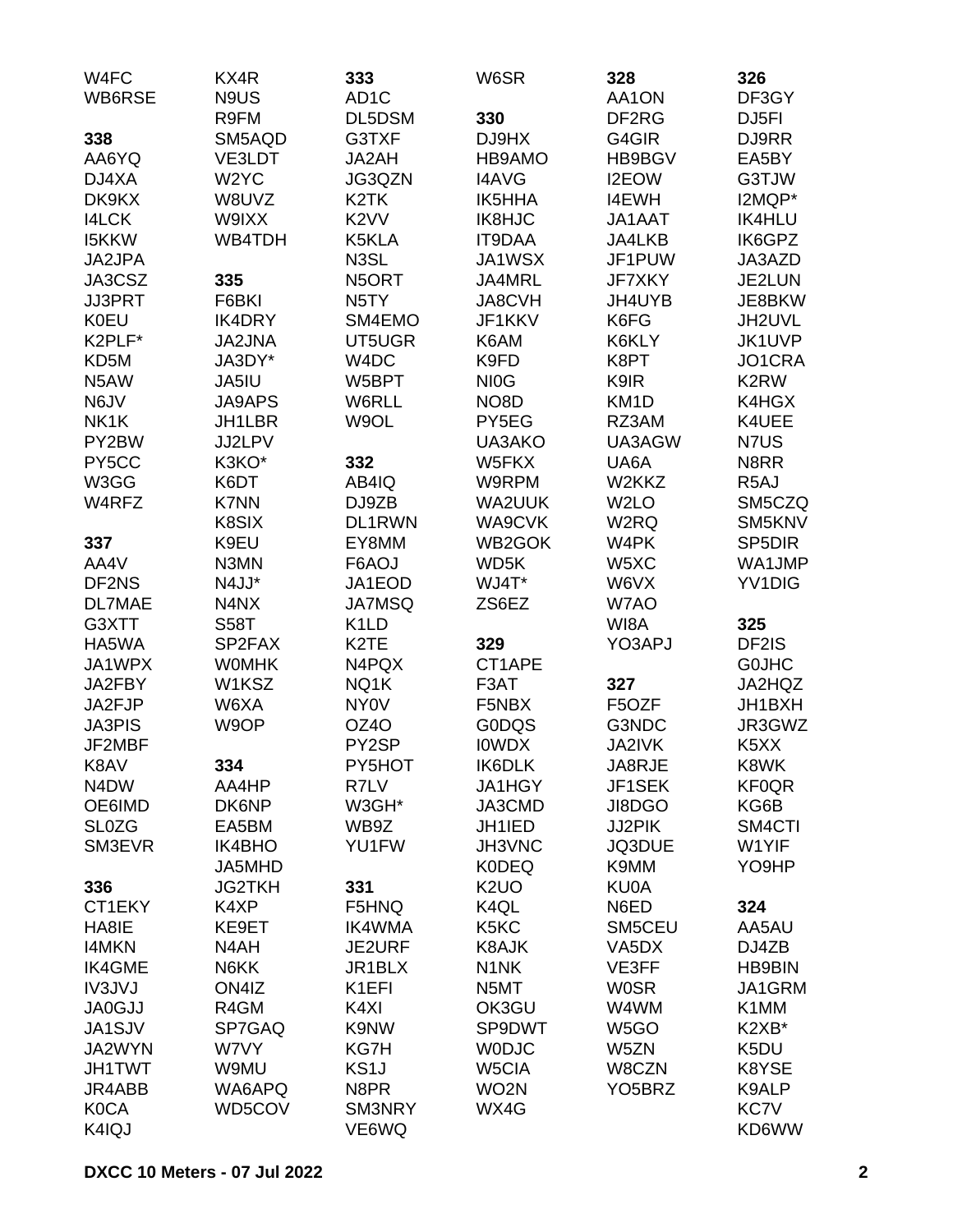| N <sub>2</sub> BJ             | <b>JA2KSI</b>                  | JE3EDJ                         | K5MC                          | JG1WSC              | JE7JDL            |
|-------------------------------|--------------------------------|--------------------------------|-------------------------------|---------------------|-------------------|
| NU8Z                          | JA8DNV                         | <b>JH1OAI</b>                  | K8TL                          | <b>JJ1SKG</b>       | K <sub>1</sub> RO |
| W1RM                          | JH4FEB                         | K <sub>1</sub> ZZ              | K8ZTT                         | K <sub>4</sub> CN   | KQ3F              |
| W3OA                          | JI1PGO                         | K8BL                           | KC2BW                         | KA9CFD              | N9RS              |
| W9JA                          | JI4POR                         | K <sub>9</sub> CT              | N <sub>4</sub> ONI            | N4HID               | NN4SS             |
|                               | <b>JS3CTQ</b>                  | KP <sub>2</sub> A              | N <sub>5</sub> L <sub>Z</sub> | N6ET                | NW6S              |
| 323                           | K <sub>2FF</sub>               | RA7A                           | OE3GCU                        | OE6DK               | SV3AQR            |
| AA1QD                         | KQ8M                           | SP6CIK                         | OZ1CTK                        | SP <sub>6</sub> A   | W <sub>1</sub> OW |
| EU7A                          | LA7AFA                         | SV <sub>1JG</sub>              | RA3CQ                         | WD9DZV              | W5TCX             |
| GM3YTS                        | N4JQQ                          | UA9FAR                         | W2IRT                         |                     | <b>WA0I</b>       |
| IZ4BEZ                        | N <sub>5</sub> X <sub>Z</sub>  | UX1UA                          | W <sub>4</sub> OX             | 314                 | WB8ZRV            |
| JR4VMS                        | OE1AZS                         | UY5ZZ                          | W4ZX                          | F6DAY               |                   |
| K <sub>1</sub> AR             | OH <sub>2</sub> BLD            | VE <sub>1</sub> D <sub>X</sub> | W8WFN                         | <b>GM0GAV</b>       | 311               |
| K5ZK                          | <b>ON4AOI</b>                  | W1YW                           | WA4VA                         | HB9DDZ              | AE5E              |
| K6EMN                         | <b>SMOCCM</b>                  | W4BP                           | WB9CIF                        | JA3GN               | DL5WW             |
| K6YUI                         | SM6CCO                         | WA1YTW                         | WB9EEE                        | JL1UXH              | EA8BYR            |
| N8BM                          | SM6CMU                         |                                | YO7LCB                        | <b>K0KX</b>         | JA4XH             |
| OE2LCM                        | UT9FJ                          | 318                            |                               | K <sub>1</sub> YR   | <b>JH4JNG</b>     |
| OE5KE                         | WA4BIM                         | CX2AAL                         | 316                           | KC6AWX*             | <b>K0JUH</b>      |
| <b>RU3FM</b>                  |                                | DL <sub>2</sub> OE             | F <sub>2</sub> JD             | NS <sub>6</sub> C   | K6KO              |
| SM6DHU                        | 320                            | <b>IKOPEA</b>                  | JA2JRG                        | OE1WEU              | K8QM              |
| UA3AB                         | CT4NH                          | JA1KQX                         | JA3EGE                        | R3VA                | KO4MR             |
| <b>WOHBH</b>                  | DK5WL                          | JA6BZI                         | JA7BEW                        |                     | KT <sub>1</sub> J |
| <b>WOVTT</b>                  | DL6KR                          | JE1SYN                         | <b>JA7JWF</b>                 | 313                 | KW4V              |
| WA6F                          | EA5RM                          | <b>JS2LHI</b>                  | JE1CTA                        | A45XR               | LA2QM             |
| WA9IVU                        | EA7TV                          | K9YY                           | <b>JF3KON</b>                 | DJ9ON               | N <sub>5FJ</sub>  |
|                               | <b>I5NPH</b>                   | KE9L                           | JG1NBD                        | FK8CP               | OZ1AXG            |
| 322                           | JA2DPC                         | KG4W                           | K <sub>1</sub> BD             | G4PWA               | W1AX*             |
| AB <sub>5</sub> C             | K <sub>1</sub> OA              | LU1JDL                         | K <sub>5</sub> EK             | <b>JA7JI</b>        | WA4QMQ            |
| DJ5JH                         | K4MWB                          | N <sub>2</sub> JJ              | K <sub>5</sub> UO             | K2UU                |                   |
| JM1SMY                        | K4SE                           | N <sub>2</sub> TN              | K7SP                          | K3KY                | 310               |
| N <sub>4</sub> D <sub>B</sub> | LA7JO                          | NI6T                           | K8OM                          | K3PA                | DL9TJ             |
| OE3EVA                        | N8DJX                          | OE1ZL                          | K9ZO                          | K3WW                | EA2IA             |
| OE8HIK                        | NJ6P                           | OZ3SK                          | KA1ERL                        | <b>KS9R</b>         | G3LZQ             |
| <b>ON7TK</b>                  | OE8RT                          | PY5EW                          | <b>KC9ARR</b>                 | OH <sub>2</sub> BOZ | HA9PP             |
| R <sub>3</sub> OK             | ON <sub>4</sub> C <sub>D</sub> | SM6CUK                         | N <sub>5</sub> OK             | SM4DDE              | <b>IK2QPR</b>     |
| SM4CTT                        | ON4IQ                          | SP <sub>1</sub> S              | N8KOL                         | <b>UROMC</b>        | IK4DRR            |
| SM4DHF                        | SM6LIF                         | SP7VC                          | <b>OE5NNN</b>                 | VK3QI               | JA1ANR            |
| SM6CTQ                        | SP6M                           | W5WT                           | OH <sub>2</sub> BCK           | <b>W0YG</b>         | JA5WIZ            |
| SP1JRF                        | SV <sub>1</sub> RK             | WA8WV                          | R9TO                          | W2GW                | JE1VPC            |
| <b>SP7ITB</b>                 | W7MO                           | <b>YS1RR</b>                   | UA3DPM                        | W <sub>2XI</sub>    | JF1WPB            |
| UA3AP                         | W8OI                           |                                | <b>WOAWL</b>                  | WA2HZO              | K1AMF             |
| VE3EXY                        |                                | 317                            | <b>WOVX</b>                   | <b>WA4FFW</b>       | N <sub>1</sub> RR |
| W5OZI                         | 319                            | CT1IUA                         | W1ECT                         |                     | OZ1ACB            |
| W6TC                          | AD5A                           | EA5AT                          | W3SB                          | 312                 | PA5TT             |
| W8AV                          | AD5Q                           | EW <sub>2</sub> A              | W8GC                          | AA6AA               | RV3LO             |
| W9RN                          | EA3GP                          | G6GA                           |                               | AB6QM               | UA6MF             |
| YU3AA                         | G3SNN                          | <b>JA0CVW</b>                  | 315                           | G4OBK               | VE7IG*            |
|                               | G4CCZ                          | <b>JA0EOK</b>                  | F3TH                          | <b>GM3POI</b>       | W4RNZ             |
| 321                           | IZ5EKV                         | <b>JH0INP</b>                  | JA2FGL                        | HK3W                | W6YI              |
| DK1FW                         | JA3AFR                         | <b>K0TT</b>                    | JA3LDH                        | <b>JA0DIN</b>       | WA4MME            |
| DL7FP                         | <b>JA7IC</b>                   | K <sub>2</sub> SH <sub>Z</sub> | <b>JA7LMZ</b>                 | JA2BDR              | WB8ZRL            |
| JA1WTI                        | <b>JA7KY</b>                   | K5GKC                          | JE1GWO                        | JA2XYO              |                   |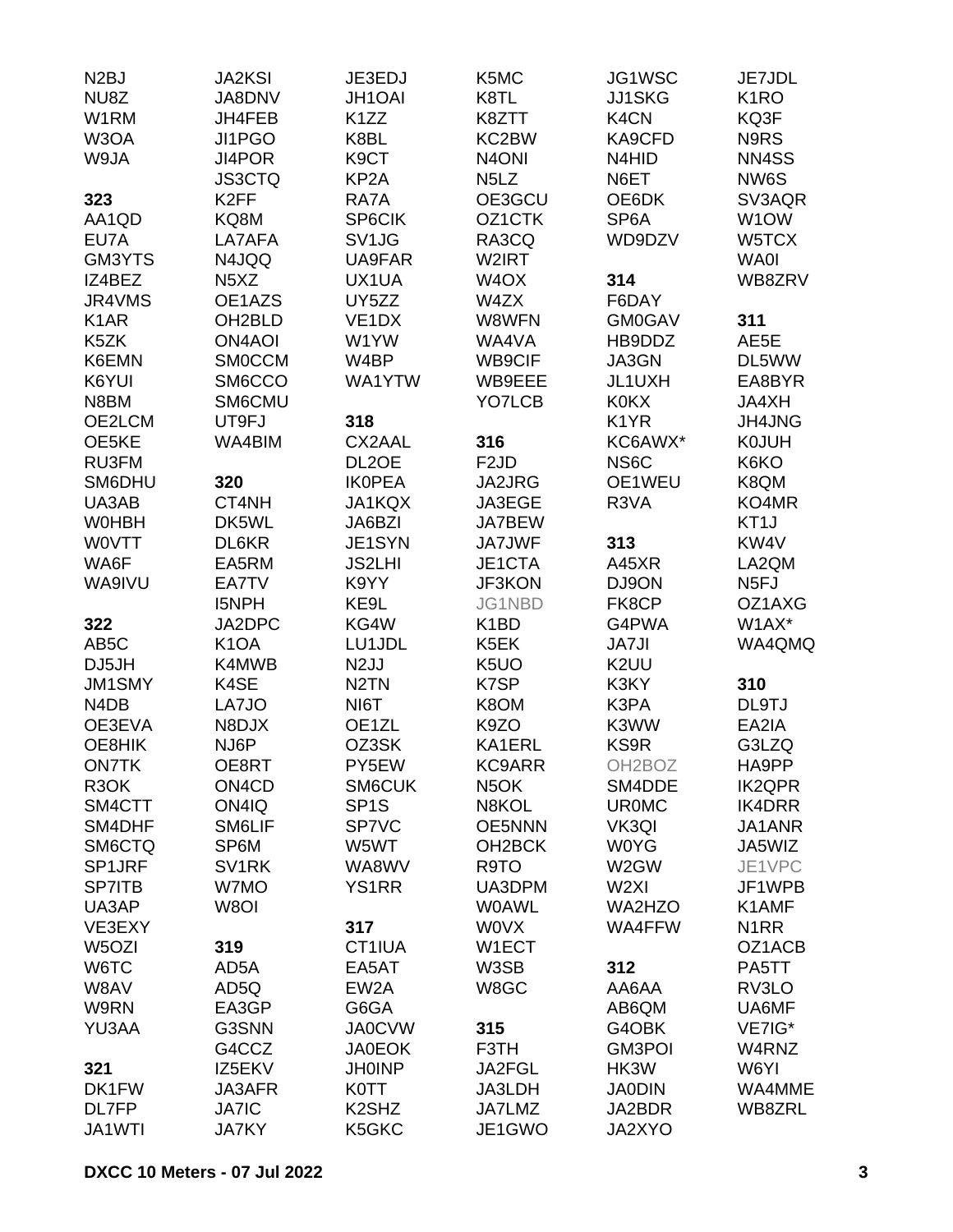| 309                                    | N7RO                          | 304                | EA3GHQ             | AA4R                          | DM5EE                         |
|----------------------------------------|-------------------------------|--------------------|--------------------|-------------------------------|-------------------------------|
| HL3IUA                                 | SM5CAK                        | AI6Z               | G3SVD              | AF <sub>2</sub> C             | EA3GHZ                        |
| JA1LSP                                 | W2LK                          | HB9DDO             | G3UAS              | AG4W                          | F <sub>3</sub> SG             |
| JA2AHH                                 | WB9NOV                        | I2YWR              | <b>IK2YCW</b>      | DL2FAG                        | <b>HA7TM</b>                  |
| <b>JA7MA</b>                           |                               | <b>IK4AUY</b>      | <b>IZ0AEG</b>      | JA1VLK                        | IK2DJV                        |
| <b>JA9CWJ</b>                          | 306                           | IK6BOB             | JH2FXK             | JA1XEC                        | <b>IK4MSV</b>                 |
| JH8RZJ                                 | DK2JX                         | <b>IK8YTA</b>      | JR3OEH             | <b>JA9TWN</b>                 | JA1XJA                        |
| JR2UBS                                 | DL2CHN                        | <b>IW0SAF</b>      | KM3J               | JN3SAC                        | K <sub>1</sub> D <sub>G</sub> |
| K1AM*                                  | <b>IOMWI</b>                  | JH3KEA             | N <sub>1</sub> API | JR2UJT                        | K <sub>5</sub> PC             |
| K4HB                                   | <b>I5HOR</b>                  | K <sub>1</sub> NU  | N3NT               | <b>K0LUZ</b>                  | K8BN                          |
| K4MF                                   | <b>IV3YYK</b>                 | K7PI               | N9AU               | K7BG                          | SP1MGM                        |
| K5BG                                   | <b>JA7QVI</b>                 | K7ZA               | PA3CSR             | K8ME                          | WL7E                          |
| KF8UN                                  | <b>JE8TGI</b>                 | K9HQM              | S57AT              | <b>KB0EO</b>                  |                               |
| <b>KK0M</b>                            | <b>UQUBHL</b>                 | <b>KN5O</b>        | SM2GCQ             | N4AL                          | 297                           |
| R7DX                                   | JM2RUV                        | LA9FFA             | VE3VHB             | N4BAA                         | AA5AT                         |
| SK7AX                                  | <b>JR9LKE</b>                 | LU3CQ              | W2AY               | N4II                          | CT1DKS                        |
| SP6HEQ                                 | K <sub>2</sub> L <sub>S</sub> | <b>N0KV</b>        | W3BW               | NX0I                          | CT1FMX                        |
| UT7UJ                                  | K <sub>2</sub> SY             | N <sub>1</sub> GC  | W8HW               | NX7K                          | HL3DE                         |
| W2SM                                   | LA5IIA                        | N4AA*              | WC4B               | RX3AGD                        | JA1BNW                        |
| W4YCH                                  | LA8PT                         | N4QS               |                    | SM3VAC                        | JK1OPL                        |
| WP4U                                   | PY2NQ                         | N6DX               | 301                | SV <sub>1</sub> IW            | JR3MTO                        |
|                                        | R7FK*                         | NW7E               | 5B4AHJ             | W3EP                          | K1NTR                         |
| 308                                    | R7NW                          | SM5ARL             | DK2PR              | W5UYD                         | K2AJY                         |
| 9H1SP                                  | SV1FJA                        | SM5JE*             | DL4CF              | W6ENZ                         | K7LJ                          |
| DL5CW                                  | W1YM                          | SM6BZV             | <b>DS5RNM</b>      | WB3ANE                        | KA8ZPE                        |
| <b>DL9RCF</b>                          | W3KX                          | UA4LY              | JA1BPA             | WT4Q                          | KB1JZU                        |
| EA9IE                                  | WA5VGI                        | W3LL               | JA1MZL             | ZL3JT                         | KR4F                          |
| EI7BA                                  |                               | <b>W6NWS</b>       | <b>JA4FKX</b>      |                               | NX <sub>1</sub> L             |
| JA1XCZ                                 | ZS4TX                         | W7FP               |                    |                               |                               |
|                                        |                               |                    | JL2JVX<br>K0GY     | 299                           | RA3QK                         |
| JA3RQ                                  | 305                           | WD8MGQ             |                    | AI9L                          | SM3NXS                        |
| <b>JI3BFC</b>                          | 9A2NA                         |                    | K4ZIN              | AJ3K                          | UT2UB                         |
| K <sub>1</sub> UO<br>K <sub>4</sub> SO | <b>DL6CNG</b>                 | 303                | KE5PO              | EA6SX                         | VE3CFK<br>W1ENE               |
|                                        | HP2AT                         | CX4HS              | N1IBM              | F5CQ                          |                               |
| KS3F                                   | <b>IK4PLW</b>                 | <b>IK0HFO</b>      | N7KA               | <b>IKOLNN</b>                 | W5LT                          |
| N <sub>4</sub> GN                      | <b>IWOHEX</b>                 | <b>JA0DWY</b>      | NU4D               | <b>JA1TAA</b>                 | W7CT                          |
| ON <sub>4</sub> ON                     | JA1KXY                        | JA8EJO             | OE8SPW             | JN1BMX                        | W9MMZ                         |
| SM5SWA                                 | <b>JA7FWR</b>                 | JH1ARC             | OH9MDV             | <b>KORS</b>                   | W9RC                          |
| SV8CS                                  | JE8LWZ                        | <b>JN7FAH</b>      | RW3RN              | K <sub>2</sub> S <sub>X</sub> | <b>WB0TVY</b>                 |
| VE2TZT                                 | JR6FC                         | K6SIK              | RW4NN              | K4DSE                         |                               |
| W1SKU                                  | K6RO                          | K7GEX              | RW7M               | K5TT                          | 296                           |
| W6BJH                                  | K7WP                          | N <sub>1</sub> AC  | SM5FUG             | K8FL                          | 9M6YBG                        |
| W8AXI                                  | K7ZD                          | N <sub>1</sub> PM  | SP7HOV             | KM <sub>1</sub> C             | EA5OX                         |
| WA2VYA                                 | K8YTO                         | N <sub>2</sub> JSB | W1LW               | LU8EKC                        | EV <sub>1</sub> R             |
|                                        | KA2CYN                        | PP <sub>1</sub> CZ | W2BZR              | LZ2JE                         | G5LP                          |
| 307                                    | LA2PA                         | RA9CMO             | W <sub>2</sub> QO  | NU <sub>10</sub>              | HB9CEX                        |
| I2JQ                                   | N8TR                          | <b>RMOF</b>        | W4SK               | RN3QN                         | HK4SAN                        |
| <b>I4FTU</b>                           | OZ7OP                         | SP3CGK             | W9ILY              | UA3TT                         | <b>IK5RUN</b>                 |
| <b>IK5PWQ</b>                          | PY2XU                         | WB7B               | W9XT               | W <sub>2</sub> FV             | IZ8DFO                        |
| JA1GTF                                 | R7AA                          | ZS6WB              | <b>WA1FCN</b>      | <b>WD0DAN</b>                 | JA2ZL                         |
| JH4GJR                                 | <b>VE7AHA</b>                 |                    | WS9V               |                               | JE1LFX                        |
| K <sub>1</sub> HT                      | WA2NPD                        | 302                |                    | 298                           | JF8QNF                        |
| K3VAT                                  |                               | AD6W               | 300                | AB5EB                         | <b>JO7WXN</b>                 |
| KV7K                                   |                               | DK5AD              | 4Z4DX              | DF2LH                         | <b>K0PA</b>                   |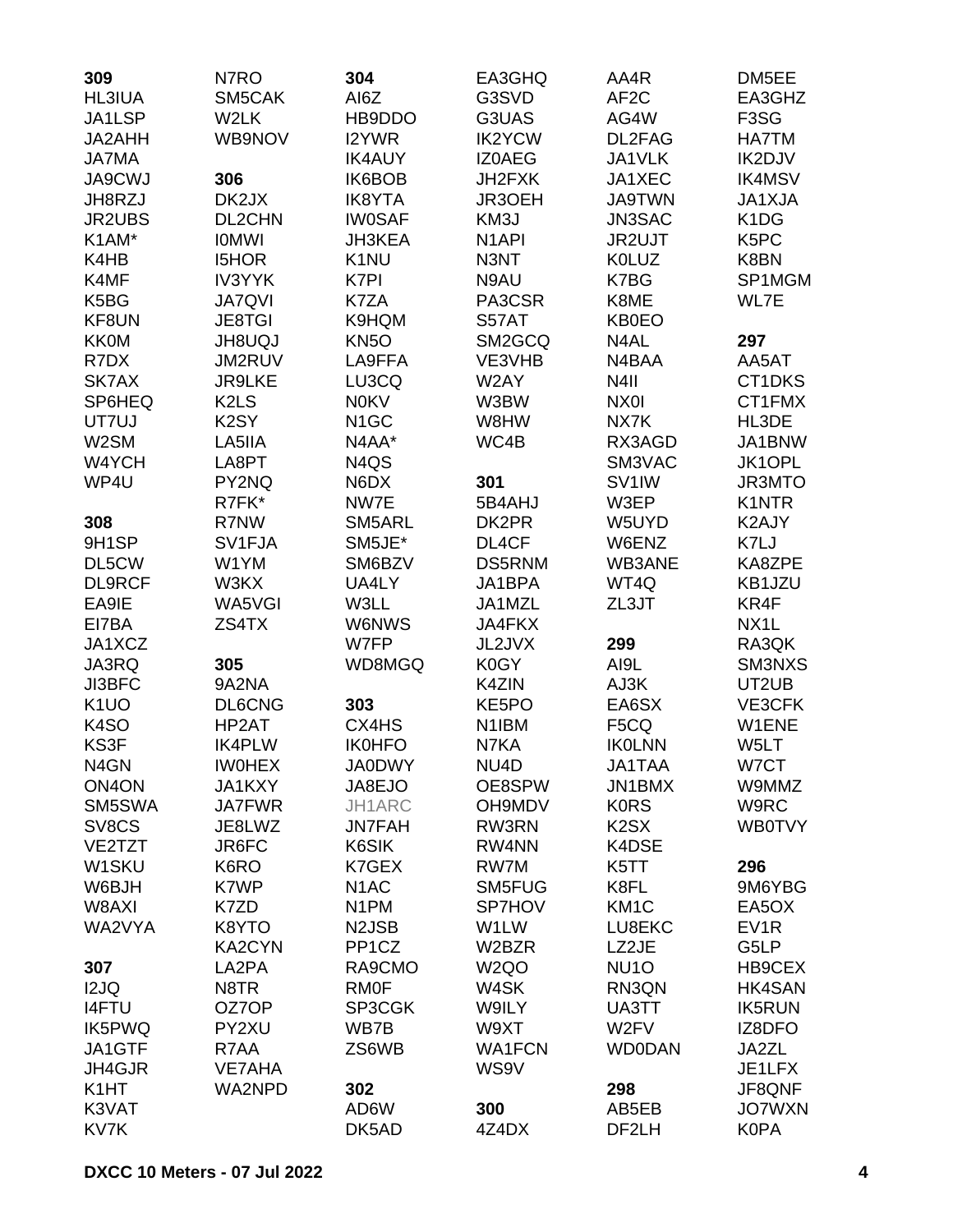| K <sub>1</sub> LI             | ON5TW               | W6AEA             | JA4ITW                        | PA9M               | 284                           |
|-------------------------------|---------------------|-------------------|-------------------------------|--------------------|-------------------------------|
| K6ND                          | RU3QR               | WD4LBR            | JA5PUL                        | SP <sub>5E</sub> S | EA3WD                         |
| K7KQ                          | RU6L                |                   | <b>JA6HQT</b>                 | SV3DCX             | JA2FSM                        |
| NU4Y                          | SMONJO              | 291               | <b>JA7BWT</b>                 | UN7JX              | JA8BAR                        |
| SM5CZK                        | SM6BGG              | AB9V              | <b>JG3SKK</b>                 | W1MK               | JH4CBM                        |
| UN6T                          | SM7HCW              | AC4G              | JH3CUL                        | W5EU               | <b>K2RSK</b>                  |
| W4FQT                         | SP5IWA              | DL1KUR            | K0AZ                          | W9AJ               | KC6X                          |
| W5EC                          | <b>W0GG</b>         | DL4SZB            | K4CMS                         | XE <sub>1</sub> J  | N6UK                          |
| W5GAI                         | W2HAZ               | F5PAC             | K4FJ                          |                    | PY2VA                         |
| W6YOO                         | W9IL                | HB9BOI            | K7ZV                          | 286                | SM7DXQ                        |
| WB3LHD                        | WK7E                | JA8EOT            | N <sub>1</sub> RK             | CT1GFK             | <b>US0KW</b>                  |
|                               | YO <sub>2</sub> RR  | <b>JG4AKL</b>     | N <sub>5</sub> D <sub>G</sub> | DL1DA              | <b>WOTM</b>                   |
| 295                           |                     | K4MS              | SM4OLL                        | DL2VPO             | W <sub>1</sub> OG             |
| 9A4W                          | 293                 | K8YYY             |                               | F <sub>2</sub> NH  | WB8B                          |
| 9A4WY                         | CT1BOL              | K9US              | 288                           | G8DX               | WF <sub>2</sub> S             |
| AB5A                          | DK2GZ               | <b>KA2ANF</b>     | AA8CH                         | HB9BHY*            |                               |
| HA1RB                         | EA <sub>1</sub> N   | KJ6NZ             | AH7C                          | IZ2AMW             | 283                           |
| <b>I3BUI</b>                  | IZ5BAM              | LU2CC             | AK1L                          | IZ5RVG             | 4X6UO                         |
| JA1KPH                        | JA1MDK              | N <sub>5</sub> JB | DL1DUO                        | JA1IZZ             | CU3EJ                         |
| JA2MTM                        | JA6VQA              | N5TW              | <b>HBOCC</b>                  | JA2LHG             | G4DXW                         |
| JA8NFV                        | JP1NWZ              | N8BJQ             | JH8BOE                        | JH3GCN             | <b>HA7UW</b>                  |
| JR1MLU                        | <b>K0HQW</b>        | PA3EWP            | JJ1DWT                        | JP1IOF             | JA6BEE                        |
| JR4LNG                        | K3SEW               | W6XK              | JL3VWI                        | JR2TQG             | JA6LCJ                        |
| K <sub>5</sub> P <sub>S</sub> | K6UM                | WB5JID            | K <sub>0</sub> QQ             | K <sub>1</sub> SM  | K2UFM                         |
| K5WAF                         | KD3CQ               | ZS6KR             | K <sub>2</sub> OGD            | K3PT               | K4JAF                         |
| K8GI                          | OZ2RH               |                   | K <sub>2</sub> PK             | K4EM               | K6PJ                          |
| N4IG                          | RX4HZ               | 290               | K4CM                          | KB8GWL             | KM4H                          |
| N5OUE                         | SMODRB*             | DK7YY             | N4TL                          | LA5HE              | R8TX                          |
| N6RV                          | W <sub>2</sub> FCR  | <b>GM0AXY</b>     | NA <sub>2</sub> X             | <b>MD0CCE</b>      | <b>UN7TW</b>                  |
| VE2WY                         | WF4G                | IZ8FFA            | OM4EX                         | N <sub>2</sub> LM  | W0EWM*                        |
| W2LE                          | ZS <sub>1</sub> J   | <b>JA2TBS</b>     | <b>RA0FF</b>                  | N9SF               | <b>W0GJ</b>                   |
| W5ODD                         |                     | <b>JA9IFF</b>     | SM3DXC                        | NA <sub>5</sub> C  | W1EQ                          |
| W6SZN                         | 292                 | JH4ADV            | SM5CLE                        | SV1GYG             | W2YE                          |
| WA8JBG                        | DK6CQ               | JH6WHN            | W <sub>1</sub> AO             | <b>WA1EHK</b>      | W3OOU                         |
| XE1KK                         | G3KWK               | K <sub>5</sub> RT | W1ZT                          | ZL1BYZ             | W6SHY                         |
| ZP5JCY                        | <b>IV3TDM</b>       | KE9XN             | W4HG                          |                    | <b>WA7NB</b>                  |
|                               | JA2ATE              | KX2A              | WE9R                          | 285                |                               |
| 294                           | JA5JUG              | NE <sub>1</sub> B |                               | EI9FBB             | 282                           |
| DM2DXA                        | JE2OVG              | R9SA              | 287                           | <b>IK1PMR</b>      | AA5AM                         |
| EA6VQ                         | JF2XGF              | <b>WOCP</b>       | AA4NC                         | IZ4MJP             | CT3HF                         |
| HB9BXE                        | <b>JH4BTI</b>       | <b>WOFLS</b>      | AA8LL                         | JF2UPM             | DL3EA                         |
| <b>I1EIS</b>                  | JL1XMN              | W <sub>2</sub> NO | <b>IOKDF</b>                  | JL1RUC             | EA8MT                         |
| <b>JA0CRI</b>                 | K <sub>1</sub> KO   | W8IQ              | JA1NWD                        | <b>K0KVR</b>       | HB9DDM                        |
| JA1IOA                        | K <sub>2</sub> EP   |                   | <b>JA9AGN</b>                 | K8EUR              | <b>IW1ARB</b>                 |
| JA1SYY                        | KE9I                | 289               | <b>JG1TSF</b>                 | <b>KA4RRU</b>      | JA1BDF                        |
| JA2KSP                        | N8II                | CT1BWW            | <b>JJ3HGJ</b>                 | KW4MM              | JE1DXC                        |
| JE2HCJ                        | <b>ND0N</b>         | DF3UB             | K <sub>1</sub> AJ             | N9ISN              | <b>JH7RTQ</b>                 |
| JR7VHZ                        | NR3Y                | EA8RR             | K3JGJ                         | <b>WOYK</b>        | K <sub>2</sub> N <sub>V</sub> |
| K4TT                          | PY2WC               | EC <sub>3</sub> A | K8LJG                         | W1ITU              | LA9AJA                        |
| K6FW                          | SV <sub>1</sub> DPI | F8BJI             | KU8X                          | W <sub>2</sub> GG  | <b>NORB</b>                   |
| K9RX                          | W <sub>1</sub> BR   | <b>GOEHO</b>      | N3BNA                         | YB5QZ              | N <sub>2</sub> FF             |
| LU8ADX                        | W <sub>2</sub> JU   | <b>I4KDJ</b>      | N <sub>5</sub> GH             |                    | N8RF                          |
| N4QQ                          | W5PF                | JA1SGU            | ON4CAS                        |                    | NA2U                          |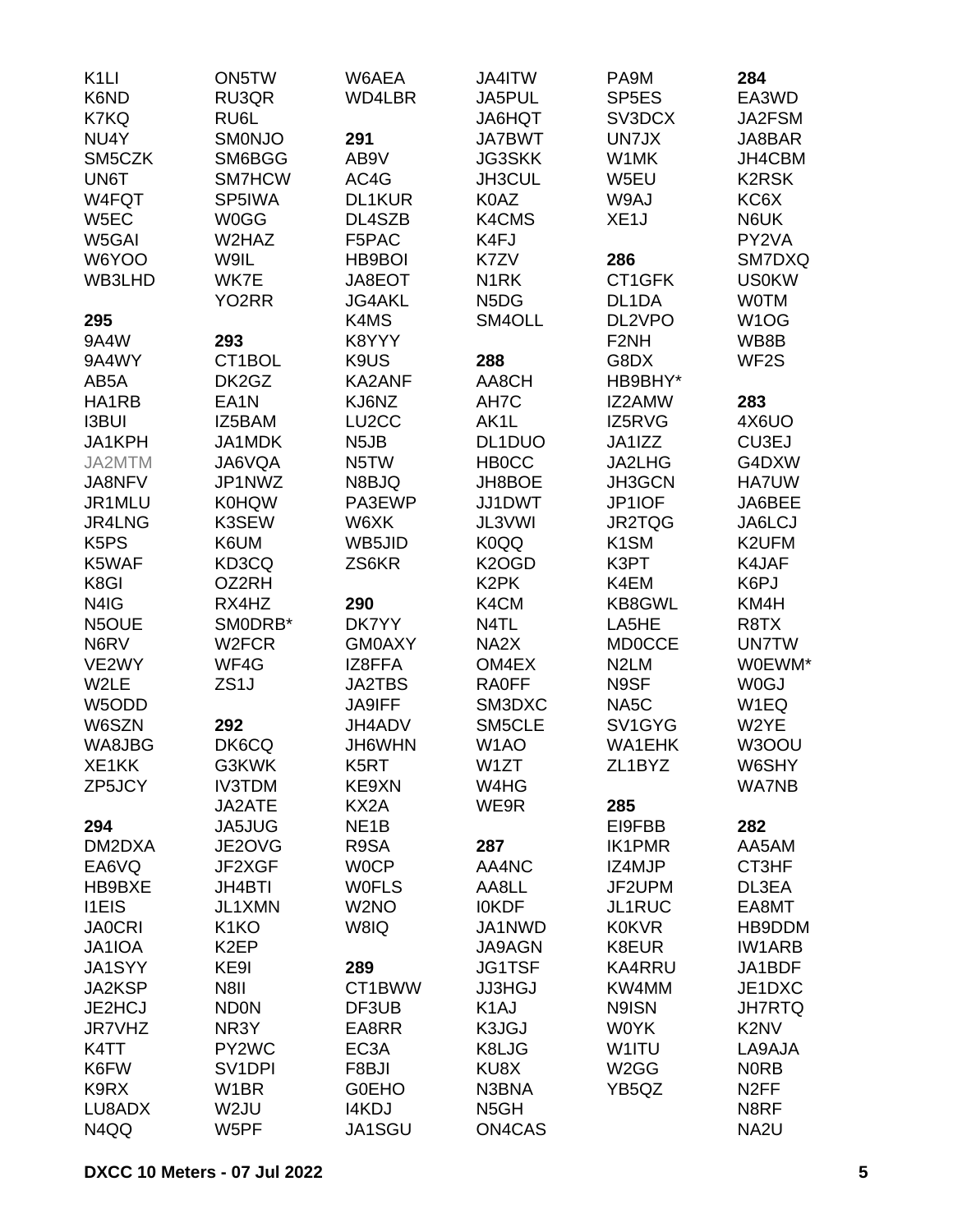| OE2GEN            | 279               | NT <sub>0</sub> V* | SM5CSS            | G3PMR                         | <b>IK2DZN</b>     |
|-------------------|-------------------|--------------------|-------------------|-------------------------------|-------------------|
| <b>WORX</b>       | AA8OY             | RA3SS              | <b>VU2NKS</b>     | G3VAO                         | <b>IZ3ETU</b>     |
| W5ADD             | IZ8FDH            | RU1AB              | W1XYZ             | JE6TSP                        | <b>JA0LXP</b>     |
| W6PJ              | JA6TMU            | SM6AOU             | WA4NUF            | K4XD                          | JA5FBZ            |
| W7DO              | K <sub>5</sub> QX | <b>UA0BA</b>       |                   | K9MK                          | JR1BAS            |
| W8MHW             | KE1F              | UN7LZ              | 274               | N <sub>2</sub> N <sub>S</sub> | K <sub>5</sub> JZ |
|                   | KG5UZ             | UX5UO              | <b>ABOCT</b>      | N4BSN                         | K <sub>5</sub> RJ |
| 281               | <b>NOAMI</b>      | W3GQ               | FG5FR             | N6HC                          | K6RNK             |
| AF9H              | N <sub>2</sub> AJ | W5GZ               | <b>IK2PZC</b>     | OE6CLD                        | K6TAR             |
| DL1LZ             | N3KN              | W7BEM              | JA9GPG            | SM5FWW                        | KA6BIM            |
| F6FXU             | NQ7R              | W8RLS              | JH1QAX            | W4WW                          | N3VS              |
| <b>G0BLB</b>      | OE5FIN            |                    | <b>JK3DGX</b>     | W7WM                          | SV9COL            |
| JA2CXF            | ON4ACG            | 276                | JM1HJG            | YO3JF                         | W1WC              |
| K3PP              | PA7RA             | DL1SMA             | K4MM              |                               | W6OTC             |
| K4HMB             | <b>SMOMPV</b>     | DL6ZXG             | K5DV              | 271                           | W9PZT             |
| KE6FV             | <b>WOTT</b>       | HL2WA              | K7XB              | DJ3GW                         | WA8LOW            |
| LA5LJA            | W <sub>1</sub> RY | <b>IK2RPE</b>      | KN6KI             | <b>DL1TRK</b>                 | WO <sub>2</sub> T |
| N4SLR             | W5PKE*            | <b>JA1BN</b>       | OZ7DN             | F4BKV                         | WO6R              |
| N9KAE             | W7AL              | JL1IHE             | <b>R0FA</b>       | F5BEG                         | WO9S              |
| VE3BW             | W8TN              | <b>JL1TXC</b>      | SM5BMB            | <b>JA0NZR</b>                 |                   |
| VE3YV             |                   | K0BJ               | UA3ECJ            | JA1DOF                        | 269               |
| <b>W0SSR</b>      | 278               | <b>K3ANS</b>       | W <sub>1</sub> RR | JA2ORW                        | A65CA             |
| W <sub>2</sub> CG | AB3CV             | K3XA               | W6IGK             | JA5BGA                        | A92BE             |
| W <sub>5FI</sub>  | DO4DXA            | K9JF               | W8BBQ             | JH3SIF                        | EA1KK             |
| W9ZJ              | G4ZOY             | KI6CG              | YB3OSE            | JL1BYZ                        | GM3YOR            |
| YB1AR             | JA2BL             | <b>OH6NIO</b>      | YO3CD             | JR1DUP                        | <b>HB9SLO</b>     |
|                   | JA2CEJ            | <b>PA7TWO</b>      |                   | <b>K0TLM</b>                  | <b>I1FQH</b>      |
| 280               | JA2NNF            | PU1KGG             | 273               | K2YEH                         | <b>IWOHOU</b>     |
| AA8R              |                   | RK4FD              | AJ6T              | K3JT                          | <b>IW1QN</b>      |
|                   | K6CF              |                    |                   | K5KG                          | IZ4DPV            |
| CX6VM<br>EW4M     | K7EG<br>KA1MUY    | SM3CBR             | CU2AP<br>DL7BA    |                               |                   |
|                   |                   | SV9AHZ             |                   | KJ5PQ                         | K3UL              |
| HB9LCW            | KD1F              | VE6LB              | F9XL              | KK4OK                         | K <sub>5</sub> OT |
| IT9BLB            | N <sub>1</sub> IA | W <sub>2ZI</sub>   | JA3MF             | LA8HGA                        | K <sub>5</sub> XI |
| <b>IT9RTA</b>     | N <sub>5</sub> KM | W4KA               | JI1DHY            | N0AH                          | K7BV              |
| IZ1LBG            | <b>NK0S</b>       | WA4AFE             | K5GAY             | N <sub>5</sub> ET             | K9GA              |
| JA1DM             | OH5WW             | ZS1LS              | K8UT              | PY2KP                         | N9FN              |
| JA8LRG            | <b>W0YDB</b>      |                    | N <sub>1</sub> QY | PY5IP                         | SM5ENX            |
| JF3LOP            | W4NK              | 275                | N4MHQ             | RA5BM                         | SM7CQY            |
| JH1IAQ            | W6CUA             | AA9GR              | N9JV              | SV1ACK                        | VE3ZZ             |
| JI1NJC            | WA1S              | DJ2RB              | <b>ON4ANN</b>     | <b>W2OO</b>                   | W4RDX             |
| JJ6DGP            |                   | DL5XL              | OZ4VW             | W6DX                          | W <sub>5</sub> ZO |
| K5GH              | 277               | EA6NB              | SK3PY             | W7QDM                         | <b>WA3AFS</b>     |
| K <sub>5</sub> PI | <b>E72A</b>       | EB3CW              | VE3MV             | W8QZA                         | WA8CDU            |
| K9UQN             | <b>JA0AXV</b>     | <b>IV3TMV</b>      | W4EW              | W9GG                          | ZS2DL             |
| <b>KB1EFS</b>     | JA1VSL            | IZ8XQC             | W5AJ              | WB3AVN                        |                   |
| <b>KI0KB</b>      | JE3NWQ            | JE2RDO             | W9RXJ             | WR5Y                          | 268               |
| N <sub>1</sub> SV | JH1NYM            | JH7DFZ             | WE9V              | XE2CQ                         | DL2SWN            |
| N7IR              | <b>KOCS</b>       | <b>JI2KXK</b>      |                   |                               | HB9DLE            |
| N8LJ              | K <sub>2</sub> UR | K4WA               | 272               | 270                           | JA3VPA            |
| N8PW              | N4JT              | <b>NEODX</b>       | AA1AC             | 9A6W*                         | <b>JH0EQN</b>     |
| ND <sub>6</sub> G | N4UOZ             | NE3F               | DK8MCT            | EA1KY                         | JI8PDC            |
| NY2NY             | N5MOA             | ON5UE              | DL1SDH            | <b>HB9TKS</b>                 | K5ALQ             |
| RA1QD             | NN <sub>4</sub> R | RL3FA              | EA7DUD            | <b>IK0HBN</b>                 | K5VIP             |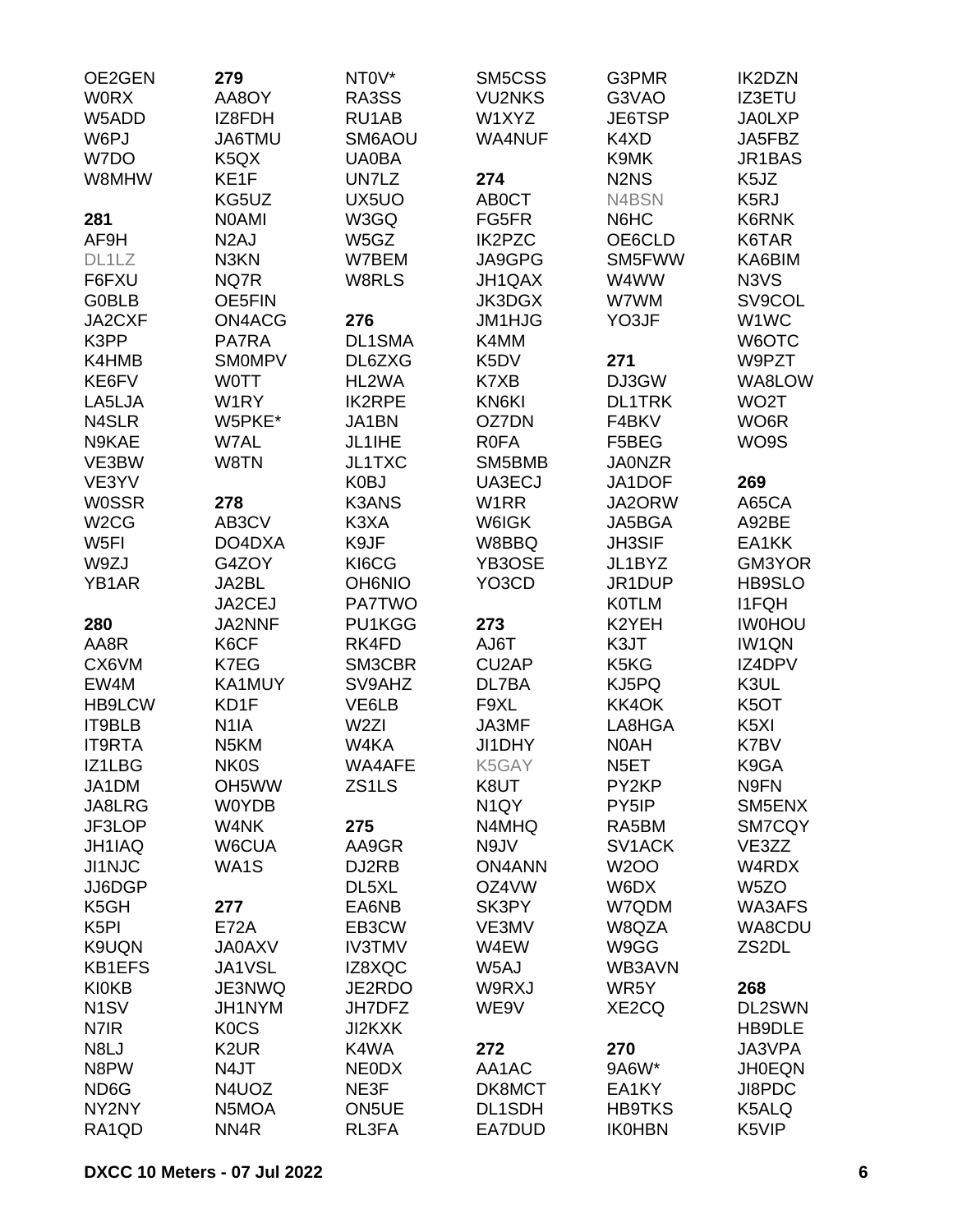| KE9U                           | <b>WA5IPS</b>       | JH1BSE                         | HB9ZS                         | N8PCN              | K <sub>1</sub> GG             |
|--------------------------------|---------------------|--------------------------------|-------------------------------|--------------------|-------------------------------|
| N3RC                           |                     | JM1LPN                         | <b>IK2GPQ</b>                 | RA3BL              | K <sub>1</sub> R <sub>V</sub> |
| <b>ND0F</b>                    | 265                 | K <sub>0</sub> GD              | JA2XCR                        | SP6JIU             | K <sub>1</sub> SF             |
| OZ5YL                          | AE6Y                | <b>KORRY</b>                   | JH1VHU                        | UR5EDX             | K4RO                          |
| R <sub>5</sub> DT              | EA7OH               | K <sub>1</sub> DC              | JH2AYB                        | W6RKC              | K8MBY                         |
| S55DX                          | F6FYD               | K <sub>2</sub> AT              | K <sub>1</sub> DT             | W8WEJ              | LY1G                          |
| SP8HKT                         | <b>HB9BAT</b>       | K4IE                           | K <sub>2</sub> AX             | WV1X               | N4PY                          |
| W2YR                           | IZ8GGF              | K4WNW                          | K <sub>2</sub> A <sub>Z</sub> | <b>YB0COU</b>      | N6HY                          |
| W6JTI                          | <b>JG3FEA</b>       | K7ACZ                          | K9ZM                          |                    | OE3EPW                        |
| WB2RAJ                         | JM1FHL              | K8AJS                          | <b>KB4CRT</b>                 | 258                | VE1JBC                        |
| WQ7B                           | <b>K0DEW</b>        | <b>K8NK</b>                    | KE3D                          | AA4DD              | W1JMM                         |
| ZS <sub>1</sub> A              | <b>K0KT</b>         | <b>KA0CDN</b>                  | N <sub>1</sub> FOJ            | EA5BZS             | W3BJ                          |
|                                | K1VW*               | N4ENE                          | N3ME*                         | G0OIL              | W7/DL1UF                      |
| 267                            | K4JLD               | N6PEQ                          | N4SC                          | G3NKC              | WB5RQM                        |
| 4X6ZK                          | N <sub>1</sub> KC   | ND <sub>5</sub> S              | PZ5RA                         | G4NXG              |                               |
| 9K2GS                          | N6MZ                | UT7UV                          | W3MF                          | JA1PTJ             | 256                           |
|                                | NA9A                | W3NS                           | W5PJR                         | JA1SKE             | JA3BG                         |
| A65BR                          |                     |                                |                               |                    |                               |
| AA6PI                          | ON4GG               | W6SL                           | WA3F                          | JA2VHO             | JA4JVX                        |
| AF5CC                          | TI <sub>5</sub> KD  | W8KA                           | WO7R                          | JH1WJR             | JA7GYP                        |
| <b>IK2ANI</b>                  | VE3EK               | WB5ZAM                         |                               | JK1BSM             | JR1JGA                        |
| <b>IK2DUW</b>                  | W1JA                |                                | 260                           | <b>JR7FRW</b>      | JR6EXN                        |
| JA1CZI                         | W3WST               | 262                            | DF <sub>2</sub> CD            | K1MAA*             | K8FH                          |
| JA1WSK                         | WB2WPM              | AI9U                           | <b>I2DMI</b>                  | K5VWW              | K9MBQ                         |
| JA4ZA                          | XE1RBV              | DL6JZ                          | <b>IT9JOF</b>                 | KW9U               | KM6HB                         |
| K <sub>1</sub> LPS             |                     | EI3IO                          | IZ3ENH                        | NC4RB              | <b>KS0M</b>                   |
| K3OSX                          | 264                 | GM3PPE                         | JA1JMF                        | ND <sub>0</sub> C  | KY <sub>5</sub> I             |
| KD <sub>0</sub> Q              | EA6LP               | <b>I5OYY</b>                   | JA1KRW                        | SM4AZQ             | LX2PA                         |
| KD4OS                          | F6EOS               | <b>IK4THK</b>                  | JA2FBC                        | SV <sub>1VS</sub>  | LZ2HM                         |
| N7UN                           | IK8EPC              | IZ5YHD                         | JA6IVR                        | SV2DGH             | N6KZ                          |
| N8SNM                          | JR3QHQ              | IZ8FWN                         | K <sub>1</sub> LT             | W <sub>2</sub> OIB | N9KW                          |
| PT2BW                          | K2PF*               | JH8DBJ                         | K3PU                          | W4RBO              | ND8L                          |
| PY1OL                          | K9FZ*               | <b>JR6LLN</b>                  | K8ESQ                         | W6WF               | <b>NIOC</b>                   |
| <b>WB2GAI</b>                  | SM3PZG              | K <sub>1</sub> KI              | K9XD                          | WB2NPY             | SM2OAN                        |
|                                | VE3CRG              | K1KOB                          | <b>MOTTB</b>                  | XE <sub>1</sub> H  | VE <sub>1</sub> OP            |
| 266                            | W3RJW               | K <sub>1</sub> PL              | N6JM                          | ZL4TT              | W6GRV                         |
| AG5W                           | W7IAN*              | KJ6P                           | SM5FNU                        |                    | W6OUL                         |
| EA4UV                          | YO <sub>2</sub> CMI | LA3WAA                         | W3MR                          | 257                | W7SLB                         |
| <b>IK5PWN</b>                  |                     | N <sub>2</sub> MF              | W5RJA                         | AA4DO              | WF5E                          |
| JI1CQA                         | 263                 | OE3SGU                         | W7JWM                         | DF7EE              | WZ4RC                         |
| JM1GAW                         | AA9A                | UW2ZM                          | W7YAQ                         | DL9NDC             | XE1VIC                        |
| K <sub>2</sub> KI <sub>B</sub> | CX3CE               | W <sub>1</sub> VT              | W8HC                          | DS5ACV             | XE <sub>2</sub> B             |
| K3LR                           | DJ5IO               | W3DM                           | <b>WA0ROI</b>                 | EA1KP              |                               |
|                                |                     |                                |                               |                    |                               |
| K7UA                           | EA3EQT              | W4GIW                          | ZS2EZ                         | G4AFJ              | 255                           |
| KF6HI                          | EW1KP               | W7CA                           |                               | HB3YFC             | 4O3A                          |
| N <sub>1</sub> BY              | F5LIW               | WB8K                           | 259                           | <b>IK1IYU</b>      | EA3CZM                        |
| N <sub>2</sub> NL              | G3WPH               | YB1UUN                         | 9A4T                          | <b>IV3TMM</b>      | EA5B                          |
| N <sub>5</sub> YY              | HB9EBM              |                                | EA4CQT                        | JA2VQF             | <b>I8JIT</b>                  |
| N9XX                           | <b>IWOHQE</b>       | 261                            | F5UJK                         | JA6CBG             | <b>ISOMVE</b>                 |
| NF4A                           | <b>IZ0RVI</b>       | BA7IO                          | <b>I5XFD</b>                  | JA8FFM             | JA2FDC                        |
| PY2IQ                          | JA1HOU              | CU <sub>2</sub> D <sub>X</sub> | <b>JA7QFU</b>                 | JE2SOY             | JF3PNQ                        |
| W <sub>2</sub> W <sub>C</sub>  | JA1JAT              | DF6YH                          | JL6HKJ                        | JK1EXO             | JH1BAM                        |
| W8TB                           | JA2EPW              | DL9JI                          | LB8DC                         | JR6PGB             | JH4RLY                        |
| W9MJ                           | JA4BXL              | F5PBM                          | N4RWG                         | K0MN*              | <b>K0BFR</b>                  |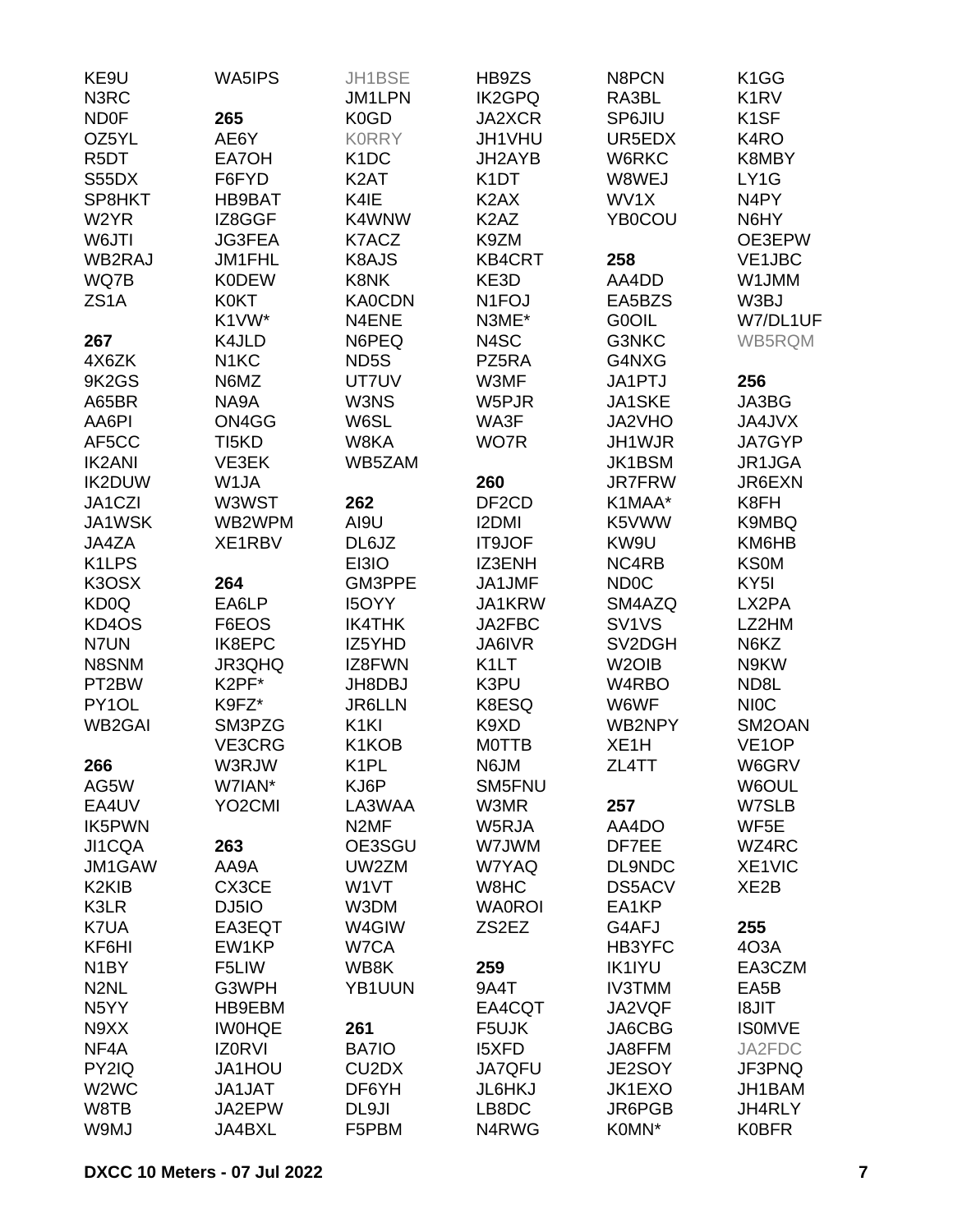| KD4W               | N8NN               | ZL2IFB                        | 248                            | WB8BPU            | <b>WOMU</b>       |
|--------------------|--------------------|-------------------------------|--------------------------------|-------------------|-------------------|
| KF2DT              | NA6MG              |                               | CE3FZ                          | WZ8P              | <b>WD9FLI</b>     |
| KK4HD              | NA8W               | 250                           | CU3AN                          |                   | WS5H              |
| N4NW               | SM5OJH             | 9K2OD                         | DL3ZH                          | 246               |                   |
| N8SHZ              | UN3GX              | <b>AA0KA</b>                  | EA5DFV                         | AF4HX             | 244               |
| OE5BWN             | VE6AX              | DL2XN                         | F6DBX                          | AK5X              | DF5AU             |
| PY2FN              | <b>WOANZ</b>       | EA1AF                         | HB9DHG                         | DF2WF             | F6LQJ             |
| <b>WOWP</b>        | W3GJD              | <b>IOJBL</b>                  | JA2ITK                         | DK6OR             | G3VPW             |
| W4VIC              |                    | <b>JA0XIR</b>                 | JH1OVY                         | HB9BOS            | JA1HOM            |
| W7AH               | 252                | JA2MNB                        | K <sub>1</sub> ZN              | IV3GOW            | JH1AQN            |
| WA3RHW             | DJ3AS              | JD1AMA                        | K6XN                           | JA4JSV            | K1HAP             |
| XE <sub>2</sub> D  | <b>E72U</b>        | JH8CFZ                        | KK9T                           | <b>JA7TQK</b>     | K4ZO              |
|                    | G4JCC              | <b>JR0EQQ</b>                 | N1BCL*                         | JF2WGN            | K6MKF             |
| 254                | <b>HL2IFR</b>      | K1JIU                         | N4QOG                          | <b>JH1APK</b>     | LA6UL             |
| AA4ZK              | IZ8VYU             | K5FUV                         | N4XP                           | JH8WXF            | N8AYY             |
| EU1U               | JA2DHG             | K7GM                          | N7HN                           | JT1BV             | NA4MM             |
| <b>IK0XBX</b>      | <b>JA9FPI</b>      | K7RQ                          | NZ3O                           | <b>K0CIY</b>      | SM6MSG            |
| K0BX*              | K5DHY              | K9FN                          | PA0ZH                          | <b>K0KG</b>       | <b>WOIKD</b>      |
| K <sub>1</sub> TO  | K7UR               | KE4UW                         | SM7NDX                         | K1ACL             | <b>WOMAN</b>      |
| K4ST               | KC5LK              | KI1U                          | VK3FM                          | K <sub>1</sub> XV | <b>W0ZT</b>       |
| KD <sub>2</sub> UF | N6GP               | KX9X                          | W4TNX                          | K4EU              | W <sub>1</sub> GQ |
| KG6I               | N7BT               | N4VWP                         | W5CWQ                          | K6IPV             | W4HZ              |
| NE4A               | N7TR               | N9QQK                         | W6KK                           | KB8VAO            | WA4TII            |
| RW4CY              | NA5DX              | RD3AW                         | WA4JQS                         | N8OC              | WA5LFD            |
| SV2AEL             | NE8P               | SM3LGO                        | WN9Q                           | OZ5NJ             |                   |
| UR5FEO             | OH <sub>5</sub> VT | SV1ALM                        |                                | RQ3A              | 243               |
| W0AIH*             | W5WLA              | <b>WOUVC</b>                  | 247                            | SM6NJK            | CT1AUO            |
| W1ER               | W5WP               | W1PX                          | <b>AA0MZ</b>                   | W5SL              | DK3QM             |
|                    | W8CD               | W6BYA                         | JE4FNC                         | W8UV              | IZ4DIW            |
| W7LR<br>W8MET      |                    |                               |                                | WA8MCD            |                   |
|                    | <b>WA4LOX</b>      | W8KEN                         | JH1HHC                         |                   | IZ8EJB            |
| W9GXR              | WX0B               | WA3DMF                        | JR5JAQ                         |                   | JF2OZH            |
| WA6JA              |                    | WA3GFM                        | K1DPB                          | 245               | <b>JL7BRH</b>     |
| WN6K               | 251                | WA8CAE                        | K <sub>2</sub> C <sub>BI</sub> | 4X4JU             | JR2CFD            |
| YL2AP              | AA4FL              | <b>WB2KSK</b>                 | K <sub>2</sub> QE              | AA4EA             | K5MT              |
|                    | DS4AKP             |                               | K9OT                           | DJ6NI             | K6IRA             |
| 253                | <b>I1LGR</b>       | 249                           | KM <sub>2</sub> E              | EW1BA             | K9ZG              |
| CT3KN              | <b>JA0PE</b>       | <b>DJ0UT</b>                  | LU1FM                          | <b>IOKRP</b>      | <b>KK0T</b>       |
| DF3EC              | JA6WIF             | EA6ET                         | N1GRA                          | <b>I6DQE</b>      | N2SQW             |
| EC <sub>1</sub> A  | JE2LPC             | JA1OVF                        | N <sub>2</sub> BAT             | JA1EMQ            | NA5Z              |
| HL4CBX             | JH1OGT             | JA8BNP                        | N <sub>3</sub> OC              | JF2VAX            | <b>WA0SXV</b>     |
| <b>IKOUTM</b>      | JR1EFG             | <b>JL3JTD</b>                 | N4MIK                          | JH1RGG            | WA5UA             |
| <b>JR7WFC</b>      | K6IPM              | K0ZT                          | N7MB                           | K4XR              | WE9A              |
| <b>K0BBC</b>       | <b>K8NVR</b>       | K3GT                          | ND4V                           | K7NK              |                   |
| K <sub>1</sub> CBK | KE9S               | K4YYL                         | NE <sub>5</sub> S              | K7WK              | 242               |
| K <sub>2</sub> FW  | N4HB               | K5CWR                         | <b>ON4ATW</b>                  | K9JE*             | 4X1RU             |
| K4PB               | NW4M               | N <sub>2</sub> W <sub>B</sub> | PY1SX                          | K9YC              | AC5AA             |
| KA1CRP             | <b>PA0JSE</b>      | N6OJ                          | SM2EJE                         | <b>KFOLA</b>      | EI2GLB            |
| KA8YYZ             | W2NRA              | NA <sub>2</sub> M             | VE3YF                          | N <sub>1</sub> JP | G3KMQ             |
| KI7HO              | W4LSC*             | <b>S54A</b>                   | W5VY                           | N <sub>5</sub> UL | HK3CW             |
| KK6T               | W7ZJ               | SM4BNZ                        | W8JRK                          | OE2BZL            | <b>I4JEE</b>      |
| N3HBX              | W8LGJ              | SV <sub>2</sub> DCD           | W8WRP                          | OE6VHF            | JA1TD             |
| N4QIM              | XE2AU              | W7MEM                         | WA5NOM                         | SM5BHW            | JE4WOK            |
| N6DKZ              | YO2DFA             | YO9FNP                        | WA5YOM                         | SV1CQN            | <b>JF0JYR</b>     |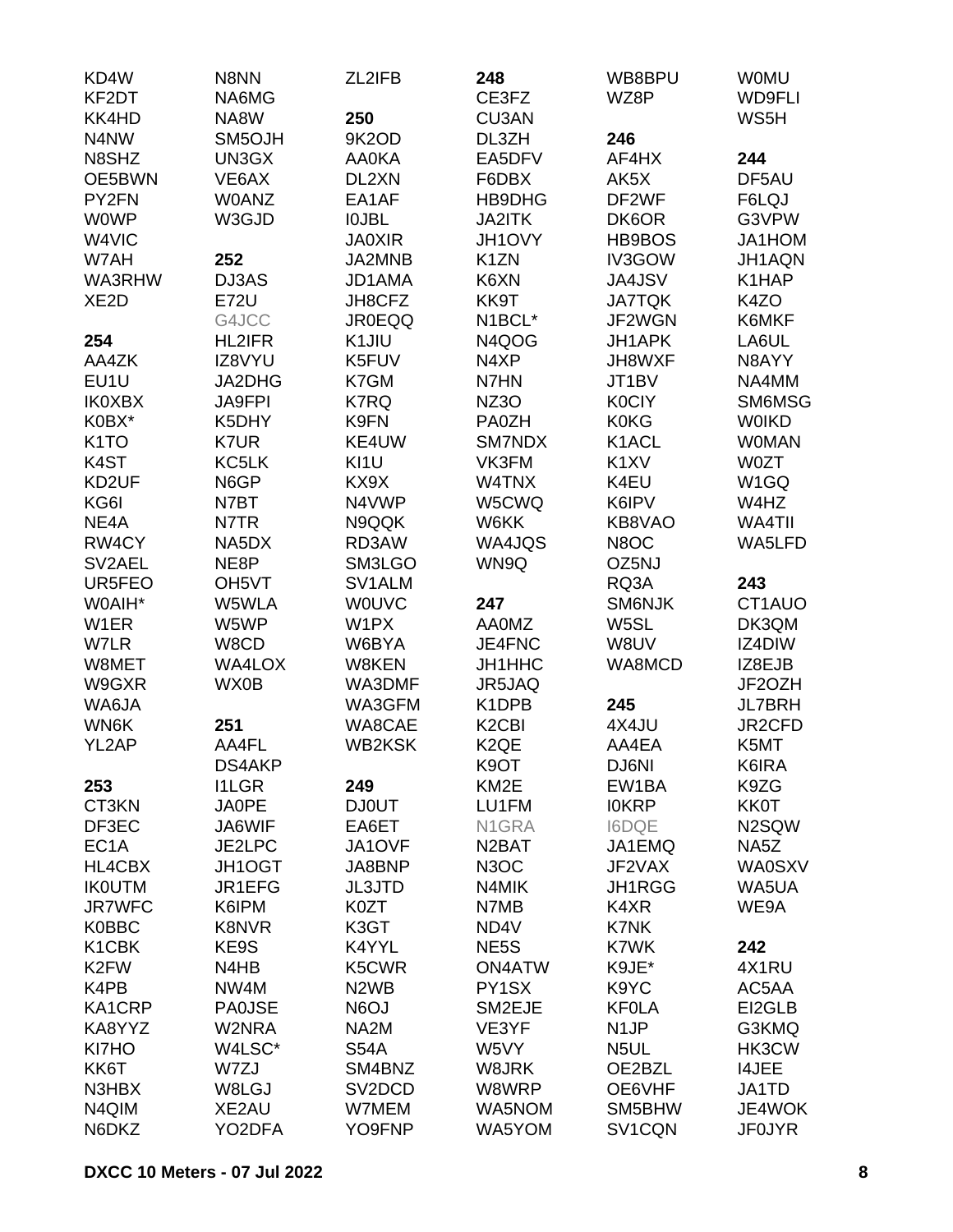| JF1CZQ                        | JA3EOP                          | N7XR               | <b>WOFF</b>       | NU <sub>1</sub> B               | K4JC               |
|-------------------------------|---------------------------------|--------------------|-------------------|---------------------------------|--------------------|
| JH1XUM                        | JA5NPV                          | NV9L               | W1YRC             | NX7U                            | K6ASK              |
| JH3HTD                        | JM1SZY                          | VE7VF              | W4STB             | <b>PA0TCA</b>                   | K8ROX              |
| JN3RBE                        | K0OE                            | W7WZ               | W8WVM             | PY3VB                           | K8ZM               |
| <b>K0TPP</b>                  | K5YG                            | <b>WA5POK</b>      | WB2VMV            | W1ECS                           | KA4SVO             |
| K1ESE                         | K7UT                            |                    | WB3JFS            | W1JGS                           | KF4VTT             |
| K4AMC                         | KM <sub>5VI</sub>               | 237                | <b>YV5OIE</b>     | W1UE                            | KK4OW              |
| K4QE                          | N <sub>2</sub> K <sub>X</sub>   | <b>IK2RZP</b>      |                   | W3ACO                           | <b>MU0FAL</b>      |
| K <sub>5</sub> LC             | N5SUM                           | <b>ISOAFM</b>      | 235               | W6UPI                           | N <sub>2</sub> DPF |
| <b>K6LRN</b>                  | N <sub>5</sub> UW               | IZ5EBL             | 7K1PTT            | WA2CKP*                         | N4LR               |
| K6SRZ                         | NA5Q                            | IZ8IEV             | AA4UJ             | YB6INU                          | OZ1LCG             |
|                               |                                 |                    | F6HLC             |                                 | RA3QUA             |
| K9EFR                         | SV <sub>1</sub> C <sub>IB</sub> | <b>JA0CIU</b>      |                   |                                 |                    |
| KH <sub>2</sub> L             | <b>W0ZS</b>                     | <b>JA3BLN</b>      | JA1DDZ            | 233                             | SM2DMU             |
| KS4S                          | W3FI                            | JA9AA              | JA1PUK            | AA6K                            | SM5JPG             |
| N4LUF                         | W4YV                            | JG8TDZ             | <b>JA8CJY</b>     | AC4TO                           | <b>VA7XX</b>       |
| N4QWZ                         | ZP5FGS                          | JH1FVE             | JN1BAH            | <b>AE0P</b>                     | W1PR               |
| N <sub>5</sub> D <sub>D</sub> |                                 | K <sub>2</sub> WJ  | <b>KOMFI</b>      | <b>DS3HWS</b>                   | W1UK               |
| <b>NEOU</b>                   | 239                             | K3GGN              | K4AR              | FG4NO                           | W4UFO              |
| W1ZK                          | 4X1VF                           | K6ZZ               | K4WES             | HL2KV                           | W7LZF              |
| W7NN                          | AG3V                            | K8ZZU              | K5EWJ             | <b>JA9FAI</b>                   |                    |
| WE2N                          | CT1EAV                          | KF8HR              | K8ZT              | <b>JI1IXW</b>                   | 231                |
| WY6N                          | CT1ELF                          | KF8VX              | K9ARZ             | JN1IZR                          | AA7KE              |
| YO3AIS                        | DJ4HR                           | N <sub>1</sub> NU  | K9NR              | JN1RQV                          | EA3CJ              |
|                               | JK1GOK                          | N3TR               | <b>KB7BSM</b>     | K <sub>2</sub> BA               | HB9DOT             |
| 241                           | K2QMF                           | N4XYZ              | N7UJJ             | K <sub>2</sub> CYE              | JI1UHZ             |
| AA7XT                         | K4VIG                           | OH <sub>2</sub> FS | NN4X              | K9TF                            | JI2CCF             |
| <b>DL1HRN</b>                 | K <sub>5</sub> ZD               | OH <sub>2LU</sub>  | OZ6EI             | KF2TI                           | JN1NOP             |
| EA1RT                         | K9GY                            | OZ0J               | PY2RO             | <b>KK0DX</b>                    | KOIL               |
| <b>GOVXE</b>                  | KB9BJV                          | SP6AXW             | <b>SMODSF</b>     | N0ABA                           | K5UZ               |
| HA5PT                         | LU2AH                           | UA3O               | W5ZE              | N <sub>4</sub> TV               | KD0PO              |
| JA3QOS                        | RN9N                            | W1AW               | W5ZG              | N4XMX                           | <b>KF7NN</b>       |
| <b>JN3TRK</b>                 | UT3UZ                           | W6BCQ              | W7IU              | N7NG                            | KM9Y               |
| <b>K0SQ</b>                   | VK2HV                           | <b>YC0QR</b>       | W9DS              | N7RD                            | <b>MOCSD</b>       |
| K4JJW                         | <b>WOVM</b>                     |                    | <b>W9OO</b>       | <b>SA0AQT</b>                   | N4PGL*             |
| KD6FW                         | W4UDH                           | 236                | WC1M              | W2JLK                           | N <sub>5</sub> BO  |
| KN <sub>9</sub> C             | W5DNT                           | AK6I               | WI9H              | W2WG                            | N7WO               |
|                               |                                 |                    | WN6W              | W <sub>4</sub> D <sub>A</sub> O |                    |
| LA5YJ                         |                                 | DL2NOM             |                   |                                 | RD9M               |
| PY2DS                         | 238                             | <b>DL6NW</b>       |                   | W5QM                            | <b>RU0SN</b>       |
| PY3SB                         | AA9AA                           | GI4OWA             | 234               | W6CN                            | SM4HEJ             |
| SM5CBM                        | AD4AA                           | HB9IQB             | AA8M              | WA6EZV                          | UW7UA              |
| W2YK                          | CT1FUH                          | HL3ERJ             | AJ8MH             | WS4H                            | W2ZR               |
| W6DCK                         | G4VMX                           | JE1LPZ             | F5TVG             | <b>YB0NFL</b>                   | W4GP               |
| W6RS                          | HB9JOE                          | JF1IRW             | F6FHO             |                                 | W5FL               |
| <b>WA2IKL</b>                 | HK1MW                           | JF6AKS             | IZ6CST            | 232                             | W5GVP              |
| ZS6IR                         | <b>I1CMA</b>                    | JG3LGD             | <b>JA0DET</b>     | DJ9KV                           | W5TZN              |
|                               | <b>IT9CVO</b>                   | JH1OBS             | JA1QXC            | DL4NBE                          | W7TSQ              |
| 240                           | <b>IZ7AUH</b>                   | JO4CFV             | JH1EDD            | EA5RU                           | <b>WA0FQK</b>      |
| AC0X                          | JA1UWB                          | K7FEL              | JI1CYX            | <b>IV3XNF</b>                   | WA5CMI*            |
| DL8SDC                        | JA3EY                           | KC9G               | K4OCE             | JE1IBI                          |                    |
| EI6FR                         | JF3BFS                          | KD6UO              | K5MB              | <b>JG3NKP</b>                   | 230                |
| F <sub>1</sub> ICS            | <b>JH2AQI</b>                   | <b>MM0EAX</b>      | K <sub>9</sub> OR | JH3JJS                          | <b>HB9MFM</b>      |
| HB9CXZ                        | JR2LJO                          | VR2XMT             | N6IG              | JR8AMF                          | <b>IK7FVF</b>      |
| <b>IK0OPS</b>                 | K7LV                            | VU2PTT             | N9UA              | K1TWF                           | <b>IT9JPS</b>      |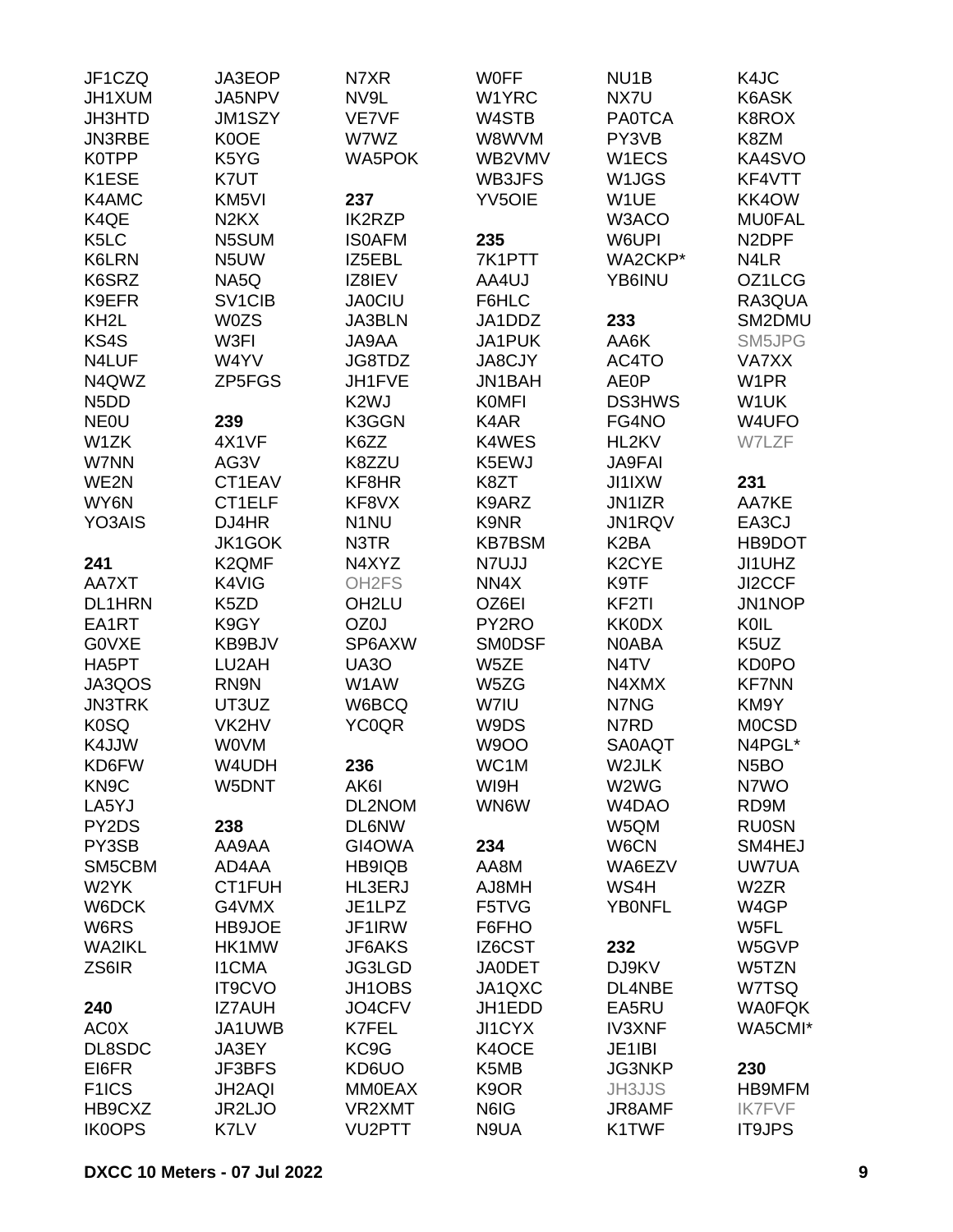| JI1VVB                        | JA9CG             | JJ6WZS            | <b>WBOULX</b>       | W6ZO                          | W2FKF                         |
|-------------------------------|-------------------|-------------------|---------------------|-------------------------------|-------------------------------|
| <b>K0SD</b>                   | K5ZQ              | <b>JR0AMD</b>     | WS5W                | W7HR                          | W2IOT                         |
| K <sub>2</sub> T <sub>A</sub> | K7KB              | JR1ATQ            |                     | YO4AUL                        | W4WJ                          |
| K3GW                          | K9KVA             | <b>K0MD</b>       | 224                 |                               | W6ZPL                         |
| K8TGC                         | KE8UM             | K5QR              | CT1FCX              | 222                           | W7HPW                         |
| KB2BBG                        | KI7AO             | K9SG              | DL8OH               | DK4TP                         | W7SX                          |
| <b>KE0A</b>                   | N8GP              | <b>KK4CLY</b>     | JA1VRU              | HA5AWT                        | WA2VKS                        |
| KQ4AV                         | VE1VOX            | KT <sub>2</sub> C | JA8EKU              | <b>IK2QPO</b>                 |                               |
| N3RW                          | <b>W0QQ</b>       | LX2SM             | JH1DGQ              | JA2KTP                        | 220                           |
|                               | W4DEE             |                   | JL1MWI              |                               |                               |
| N <sub>4</sub> FN             |                   | N1HEJ             |                     | JA3WLN                        | AH <sub>0</sub> U             |
| N8VV                          | WH6LU             | N5DUO             | K1USA               | <b>K0KKH</b>                  | CT1BNW                        |
| <b>RT0F</b>                   | WW1V              | <b>N6JOJ</b>      | K7VC                | K3BZ                          | CT1BOY                        |
| W8BCL                         |                   | NM6V              | KA9OKH              | K3SV                          | DF2UH                         |
| W9IM                          | 227               | ON4EB             | KR4DA               | K <sub>3</sub> X <sub>C</sub> | F5JSD                         |
| <b>WA1PMA</b>                 | AJ4A              | <b>SM0JOQ</b>     | KU4BP               | K5YU                          | <b>GOMFO</b>                  |
| WA3C                          | DL3KZA            | SP5XMU            | LA9VFA              | K8AO                          | <b>GU0SUP</b>                 |
|                               | EA7SG             | <b>WORXL</b>      | NA4CW               | KG5EG                         | HB9DAC                        |
| 229                           | <b>JA7KE</b>      | W1KDA             | OZ1IKY              | N <sub>2</sub> KW             | <b>HB9ESS</b>                 |
| AA4TV                         | JA8ZO             | W5VQ              | SV8DOU              | N8WD                          | HL4CJG                        |
| AK3E                          | JE2EHP            | W8HMK             | <b>UA0FO</b>        | ND6S                          | KB2XJ                         |
| CT3DL                         | JE2VLG            | WB3BFC            | VA7ZT               | SV8RX                         | KE5FXE                        |
| <b>DL7UPN</b>                 | JF2LEX            | <b>WB4DNL</b>     | W1LE                | <b>VE7XT</b>                  | KR <sub>6</sub> C             |
| <b>JA7LGE</b>                 | JH1VRQ            | WD1X              | WB9IWN              | <b>WODD</b>                   | N3KR                          |
| JH1UUT                        | JI3CJP            |                   | WW5L                | <b>WOLS</b>                   | N <sub>5</sub> U <sub>S</sub> |
| K <sub>1</sub> ZE             | <b>JK3GWT</b>     | 225               |                     | W4LIA                         | N5WNG                         |
|                               |                   |                   |                     |                               |                               |
| K4MZ                          | K7LY              | AD7L              | 223                 | W5DAW                         | N9RD                          |
| K5TA                          | <b>NORN</b>       | CT1DOF            | AG6CV               | W6RFF                         | NA4EA                         |
| K9LCR                         | N5VWM             | JA1AKL            | DJ9SO               | <b>W7IUO</b>                  | OH <sub>3</sub> OJ            |
| KA9WON                        | N7MQ              | JA4ECC            | DK2BI               | W8OP                          | RA0R                          |
| KR <sub>2</sub> Q             | N9AKR             | <b>JA7ZP</b>      | HC <sub>1</sub> BI  | W9BP                          | UA9AGX                        |
| N4HN                          | PY2GG             | JF1NZW            | JA4HAW              | W9YE                          | W1MR                          |
| N4UFO                         | RT <sub>5</sub> A | <b>JH7AJD</b>     | <b>JA7KQC</b>       | WA2USA                        | W4CZ                          |
| N <sub>5</sub> GO             | <b>VE7TK</b>      | <b>JH7RXU</b>     | <b>JH6JMN</b>       | WA4USA                        | W4LLP                         |
| N7OJ                          | W6DPD             | <b>K0PC</b>       | <b>JM1OIA</b>       | WF4U                          | WB4YDL                        |
| ND4Q                          | WB1EAZ            | K4VNY             | JR1VAY              |                               | WD8LTM                        |
| NT <sub>2</sub> A             | WB2AQC            | K6JAT*            | K <sub>2</sub> SN   | 221                           |                               |
| NW8U                          | WC4H              | K6NR              | K4EA                | <b>AC0W</b>                   | 219                           |
| PT2ADM                        | WE1P              | K7XN              | K8JJC               | <b>DL2RTL</b>                 | AA6RR                         |
| RN3CT                         | XE1MEX            | K8DV              | KG6D                | DL4FDM                        | <b>DL7UIO</b>                 |
| SP7QHR                        | XE2MX             | K8FZ              | <b>NOTK</b>         | <b>E77S</b>                   | EA4DL                         |
| VE7DX                         | YO4DW             | K8YAH*            | N <sub>1</sub> EN   | EI9FVB                        | EA8AXT                        |
|                               |                   |                   | N <sub>2</sub> YBB  |                               |                               |
| W <sub>2</sub> PS             |                   | <b>KB2ENF</b>     |                     | JA1CPS                        | JA1PS                         |
| W6TK                          | 226               | <b>KB5UNX</b>     | N6EM                | JA1RTX                        | <b>JA1XI</b>                  |
| W8IW                          | AB4SF             | <b>LA0FA</b>      | N6RK                | JJ1KZZ                        | <b>JA3ENN</b>                 |
| WU <sub>2</sub> G             | AB4UF             | N3FXW             | N6VS                | K <sub>4</sub> SX             | JE1PNX                        |
| <b>WY0V</b>                   | AD8P*             | N <sub>5</sub> PA | N9AOL               | K4TXJ                         | JE3SSL                        |
|                               | CT3MD             | N5WXN             | SP <sub>1</sub> DSZ | K <sub>5</sub> C <sub>R</sub> | JT <sub>1</sub> CO            |
| 228                           | <b>G0FWX</b>      | N8AGU             | SP6EIY              | K7YMA                         | K6ESL                         |
| AA1DN                         | G3LUW             | N8WRL             | W1ZS                | K8ZLP                         | KA1J                          |
| DL1SCO                        | IT9GSF            | OH <sub>4UI</sub> | W2INE               | KA8RIO                        | <b>KD0AA</b>                  |
| <b>HS1NGR</b>                 | JA1QIW            | UA4PK             | W <sub>2</sub> KA   | LB2TB                         | <b>KF7PG</b>                  |
| JA2VMU                        | JA9PQ             | W9HBH             | W4MPY               | N6GDS                         | KK4CB                         |
| JA7MF                         | JH2SON            | WA2EOV            | W4SD                | N6ZN                          | KR8T                          |
|                               |                   |                   |                     |                               |                               |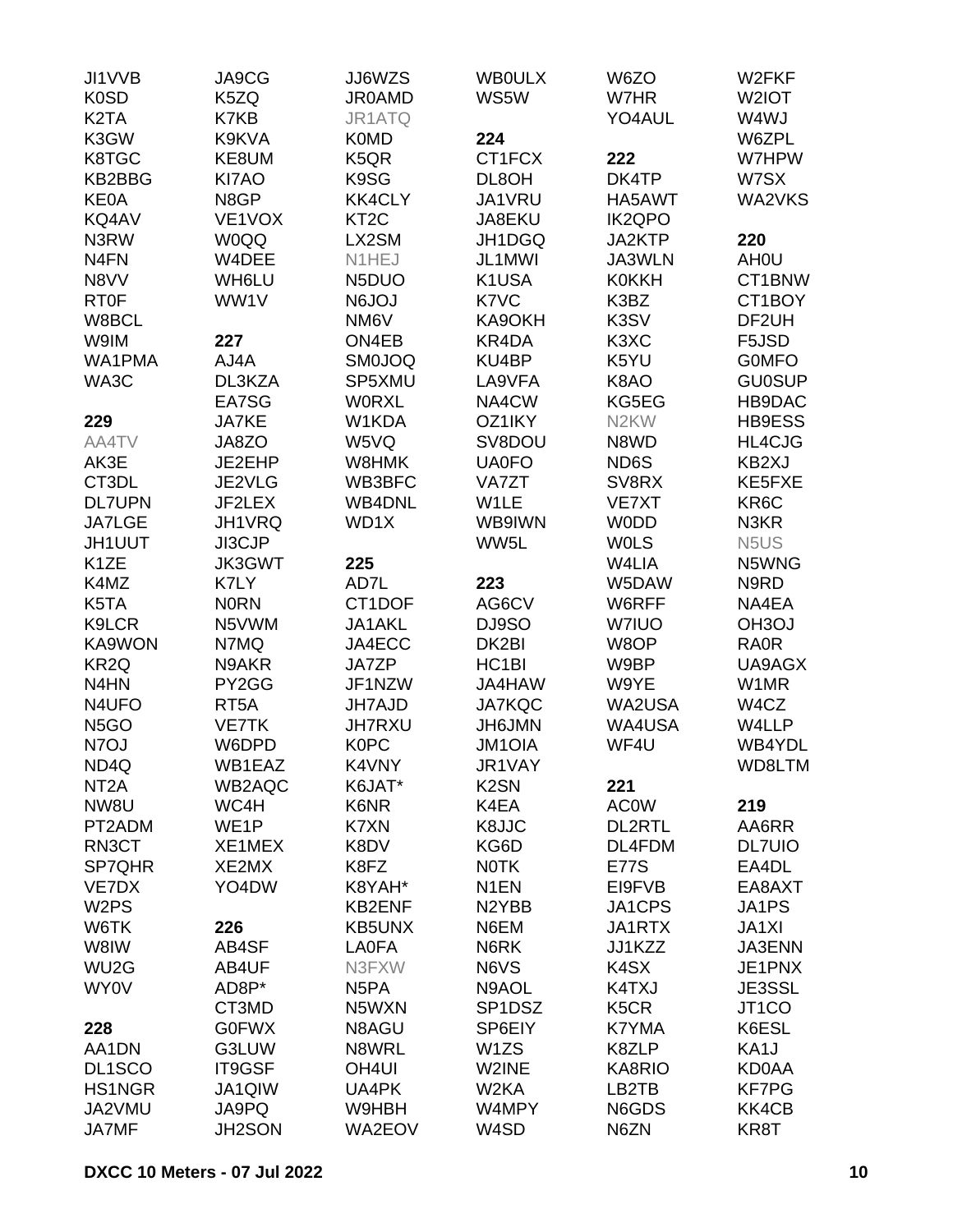| N6IBP              | K <sub>2</sub> JGL            | G4XRV         | K4MIJ                         | K5DNL              | <b>IK4IYC</b>                   |
|--------------------|-------------------------------|---------------|-------------------------------|--------------------|---------------------------------|
| PA2TMS             | K3KFD                         | HL3GOB        | K5HGL                         | KB2MY              | JA1FJJ                          |
| PA3BWD             | K6KZM                         | <b>IK7YZG</b> | KB3CB                         | KF7F               | JA6BMR                          |
| SM7BHH             | <b>K7AWB</b>                  | <b>JA3KNN</b> | KE4VU                         | KM7R               | JH1EIG                          |
| W2FGY              | KG5VK                         | <b>JA7XBG</b> | KI9A                          | LX1KC              | JH3FUK                          |
| W4WN               | KH6GA/4                       | JR6LDE        | <b>KK4QN</b>                  | OE5MPL             | JR1EYB                          |
| W5KFT              | KN4FO                         | K4LOD         | N0ODK                         | OZ4LS              | K4LRX                           |
| WN7J               | N <sub>3</sub> AO             | K8DJC         | ND4X                          | PS8ACL             | K6KR                            |
|                    |                               |               | W5WS                          | PY2FZ              |                                 |
| WW4LL              | N <sub>5</sub> ZC             | KU4XO         |                               |                    | K7GS                            |
|                    | N9BX                          | N3ART         | W7JY                          | V51B               | <b>KB9AIT</b>                   |
| 218                | <b>SMOXBI</b>                 | N6MXU         | W7TUS                         | VE1AOE             | KK8MM                           |
| AK1N               | W4MAY                         | PB9FN         | WY9V                          | <b>WOFG</b>        | KN7Y                            |
| DS5XEH             | W4PGC                         | W5GCX         | <b>YBOMWM</b>                 | W5TFW              | N1HAQ                           |
| G4OJH              | W4REX                         | W5HY          | ZL1ANJ                        | W7JW               | N4MEC                           |
| G4ZWY              | W8QWI                         | ZS6NJ         |                               | W8UQ               | NO <sub>9</sub> E               |
| IZ8MBW             | WA4UEU                        |               | 212                           | WB2ZAB             | OT <sub>1</sub> A               |
| JA1BON             | WB6JXJ                        | 214           | CT3CD                         | WK4Y*              | RA3LAL                          |
| JA1GLE             |                               | EW3CW         | DL2MIH                        |                    | W3HER                           |
| <b>JA7ASD</b>      | 216                           | HB9DMQ        | DL6KY                         | 210                | W9FI                            |
| JA8BOV             | 9H1EJ                         | IZ1JMN        | G4AYU                         | DK1MM              | W9ZCL                           |
| JH1RFM             | <b>ABORX</b>                  | <b>JA1NTK</b> | <b>HB9DRS</b>                 | DS4AOW             | WB9PNU                          |
| JI1HNJ             | DL2IAN                        | JA3EEM        | <b>HB9FBG</b>                 | G4FKA              | WF <sub>2</sub> Y               |
| K <sub>1</sub> GE  | E21EIC                        | JH2ABL        | HB9IIO                        | IZ8FTW             |                                 |
| K4RG               | F4CPF                         | <b>JH7LVK</b> | IZ0CBB                        | JA1GVT             | 208                             |
| K7EFB              | <b>GW0ANA</b>                 | <b>JM1GHT</b> | IZ0GYP                        | JA3ART             | AE9YL                           |
| KI4TZ              | HB9AZO                        | K2IXQ         | JA8EIA                        | JA9NLE             | DL1EV                           |
| KK1W               | <b>IK4TVP</b>                 | K2MHE         | JE3GUG                        | <b>JH0NOS</b>      | F5AQB                           |
| KK9R               | <b>JA2ACI</b>                 | K2MK          | JH1AEP                        | JH1ACA             | G3WW                            |
| N <sub>2</sub> KUQ | <b>K0CF</b>                   | K4DXA         | K <sub>1</sub> NJ             | K3SW               | <b>GMONAI</b>                   |
|                    | K4RWP                         | LU2ATR        |                               |                    | <b>HB9CQL</b>                   |
| N6DHZ              |                               |               | KE8G                          | K4CGY              |                                 |
| NN6K               | K7FL                          | N3RR          | KK5OQ                         | K5FZ               | K <sub>1</sub> RI               |
| NX <sub>2</sub> X  | K8CS                          | N6ER          | <b>KR0I</b>                   | KB0HJ*             | K <sub>2</sub> C <sub>D</sub> J |
| NY <sub>2</sub> A  | K9JJR                         | N6VHF         | N7VPN                         | LB6KC              | K8JE                            |
| OE1EMN             | KA1DJ                         | ON6AA         | NR4M                          | N4BAF              | KE6V                            |
| <b>W0KCJ</b>       | KB1DMX                        | OZ4ZT         | NU4B                          | NF <sub>1</sub> G  | KH6CQH                          |
| <b>WA7EPU</b>      | KD8RQE                        | RN3QO         | R3LC                          | OE1JIS             | KM4QM                           |
| WV4V               | N <sub>2</sub> N <sub>W</sub> | SM2HWG        | VE7SZ                         | PY5HSD             | KO4VT                           |
| WW2DX              | N4AOE                         | W1WTG         | <b>WOIEA</b>                  | SP5LKJ             | LA4WJ                           |
|                    | N6QI                          | W8JH          | W9VHF                         | VE6SV              | N <sub>1</sub> CC*              |
| 217                | RM3DA                         | WA9GON        | WC6DX                         | W1GY               | N6BM                            |
| 9A1AD              | <b>SLOAS</b>                  | YT7T          |                               | W3HQU              | N6VH                            |
| <b>AA7UN</b>       | TF3DC                         | ZL4AS         | 211                           | W5SUM              | N7ELL                           |
| EA2AAZ             | UR4IOR                        |               | EA1JO                         | W6HYI              | VK6LC                           |
| EA5AR              | W1HEO                         | 213           | <b>IK0EFR</b>                 | W6NK               | W2NNZ                           |
| EI8IU              | W1NA                          | AE5B          | IK6COX                        | WA3GNW             | W4UCK                           |
| F1NZC              | W7BQ                          | AK9Y          | <b>JA5NON</b>                 | WM5DX              | W8BI                            |
| GW4BKG             | W7MAE                         | DK3EG         | <b>JA7VEI</b>                 |                    | <b>WA9PIE</b>                   |
| JA4DHN             | WA4DOU                        | G4GEE         | JH2AJY                        | 209                |                                 |
| JA5BEN             | WE2L                          | HL3AMO        | <b>JM1JIV</b>                 | 7Z <sub>1</sub> SJ | 207                             |
| JH1IZR             |                               | <b>I7LGM</b>  | K <sub>0</sub> OB             | DL7DW              | AB5RM                           |
| K0OK               | 215                           | JA1JYE        | K <sub>2</sub> C <sub>S</sub> | EC1AIJ             | G3OIL                           |
| <b>K0THN</b>       | AD6ZJ                         | JA6AVT        | K <sub>2</sub> EK             | GU4YOX             | <b>JA0KJE</b>                   |
| K1RAW              | EI8GS                         | JF1TEU        | K <sub>2</sub> RU             | <b>HB9CQK</b>      | JA1NLX                          |
|                    |                               |               |                               |                    |                                 |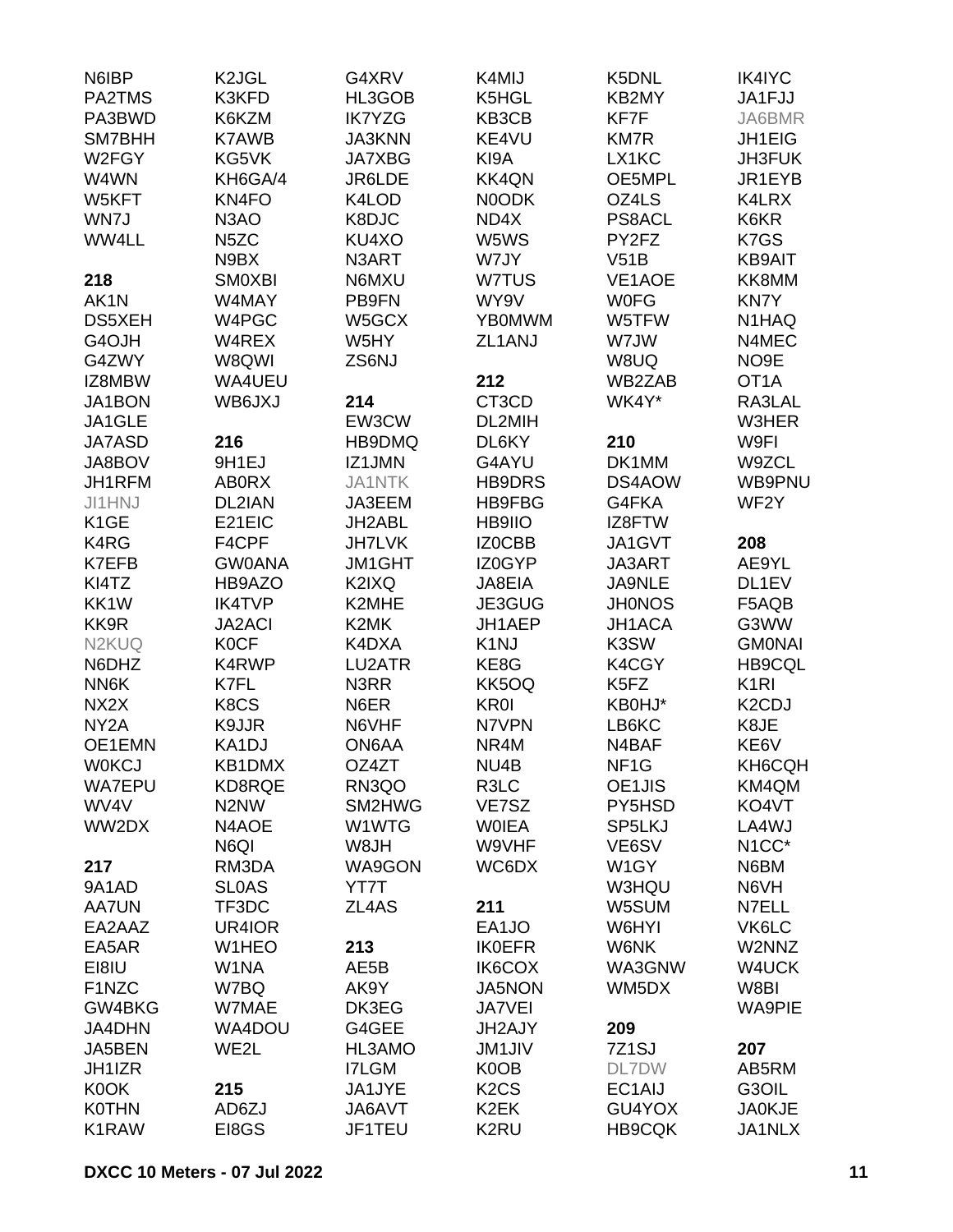| <b>JH3GFA</b>                 | 205                           | WB8EJN                        | <b>IK7FPV</b>       | YO3HOT                           | W4PNY                           |
|-------------------------------|-------------------------------|-------------------------------|---------------------|----------------------------------|---------------------------------|
| JH4ALY                        | 4Z1WF                         | XE1EE                         | IZ8EKL              |                                  | W7IV                            |
| JH6WDG                        | G3LOJ                         | YL2KF                         | JR1WCT              | 200                              | W9LIZ                           |
| JR1IZM                        | JA1FQI                        |                               | K <sub>1</sub> TN   | AB <sub>1</sub> J                | <b>WA1HHN</b>                   |
| K1KU*                         | K3SX                          | 203                           | K <sub>1</sub> UU   | CT <sub>1</sub> D <sub>I</sub> Z | WA9BDX                          |
| K4EB                          | K5DCW                         | A65BD                         | K <sub>2</sub> BPQ  | CT1EGW                           |                                 |
| K8GWU                         | KA6PUW                        | AJ8B                          | K2HAT               | DS5WQT                           | 198                             |
| K8YE                          | KE4S                          | DF <sub>2GH</sub>             | K6UNE               | JM1JZN                           | CU3EQ                           |
| KD <sub>2</sub> OV            | KJ4UZU                        | HB9RB                         | KC4AA               | <b>K0KP</b>                      | EA6AZ                           |
| KD9RG                         | KP3V*                         | <b>IV3BSF</b>                 | KD4SN               | K8CC                             | EA7AN                           |
| KI4LP                         | <b>MU0GSY</b>                 | JA3MIO                        | KE5TD               | KB1HY                            | IZ5MOQ                          |
| N0HJZ                         | N1LFN                         | JA5XAE                        | KH6ER               | KD4QMY                           | JA1SHE                          |
| N3QE                          | N3WD                          | <b>JJ1OKK</b>                 | LU2BA               | KF4NEF                           | JA6NQT                          |
| VK3HJ                         | NV4B                          | K <sub>1</sub> GW             | <b>NOJCM</b>        | KF9AF                            | <b>JK1TCV</b>                   |
| <b>WOCK</b>                   | <b>WOFS</b>                   | K4JKB                         | N <sub>1</sub> DK   | KG9Z                             | JR6GIM                          |
| <b>W0ZX</b>                   | <b>WOOVM</b>                  | K4YP                          | N6NU                | KW4CQ                            | K1KNJ                           |
| W5AP                          | W4MA                          | <b>KA0JGH</b>                 | N7WS                | N6RJY                            | K3IXD                           |
| <b>WA0WWW</b>                 | W5THT                         | KD <sub>0</sub> S             | N8XI                | N6XT                             | KC1PY                           |
| <b>WA1ZIC</b>                 | W6DE                          | KD4GVW                        | PY2RN               | VK4MR                            | KE3X                            |
| ZL3AFT                        | W9LQI                         | N <sub>2</sub> C <sub>G</sub> | VK <sub>2</sub> CA  | <b>W0GWK</b>                     | KM <sub>2</sub> O               |
|                               | WM <sub>5</sub> H             | N6VNI                         | <b>VU2CDP</b>       | <b>W4TUN</b>                     | PA2SWL                          |
| 206                           | WU9V                          | N8IBW                         | <b>WOJM</b>         | W6SIY                            | SM5ELV                          |
| 4X1EL                         | WW8W                          | NA1DX                         | W0OGH               | <b>WA0RVK</b>                    | SM6BZE                          |
| AB2E                          | YL2TW                         | VA2IG                         | W1FA                | WA4UWD                           | VE3GFN                          |
|                               |                               | W0YJT                         |                     |                                  |                                 |
| DH2PAH                        |                               |                               | W4RA                | WB6AXD                           | VE3UZ                           |
| <b>DK0EE</b>                  | 204<br>8P6SH                  | W1KMA                         | W5MF<br>W7SRR       | 199                              | W4SKW                           |
| DS2BGV                        |                               | W4TE                          |                     |                                  | WY0A                            |
| G3VQO                         | DJ6DO                         | W6OPO                         | W8HB                | 2E0AFI                           | YB2DX                           |
| I2YPY                         | EA3HPX                        | W8TE                          | W9GIG               | EA4E                             |                                 |
| <b>IV3AVQ</b>                 | HL2CFY                        | W9JJB                         | WA2VQV              | EI4CF                            | 197                             |
| JA4GXS                        | HL5BMX                        | W9ROG                         |                     | F6ECI                            | BV <sub>5</sub> BG              |
| K1KA                          | JA1FUI                        | WB2AA                         | 201                 | F6KOP                            | CU <sub>2</sub> AF              |
| K2LZJ                         | JA9RT                         | WB2BIN                        | CT1BWU              | G3PSM                            | DK6BT                           |
| K6BV                          | <b>K0MP</b>                   | WD9Q                          | G3LAS*              | <b>IOPNJ</b>                     | DL2JIM                          |
| K6GFJ                         | K <sub>2</sub> WA             | XE <sub>2</sub> X             | JA1XRA              | <b>IV3CJT</b>                    | <b>DL6UNF</b>                   |
| K8RRT                         | K3AJ                          | YL2JN                         | JF1RPZ              | JA1DFQ                           | HL1IE                           |
| KB5HC                         | K3MSB                         | YO3DDZ                        | JH2PWY              | JA1XPQ                           | <b>IV3FFI</b>                   |
| KD <sub>2</sub> GC            | K9QJ                          | ZS6A                          | JH2QAY              | <b>JA3UNA</b>                    | K <sub>2</sub> SD               |
| <b>KP4DKE</b>                 | <b>KA2BOK</b>                 |                               | K4YJ                | JA6MWF                           | N <sub>2</sub> D <sub>A</sub> O |
| N <sub>1</sub> BB             | KE5MMT                        | 202                           | K5FNQ               | JE2DZC                           | N3KV                            |
| N <sub>2</sub> G <sub>Z</sub> | N0OK                          | AD5CA                         | <b>KB8NTY</b>       | K4KAY                            | NH6T/W4                         |
| N4GU                          | <b>NORQ</b>                   | DL5JS                         | LA3MHA              | K5AT                             | SM4BZH                          |
| NK <sub>6</sub> O             | N <sub>1</sub> M <sub>D</sub> | DM3ZF                         | N4KAI*              | K8SIA                            | <b>W0SWK</b>                    |
| RU3A                          | N8NB                          | DS5DNO                        | N4TOL               | K9OW                             | W3JX                            |
| SK5PZ                         | PY5VC                         | EA5AN                         | R7NA                | KT8D                             | W4NF                            |
| SM5CCT                        | SM5ATV                        | EI2JD                         | SM5BEU              | N <sub>0</sub> Y <sub>O</sub>    | WB1DX                           |
| <b>WOMS</b>                   | TA2AU                         | F1HWB                         | SV <sub>1</sub> BYI | N3ND                             | WB3D                            |
| WA0GOZ                        | VK4MZ                         | G4XEE                         | <b>VE7UF</b>        | N4ANV                            | WQ5N                            |
| <b>WA5YON</b>                 | W <sub>2</sub> TB             | HA5BSW                        | <b>VR2XLN</b>       | N7TY                             | WS <sub>1</sub> L               |
| WA6POZ                        | W3ML                          | HB9AGO                        | W <sub>2</sub> OR   | OE1KW                            | ZS <sub>2</sub> Y               |
| WB8YTZ                        | W5JAY                         | HB9BMZ                        | W5UHQ               | PA1NHZ                           |                                 |
| WD8PKF                        | W7KSK                         | <b>IOHUB</b>                  | WB8IZM              | SV <sub>1</sub> XV               | 196                             |
| ZS2I                          | WA6KHK                        | <b>IK0AGU</b>                 | WB9TFR              | W1MJB                            | AA3LX                           |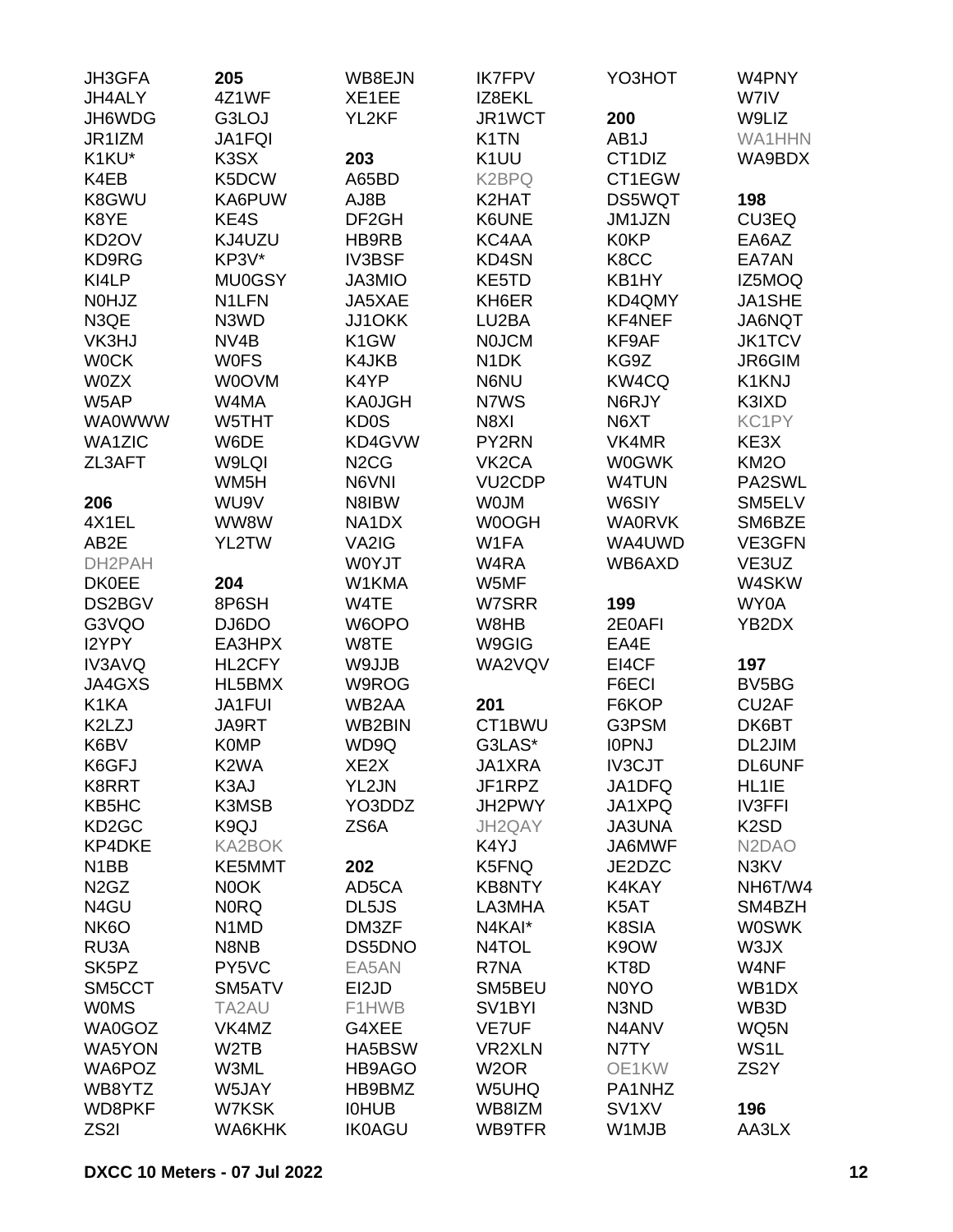| <b>I8YAV</b>                    | <b>DL7UGO</b>                 | W2XX                           | N7TM              | NZ9Z               | <b>IV3EHH</b>                 |
|---------------------------------|-------------------------------|--------------------------------|-------------------|--------------------|-------------------------------|
| JH2DOS                          | <b>E73W</b>                   | W4OGG                          | NJ3K              | OM8FR              | <b>JA0CVC</b>                 |
| JH8KFE                          | EA5XV                         | W4UAT                          | NX9H              | TA <sub>1</sub> AL | JE4MHL                        |
| <b>JK1AJX</b>                   | <b>GM0VRP</b>                 |                                | OM7CA             | UA6AUA             | JF1RYU                        |
| K <sub>2</sub> OP               | HK6P                          | 192                            | PT2CSM            | UA9FFV             | <b>JH0RVY</b>                 |
| K8MN                            | <b>I1BWI</b>                  | AB5YI                          | PY1NS             | V <sub>51</sub> YJ | JH1HPH                        |
| <b>KA7CVJ</b>                   | IK2HDF                        | AF8C                           | UR3EO             | VE4GV              | <b>JH3FHQ</b>                 |
| KI4WCQ                          | IZ1JLG                        | <b>DL1ECG</b>                  | VA6JV             | W4DTA              | <b>JH8NBJ</b>                 |
| KK4XL                           | IZ4VSD                        | JA1MOH                         | <b>WOMF</b>       | W6BK               | <b>K0IO</b>                   |
| KZ9DX                           | JA1IFD                        | <b>K0KM</b>                    | W <sub>1</sub> GF | W6KR               | K <sub>2</sub> Q <sub>B</sub> |
| N4LZ                            | <b>JA3MHA</b>                 | K <sub>2</sub> KA              | W1PY              | W6WA               | K6UXO                         |
| N7KO                            | <b>JH3KAI</b>                 | K3EA                           | W <sub>1</sub> RH | W7HUY              | N3EEI                         |
|                                 |                               |                                | W7FN              |                    |                               |
| NY <sub>3</sub> C               | <b>JR3UIC</b>                 | K4LQ                           |                   | W7NP               | N <sub>4</sub> OA             |
| R9MJ                            | K <sub>2</sub> D <sub>C</sub> | KE4BKL                         | W9GM              | W8SAX              | N <sub>5</sub> LFH            |
| RX4HW                           | K <sub>2</sub> T <sub>G</sub> | KX1A*                          | WA4JIL            | WA6DON             | N9JR                          |
| W7EYE                           | K7KJ                          | LZ2ZG                          | WD8EOL            | WB2EAR             | PB7Z                          |
|                                 | KA5MWL                        | N <sub>2</sub> H <sub>IG</sub> | YB0AZ             | YC3PXF             | PY8WW                         |
| 195                             | <b>KJ7NO</b>                  | N6OND                          |                   |                    | TF8GX                         |
| AE4CW                           | LT1F                          | N7NH                           | 190               | 188                | <b>VU2SMN</b>                 |
| CT3EE*                          | LX1CW                         | N8XSV                          | DK7SL             | AA5N               | W1ETT                         |
| DJ2TG                           | NX8Y                          | N9HUK                          | HI3T              | DL3IAC             | W3IP                          |
| DL1QQ                           | <b>RA0BA</b>                  | NT6AA                          | <b>IK2PZG</b>     | DM5JBN             | W5DP                          |
| EA1BLA                          | RK9UN                         | OM3CND                         | IK6CGO            | <b>IZ0COI</b>      | W6RW                          |
| JE4CIL                          | <b>SMOKCR</b>                 | SM3PHM                         | <b>IK8TPJ</b>     | JA7GZM             | W7RN                          |
| <b>JG0CQK</b>                   | SM7AWQ                        | W0RI*                          | JA5XPD            | K1TKL              | W7VJ                          |
| JP1SRG                          | UN3G                          | W3EF                           | JH8JBX            | K4DET              | W8DN                          |
| K <sub>2</sub> C <sub>V</sub> G | W8LIG                         | W5GA                           | JJ1BMB            | K8EB               | WB8RNY                        |
| K6DXA                           | W8LR                          | W5XU                           | K4QD              | <b>KLOS</b>        | WU9D                          |
| K9JU                            | WD8KND                        | W5YM                           | K6SY              | KY6R               | ZS <sub>1</sub> C             |
| <b>KF0RQ</b>                    | YB9WZJ                        | W9GE                           | K8QKY             | N <sub>2</sub> WLG |                               |
| KT5V                            |                               | W9QO                           | KB9EKO            | N4JED              | 186                           |
| KU1T                            | 193                           | WA4BKW                         | KG5OV             | NZ7Q               | 7L4VYK                        |
| NOLGU*                          | AA3TH                         | <b>WB0N</b>                    | KU4V              | OE3KLU             | AL7R                          |
| N <sub>2</sub> FY               | DK8KC                         | <b>WC0W</b>                    | N4ZQ              | OZ1HPS             | BA4TB                         |
| N8NA                            | EA5RD                         | WS1F                           | W4DVG             | PY2XC              | BX5AA                         |
| N9LF                            | EI9JF                         |                                | W8WD              | RD3BD              | DL3ANK                        |
| NF <sub>2</sub> K               | <b>ER0FEO</b>                 | 191                            | WB3JNC            | SM5DYC             | EA1AZ                         |
| NS3L                            | G8APB                         | CX1FK                          | ZP9MCE            | VR <sub>2KF</sub>  | EI9E                          |
| NZ2L                            | HL2DBP                        | DL1EJD                         |                   | W1XV               | K4MIH                         |
| SM5AOG                          | JA7COE                        | G0OYQ                          | 189               | W3OD               | K7VL                          |
| SM5DUT*                         | JH1FRW                        | G3PJT                          | AC6T              | W4TTY              | <b>KB7RUQ</b>                 |
| VR2MY                           | <b>JH8NQV</b>                 | <b>JA7WKG</b>                  | AG5Z              | W5LJD              | KE <sub>1</sub> B             |
| W1LY                            | K8ARY                         | JG4OOU                         | DL4MDO            | W6DVS              | <b>KE7LU</b>                  |
| W2DXE                           | KB2HQ                         |                                | EA1WS             | WB8VKL             |                               |
|                                 | <b>KB7FHU</b>                 | JI1WLL<br>JR6GHN               |                   |                    | KI4DLS                        |
| W2EQ                            |                               |                                | EI4BZ             | <b>WC0M</b>        | N3MK                          |
| W <sub>2</sub> TX               | KB7V                          | K4PIC                          | <b>IOLYO</b>      | ZL3TE              | N <sub>5</sub> TF             |
| W3KHZ                           | KO4XI                         | K5JMB                          | IZ4AIB            |                    | N7TP                          |
| WA3FRP                          | LA6OP                         | K9BJM                          | JH5HDA            | 187                | NN1NN                         |
| YB4IR                           | N4DWK                         | KB9LIE                         | JO1LVZ            | 7L3SQL             | NX <sub>1</sub> P             |
|                                 | <b>N5OOI</b>                  | KV4T                           | KF6A              | 9K2NO              | VA1SEA                        |
| 194                             | N7ZA                          | N <sub>3</sub> NO              | KK9H              | EA1P               | W4GH                          |
| 4X6KJ                           | UA4PT                         | N5PRU                          | KN7K              | FG8OJ              | W4LRE                         |
| 7J1ABD                          | <b>WOQC</b>                   | N5WYR                          | <b>NOIW</b>       | HL1VAU             | W4PG                          |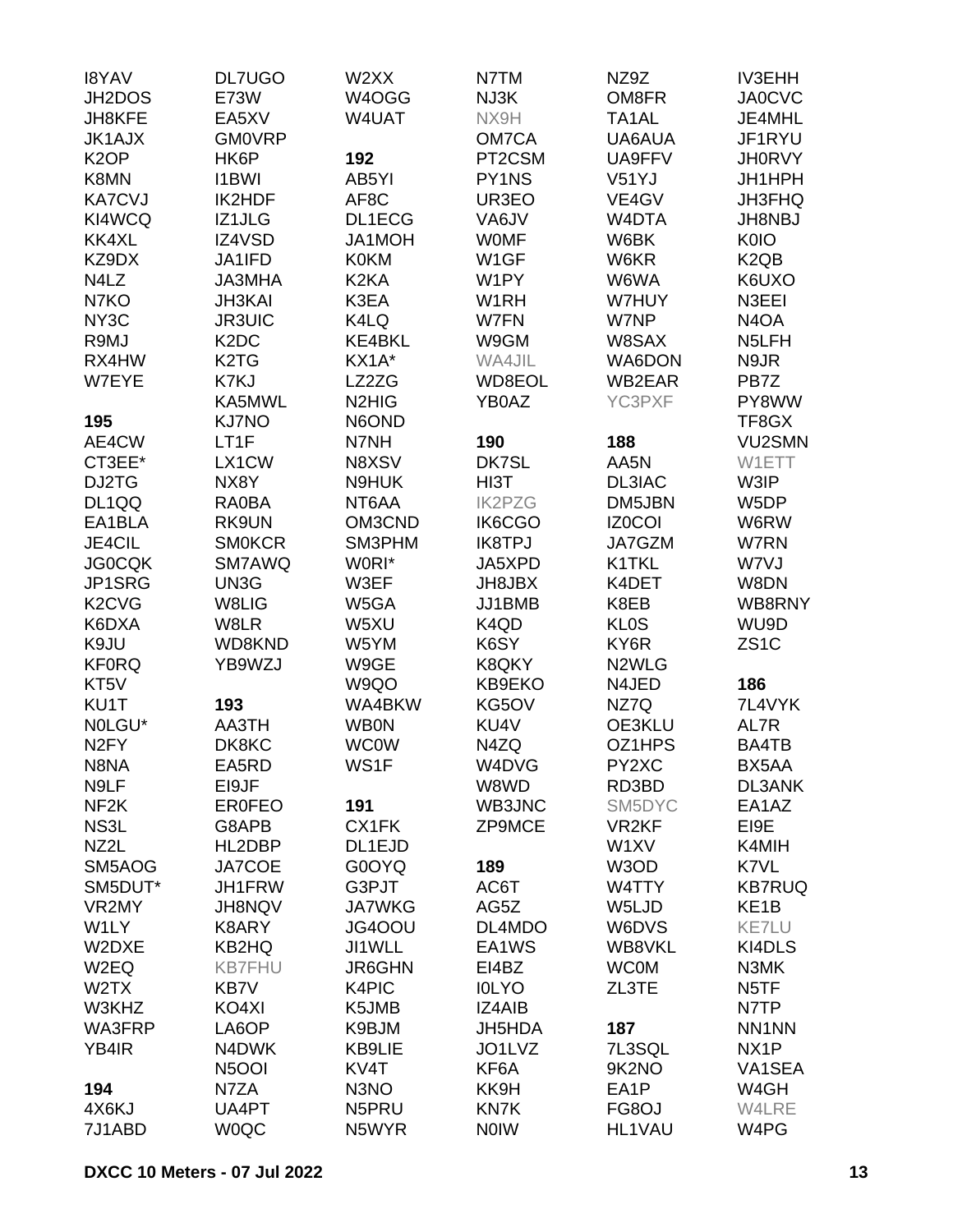| W9ZT              | <b>JA7FAS</b>     | <b>SP7ICE</b>      | JR1RCQ              | <b>WA5NFC</b>                 | K0EOO                         |
|-------------------|-------------------|--------------------|---------------------|-------------------------------|-------------------------------|
| <b>WA7BNG</b>     | JA7MAD            | UA9UX              | K4JWA               | WB8CQV                        | <b>K0VM</b>                   |
| YB2TX             | JH1UBK            | US5WMS             | K4MV                | <b>YC0IEM</b>                 | K <sub>2</sub> ZZ             |
|                   | KOIIR             | VA3HP              | K <sub>5</sub> ER   | ZL1ANH                        | K <sub>3</sub> O <sub>X</sub> |
| 185               | K <sub>1</sub> JE | W1ASB              | K6XJ                |                               | K4VUD                         |
| AA4FU             | K3UC              | W <sub>2FB</sub>   | K7QYY               | 179                           | K7HC                          |
| DF3OL             | K4GN              | W3BYX              | K9GWH               | DJ7JC                         | K9DQ                          |
| <b>DL5KUA</b>     | K6LD              | W3TZ               | KA9JCP              | <b>DS3BGI</b>                 | <b>KB2TGU</b>                 |
| EW1P              | K6VWE             | W4AO               | <b>KM4NS</b>        | GW4TSG                        |                               |
|                   |                   |                    |                     |                               | KB9JM                         |
| EW4A              | <b>K7NW</b>       | W9CSX              | N6MB                | <b>I1YDT</b>                  | N0ABE                         |
| IK3DVY            | KF8AR             | WB6BFG             | NX4TT               | IZ0CKJ                        | <b>NOFIK</b>                  |
| JA4IYL            | KQ4EE             | WQ8T               | R3BB                | JF2PZH                        | N3AIU                         |
| JA5CDL            | LB5WB             | XE <sub>1</sub> OX | <b>SM7IUN</b>       | JF4HDR                        | N4UQD                         |
| JF1MTV            | N3XM              | YV <sub>5LI</sub>  | SV <sub>2</sub> CLJ | <b>JH3PRR</b>                 | N8KOJ                         |
| JF6XQJ            | N9JCS             |                    | W3ABT               | JH8LEY                        | R4FAN                         |
| <b>JG2LGM</b>     | NS6E              | 182                | W6WL                | JK1EBA                        | <b>RN0C</b>                   |
| JR3RVO            | PV8DX             | AF <sub>3</sub> X  | WA3GDK              | <b>JR0RBY</b>                 | SM6CLU                        |
| K0ABC             | SK0QO             | CT1ESO             | WA3IIA              | JR2ZUQ                        | SQ7FPH                        |
| K1XM              | VE3GNF            | DL6DCD             | WB5MTV              | K8VD                          | VE3UTT                        |
| <b>K3FRK</b>      | WA1SMH            | EI6AL              |                     | KA6TVL                        | VK4CAG                        |
| K4BFJ             | WA4YYM            | HB9FBM             | 180                 | KD <sub>1</sub> CO            | VU2LBW                        |
| K9UXC             | WB5STU            | <b>HLOC</b>        | AA3AZ               | KO4BS                         | W1SIX                         |
| KA1ZD             | WD8JKV            | <b>IWOEFA</b>      | AA4RX               | N2XQM                         | W4UEF                         |
| <b>KB0TFT</b>     | WO <sub>5</sub> I | IW5EIJ             | AA6RE               | N3HYB                         | W6FC                          |
| KG4JSZ            | YV4DYJ            | JH1ORA             | CT3DZ               | N4IQ                          | W9AMX                         |
| LU1DF             |                   | <b>KB2RA</b>       | <b>JA0UMV</b>       | N <sub>4</sub> T <sub>D</sub> | WA2AOG                        |
| N1FHR             | 183               | KB4BBC             | JA3DLE              | N6PAT                         | WA2MC                         |
|                   |                   |                    |                     |                               | WB2HJV                        |
| N4VRR             | AA5NT             | KG8CW              | JH1VUO              | N6VI                          |                               |
| N <sub>5</sub> GJ | AB4GE             | KS4YT              | <b>JL3DGI</b>       | N9GUE                         | WB4GLI                        |
| N5OGK             | AI7W              | LA2XPA             | K1HDO               | NZ6E                          | WB4UBS                        |
| N9BVA             | <b>E74A</b>       | N9IXD              | K <sub>1</sub> LTJ  | RX9JX                         |                               |
| SV1FKZ            | EA4DEI            | NA2AA              | K5FTE               | SM3CZS                        | 177                           |
| TA1CM             | HK1X              | NM <sub>1</sub> G  | K5LLA               | <b>VE3FRR</b>                 | DL <sub>1</sub> SO            |
| W <sub>2</sub> RD | HL1XP             | OZ9SN              | K6DJ                | VE6TL                         | DL1ZBO                        |
| W5RYA             | <b>I5FLN</b>      | PR7AB              | K6OHM               | W8RHM                         | F4GDI                         |
| W6SFK             | <b>IK2QLW</b>     | PY <sub>2</sub> OP | KA2YEG              | WB0O                          | HB9DKV                        |
| W8CCX             | <b>IK8TWV</b>     | SM5BNK             | KA5VFU              | WQ5R                          | <b>I7IJU</b>                  |
| WA3WZR            | <b>IU0LFQ</b>     | UA1OM              | KA8SYV              | ZS6RJ                         | IZ4BBF                        |
| WE2K              | JA1DCO            | US2WU              | KD4POJ              |                               | IZ7GIT                        |
| <b>WG0M</b>       | <b>JI3MJK</b>     | <b>VE7ON</b>       | <b>KK7YC</b>        | 178                           | <b>JA4HXF</b>                 |
| WR <sub>2</sub> G | <b>K0MB</b>       | W1OK               | KW1DX               | DJ5DT                         | <b>JA8XQI</b>                 |
| ZS6C*             | K1DQD             | WA4CEM             | N <sub>2</sub> SU   | DS4BBL                        | JE3CHA                        |
| ZS6NB             | K1IT              | WA4MIT             | N3GBM               | F5TNI                         | <b>JQ1YIW</b>                 |
|                   | K4VX              | <b>WA7BNM</b>      | N8IL                | G4SOF                         | <b>K0FF</b>                   |
| 184               | <b>KG4CUY</b>     | WO <sub>2</sub> Q  | <b>NR0T</b>         | <b>IK0XIH</b>                 | K <sub>1</sub> RH             |
| A61BK             | N4ZY*             | WS1E               | PA1TT               | <b>IWOBYL</b>                 | K3HW                          |
| BV1EK             | NA <sub>2</sub> P |                    | VE3WHE              | JA1KAW                        | K5KDX                         |
|                   |                   |                    | <b>W0PXM</b>        |                               |                               |
| EI1DG             | NA9RB             | 181                |                     | JA3DGV                        | K9AAA                         |
| F1RAF             | NK2H              | AE <sub>5</sub> L  | <b>W0ZU</b>         | JE1HRC                        | K9IO                          |
| <b>IZ0BTV</b>     | OE3HWC            | EI4HH              | W3IZ                | JE2FUP                        | K9MDO                         |
| JA0GZZ            | PT7DX             | <b>IK4FNF</b>      | W4CCS               | JG8FWH                        | K9YZ                          |
| JA1ERB            | PY2ADR            | JA1UOA             | W5TMC               | JH4ADK                        | <b>MOIKW</b>                  |
| JA1OVD            | SP5ZCC            | JA2NDQ             | W9EBO               | JR2PAU                        | N3KS                          |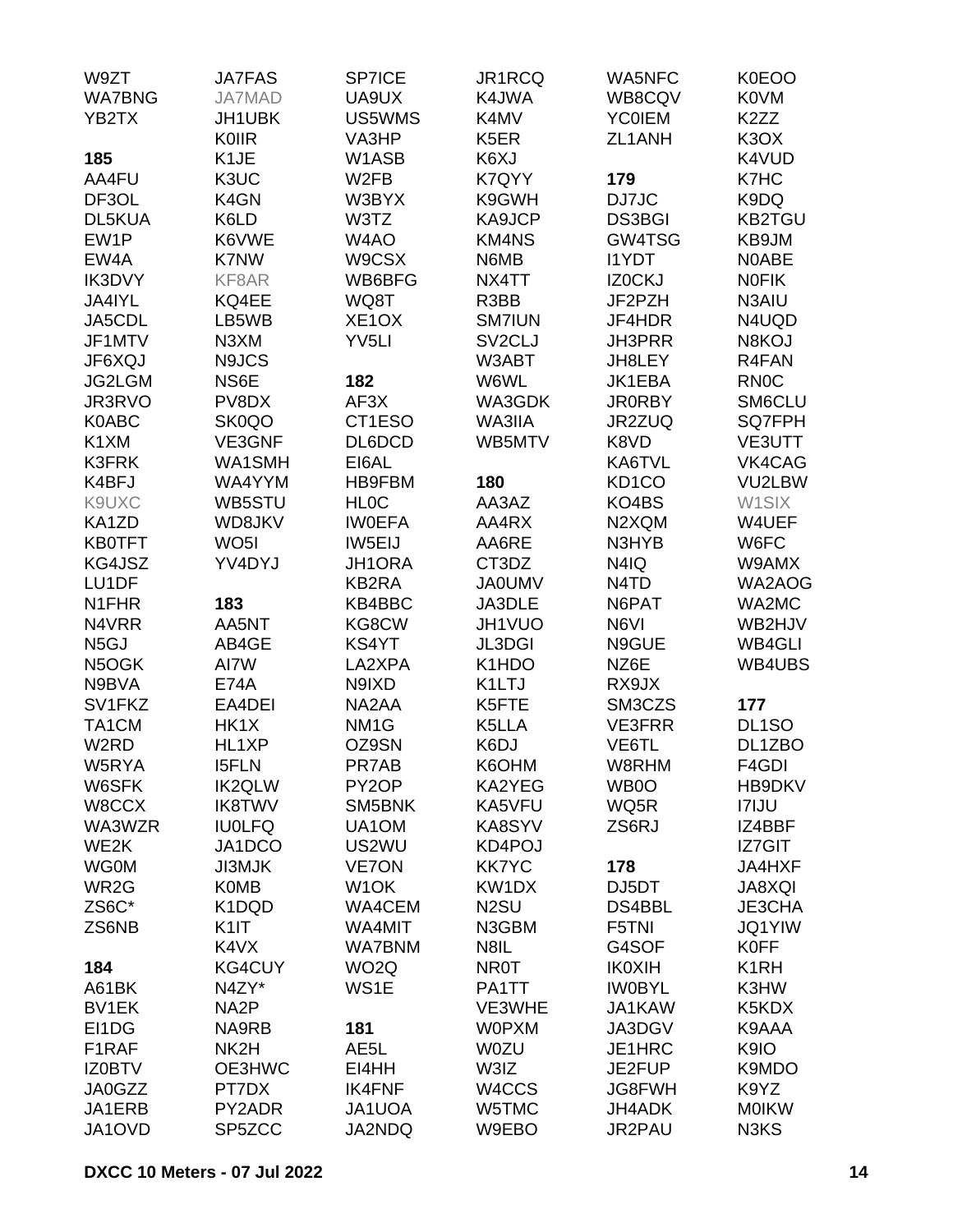| N8HSO              | N7QB               | NY0T              | JA0ED              | K4PC              | 168               |
|--------------------|--------------------|-------------------|--------------------|-------------------|-------------------|
| PA3ACA             | N7UG               | OE3ESA            | JA4CZM             | K7QBO             | G8AJM             |
| <b>SMOHWK</b>      | NR <sub>2</sub> D  | SP5ELW            | JA6GPR             | K8CQ*             | <b>IT9ABN</b>     |
| VK3OT              | NV <sub>4</sub> A  | W3DIY             | <b>JA7XRO</b>      | KA3DOF            | JR3TOE            |
| W1BYH              | SM6WET             | W3UTD             | JH1ROJ             | KA6IOD            | K1FE              |
| W6MVW              | <b>VE3JFQ</b>      | W6FFH             | JK1MZT             | KD4EUH            | KE6FQC            |
| W6VIO              | W1FM               | W8WV              | JK3BLD             | KG5NA             | KP3R              |
| ZL3RJ              | W2BZY              | WB6RAB            | K7YZO              | N2MEE             | KT6LA             |
|                    | W2NY               | WR <sub>2</sub> V | KA1VT              | N8KM              | KW <sub>2</sub> J |
| 176                | W6BBS              |                   | KB9S               | NN <sub>8</sub> L | <b>NOIRM</b>      |
|                    |                    |                   | KG8DP              | OK2FB             | N <sub>1</sub> ZP |
| 7K1CPT             | W8TM               | 173               |                    |                   |                   |
| <b>9A6R</b>        | WA5KBH             | EI6JK             | KZ2R               | PE <sub>1</sub> L | N <sub>4</sub> CT |
| AA4OC              | <b>WA7HQD</b>      | G1VDP             | LA7GIA             | SV3RKM            | N4UFP             |
| AG1I               | WO4L               | IZ5FSA            | N <sub>1</sub> ZZ  | W4QG              | <b>ОНЗМКН</b>     |
| HK6K               | WQ1H               | <b>JA0HC</b>      | N8WXQ              | W5GT              | <b>ON6KE</b>      |
| <b>IK0CHU</b>      | WZ1Q               | JA1IAZ            | N9AX               | W6PH              | PF1MO             |
| <b>IW9DNI</b>      | XE <sub>1</sub> R  | JA6COW            | NK7C               | WA2ALY            | SM5BZQ            |
| JI1BJB             |                    | K0GEO             | VE5EL              | WX0Z              | UA2CZ             |
| K <sub>1</sub> CA  | 174                | K <sub>5</sub> ZO | VE7IU              |                   | UA3DUJ            |
| K <sub>3</sub> GO  | <b>9A1A</b>        | KA1OQH            | VU2SWS             | 169               | W4NE              |
| K8EAB              | AA3K               | KA1SAW            | W8WT               | DL1FU             | W6AER             |
| K8SL               | AA4A               | <b>KB0FHP</b>     | WQ7A               | DL1MEV            | WC <sub>2</sub> C |
| N1WON              | AA4US              | <b>KB0LCO</b>     | YB1TJ              | <b>DS4DRE</b>     | WM4D              |
| N3JM               | AA7AV              | KC2DLD            | YO3IPR             | F6DHI             | WY5H              |
| N6PSE              | CT1ETE             | KD1HN             |                    | <b>IK7YCE</b>     | XE1YD             |
| N9JJX              | CT3KY              | KD5ZD             | 171                | JA3PRM            |                   |
| OZ6PI              | DK3BK              | KH6XT             | AG7N               | JA4XHF            | 167               |
| OZ7BQ              | DL8AAV             | KR4BD             | <b>DS1JFY</b>      | JF1LZQ            | 9A2GA             |
| OZ7FOC             | DL9GTB             | LU2JCW            | G6NHU              | JJ1WKX            | 9K2BM             |
| PY5JO              | HL4XM              | N <sub>2</sub> RJ | JE2ILG             | JL3RNZ            | AB6CF             |
| SV1FJP             | <b>I8LWL</b>       | N <sub>5</sub> JC | JH1FNU             | <b>KOUBR</b>      | DL9FCY            |
| <b>VE3TKI</b>      | <b>IK2RGT</b>      | NS <sub>01</sub>  | <b>JK1OTP</b>      | K <sub>2RI</sub>  | EW4C              |
| W4EP               | <b>IK4NZD</b>      | OE1HHB            | KX5V               | K3VPZ             | G4CWD             |
| W8JY               | <b>IK8UHA</b>      | PT7CB             | NE5W               | K6MX              | <b>IK8GJR</b>     |
| WV4TN              | <b>IZONRG</b>      | VA3EJN            | TI5RLI             | <b>K7ORK</b>      | JA1EEG            |
|                    | IZ6ERS             | W2PSU             | W <sub>4</sub> DJ  | K9MX              | JA3ANW            |
| 175                | JA4VUQ             | W2RDS             | W6QON              | K9WZB             | JA5CUX            |
|                    |                    |                   |                    |                   |                   |
| A92IO              | JF7DZA             | W7KW              | WS7I               | <b>KB5CSQ</b>     | JA6CMQ            |
| CX <sub>2</sub> CC | K <sub>1</sub> JD  | WB3JWU            | XE1HG              | KI6PG             | <b>JA9NFO</b>     |
| DK3TL              | K <sub>2</sub> WR  | WC3W              | XE <sub>1ILI</sub> | <b>NOBK</b>       | <b>JHOLME</b>     |
| G4WVX              | K7PO               | WR7Q              |                    | N7GCO             | K2HJB             |
| HB9RYZ             | <b>KA10</b>        | WX2U              | 170                | N7JB              | K7LAZ             |
| IZ5EME             | KA4LBD             | YB1ALL            | <b>DL7VOA</b>      | N9LEO             | K9XR              |
| K4TQ               | <b>KD8MQY</b>      |                   | E20YLM             | NA5S              | KA9MVP            |
| K4WZ               | <b>KI3O</b>        | 172               | EA1DLU             | ON6ZV             | KB9DAK            |
| K9KDS              | KO6UW              | 9AY2K             | EI6IZ              | R <sub>0</sub> QA | KF8PD             |
| KA9JAC             | N0OB               | AC4BT             | EI7JZ              | SP5APW            | KK6BT             |
| KB2MER             | N3COB              | AG6HE             | <b>GOKRL</b>       | <b>WOFK</b>       | KN7D              |
| KC5AC              | N <sub>5</sub> FTF | <b>DH0GSU</b>     | HB9DPO             | <b>WOXE</b>       | LP1H              |
| <b>KH7DM</b>       | N7PIB              | DK8IZ             | IZ1UKF             | W2HXF             | N3CZJ             |
| KI5BLU             | N9EXN              | HB9BEM            | JA2QXP             | W7ZF              | N7JXS             |
| LA2GH              | ND9G               | <b>IK2BBU</b>     | <b>JG8NKJ</b>      | WB2ZTH            | NS4X              |
| N <sub>1</sub> ZJ  | <b>NK9O</b>        | <b>IK3GBG</b>     | JM1VRW             | WU1U              | ON6LY             |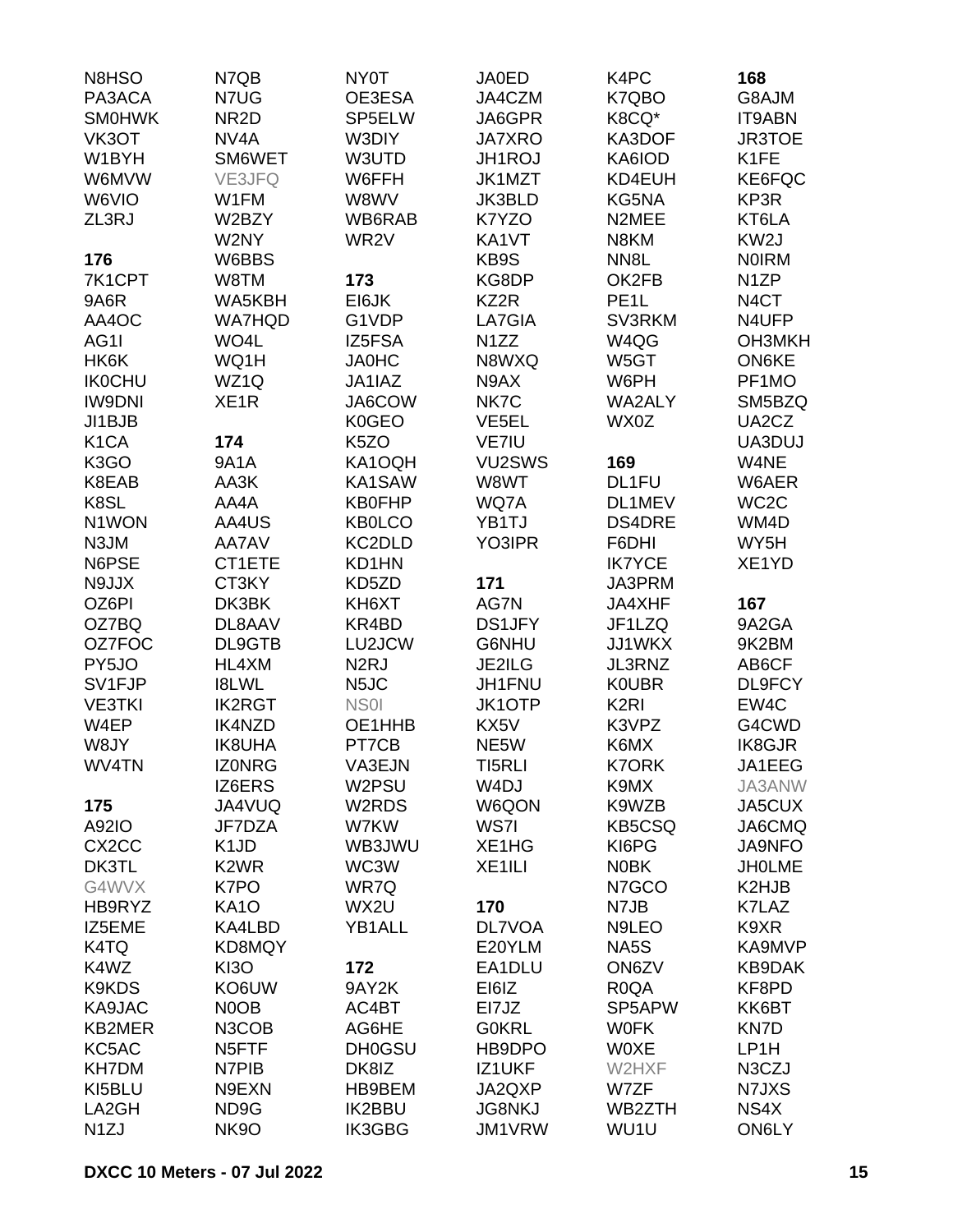| PG2AA                         | GM4ELV              | LU3OJZ            | NF6P              | JH6RTO             | PY <sub>2</sub> OC |
|-------------------------------|---------------------|-------------------|-------------------|--------------------|--------------------|
| PT <sub>2</sub> ND            | <b>HB9PUE</b>       | LU9DO             | OZ3SM             | <b>JH7LBE</b>      | PY3IT              |
| SM6OEF                        | HG6IA               | N <sub>2</sub> ZZ | UN7BK             | JI1MNT             | SMONZZ             |
| W1KT                          | <b>IK5FUZ</b>       | N5MV              | W1HLF             | <b>JK1WSH</b>      | UA9AEU             |
| W5VU                          | <b>IK7DBB</b>       | PY2LSM            | W4ASE             | JN4ASA             | UA9MC              |
| W6IS                          | JA3AVO              | <b>SMOEUI</b>     | W4GE              | JN4FNZ             | W <sub>2</sub> UB  |
| W9MAK                         | JF2QNM              | UT7KF             | W4NJ              | JP1GVC             | W6HYK              |
| WA1LNP                        | <b>JH0BQX</b>       | VA2LC             | W6DOE             | K <sub>1</sub> UM  | W6ZL               |
| WI7L                          | K0AY                | VE6EJ             | W9WO              | K3WWT              | W9DX               |
|                               | K <sub>2</sub> GLS  | <b>WOJW</b>       | <b>WB4SON</b>     | K <sub>4</sub> GO  | <b>WA7IHN</b>      |
| 166                           | K3WGR               | W5MJ              | WB4WCR            | K4KAL              | WA9WJE             |
| AF4UU                         | K4LVV               | W5SJ              |                   | K4MX               | WB9M               |
| DG5LAC                        | K4PL                | W6DR              | 162               | <b>KA3TUG</b>      | WB9UQE             |
| EA7LS                         | K6EGF               | W8PJY             | G4FJK             | KX5M               | WK <sub>1</sub> Q  |
| EA7UF                         | K6EME               | WA3BZT            | HB9EFK            | N <sub>2</sub> JJB |                    |
| HL4CCM                        | K7JH                | WB2UFF            | HB9JG             | N9XG               | 159                |
| <b>IK1SLE</b>                 | <b>K7NTW</b>        | WC2L              | IK5BOH/2          | OH <sub>1JP</sub>  | AB7ZU              |
| <b>IW7DVM</b>                 | <b>KA4TMJ</b>       | WD6T              | IZ6CLN            | <b>SM0BYD</b>      | DK2GP              |
| JA1CC                         | N <sub>5</sub> BA   | WM4AA             | JA1BWA            | UA9CIM             | EA3CWK             |
| JA2OLJ                        | UA4HAD              |                   | JA2BUR            | UA9YF              | HA8UT              |
| JG1SWM                        | UU1JA               | 163               | JA3ARM            | VE3MF              | HL9HH              |
| JR1AHH                        | VU <sub>2</sub> DCC | 7M4AOE            | JE4WSA            | W4UT               | JA8ALB             |
| JR4QZH                        | W4TMM               | AI2S              | K3IU              | WA1FXK             | JA9BGO             |
| <b>K0COM</b>                  | W7OLY               | DL4ZAB            | K4RP              | WA8Y               | JE3ENP             |
| K <sub>2</sub> HT             | WA1F                | EA2AFV            | K5EWS             | WB1GYP             | <b>JE7KCI</b>      |
| K <sub>5</sub> C <sub>D</sub> | WA4PLY              | F5EOT             | <b>KB9ALG</b>     | WD8E               | K6GCN              |
| N <sub>3</sub> H <sub>O</sub> | WD4IXD              | <b>I5KAP</b>      | KE4KMG            | WG5T               | K8RF               |
| ND9M                          | WJ7R                | I6KYL             | N <sub>1</sub> DC |                    | K9BO               |
| NM <sub>2</sub> D             | YL2DZ               | <b>IK2ECP</b>     | N5MBD             | 160                | K9EXY              |
| SP7CVW                        | ZP6CW               | <b>JA0EVI</b>     | N7WB              | DF6WE              | KA5IAU             |
| <b>WOTK</b>                   | ZS1EL               | <b>JA0KJD</b>     | NK <sub>5</sub> K |                    | KM4A               |
| W1DYJ                         |                     |                   |                   | DS4GKF             |                    |
|                               |                     | JA1PBV            | <b>PB0ALB</b>     | EA5HM              | LA8PDA             |
| W3HKK<br>W4ATL                | 164                 | <b>JE0EHE</b>     | TG9AJR            | 11JLI              | <b>NOGIC</b>       |
|                               | AA8MA               | JJ1LID            | VE3PNT            | <b>JA1FVS</b>      | N4TKF              |
| W4DSM                         | AB4FH               | <b>K0SRL</b>      | VK5CE             | JH3BUM             | N8ASV              |
| W6ESJ                         | CE3GDN              | <b>K0TV</b>       | W <sub>1</sub> OP | <b>K0DX</b>        | N9JF               |
| W6GJB                         | DK6WF               | K <sub>1</sub> YT | W <sub>2</sub> RA | <b>K0FG</b>        | NZ3L               |
| W9BB                          | G4IPR               | K2ZSD             | W4GHW             | K0XM               | PY2BT              |
| W9CLA                         | <b>IK8TEM</b>       | K3VRZ             | W4ZXJ             | K <sub>1</sub> BZ  | PY2MTS             |
| WK3H                          | <b>IK8VRH</b>       | K4KGG             | W5AKQ             | K4MY               | <b>WOBM</b>        |
| WO6T                          | IW3GJF              | K6WSC             | W6UC              | K7CV               | W1XY               |
| XQ7UP                         | IZ5BYJ              | K7ON              | WA8COB            | K8JP               | W5FPT              |
| ZS6UT                         | JR5MCZ              | K8KI              | WB8EKG            | K8POM              | W5KAU              |
|                               | K4EZY               | <b>KA2NJE</b>     | WN5TL             | KG6WIK             | W8FIB              |
| 165                           | K4IU                | KG <sub>2V</sub>  | YB3ASQ            | <b>KG7FV</b>       | <b>WB0WAO</b>      |
| 7K3QPL                        | K4JPD               | KR9A              |                   | <b>KI0RH</b>       |                    |
| AB9KZ                         | K5GM                | KU <sub>2</sub> A | 161               | KI7M               | 158                |
| AI4QQ                         | K7VV                | <b>NOSTL</b>      | GM4UZY            | KU4A               | A71AM              |
| AK5Q                          | KA2DDJ              | N3TG              | <b>IK5QPS</b>     | N2BYU              | AB3TM              |
| EA5GXI                        | KD2SC               | N4HK              | <b>IK7SLT</b>     | N5KAE              | DL4DW              |
| EA5ZR                         | KD4ADC              | N5FPW             | <b>IT9CLU</b>     | NE3K               | HI8RD              |
| G7SSE                         | KM <sub>2</sub> X   | N5OGP             | <b>JA0LFV</b>     | NU0Q               | <b>IKOWRB</b>      |
| <b>GMOVIT</b>                 | KZ1W                | N5XUS             | JH6PFY            | OZ1BII             | <b>IK8DUI</b>      |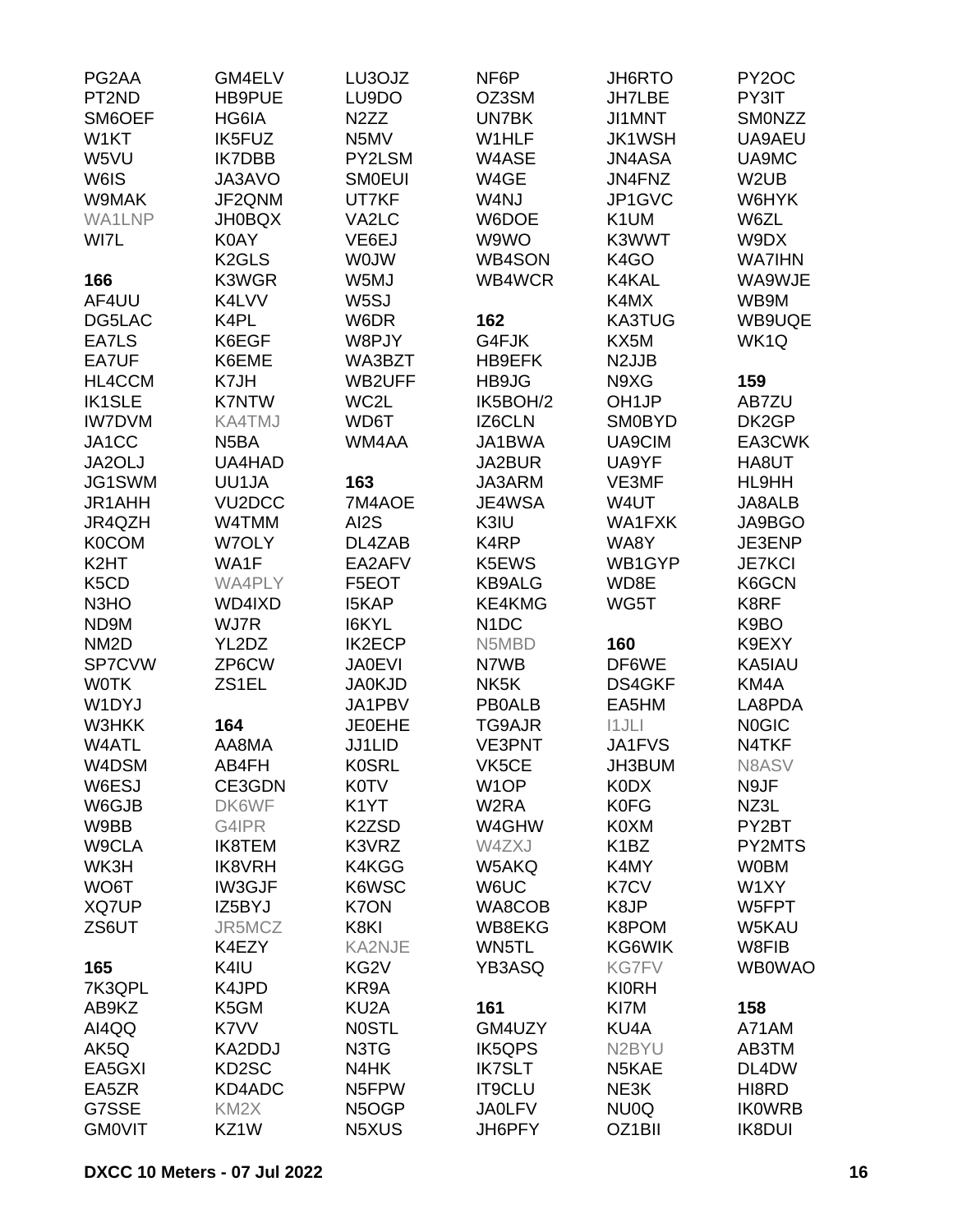| <b>ISOEBO</b>      | <b>KB4ZZA</b>     | W4NBS              | DL7AB               | N <sub>5</sub> H <sub>C</sub> | <b>DL6LIM</b>      |
|--------------------|-------------------|--------------------|---------------------|-------------------------------|--------------------|
| IT9RWB             | KB5MRT*           | W5HNK              | DM3CW               | N6DVR                         | DL9BM              |
| JA5JGY             | KC4QMW            | W6EJJ              | EA1IF               | N7LSD                         | IK8OZV             |
| JE2VYM             | KI7O              | WA3JAT             | HB9ARE              | N7WR                          | JA6MWW             |
| <b>JE7MUA</b>      | KM4YY             | WA3V               | JA8ANQ              | N8OVT                         | JE2UFF             |
| <b>K0LU</b>        | N4SLU             | WA5RNV             | <b>JA9IPF</b>       | <b>VU2CPL</b>                 | JF2SKV             |
| K1UQT              | N8JOA             | YO5QAW             | <b>JK1NMJ</b>       | W <sub>1</sub> ECI            | <b>JHONBN</b>      |
| K6JJ               | N8NGA             | ZL1WG              | JP1WFI              | W1KKG                         | <b>JI1JMK</b>      |
| K7CMZ              | <b>NA7RH</b>      |                    | <b>JR7MAZ</b>       | W <sub>4</sub> DN             | <b>JI6IHG</b>      |
| K9LC               | OE6GND            | 155                | K4RDU               | W4ZAO                         | K1WVX*             |
| KA8LQZ             | PY7BEL            | 4X4PG              | K5LY                | W9KVR                         | K4PXO              |
| KB2JLW             | VE3KY             | CT1HHP             | <b>K7ULS</b>        | <b>WA8RCK</b>                 | K6FAF              |
| <b>KK4TK</b>       | <b>W0GXA</b>      | <b>HB9AUT</b>      | K8KY                | WK8A                          | K8AAI              |
| KP4N               | W5SV              | JA2NQG             | K8PGJ               | <b>WW0E</b>                   | KC4HN              |
| KX6C               | W6IHA             | <b>JA3NHL</b>      | KB8HNU              | WW1N                          | KD2BW              |
| <b>NOCKC</b>       | W7BJN             | JR1FHP             | KB8OZV              | ZL <sub>2</sub> AO            | KD <sub>5</sub> R  |
| N <sub>2</sub> ZL  | W8MIL             | K1JKR              | <b>KL7HBK</b>       |                               | KE6KT              |
| N <sub>4</sub> CFI | WA2MZX            | K3MI*              | LA5YBA              | 152                           | KF4YXH             |
| N4SEO              | WP3R              | K4BNF              | N <sub>4</sub> ST   | CE3BT                         | KJ6Y               |
| N6NG               |                   | K5TU               | N <sub>5</sub> FJY  | DK3HV                         | KT4J               |
| NU1U               | 156               | KA1MVB             | SV <sub>1</sub> IZY | DL2SCA/W8                     | LA8CE              |
| VE7VZ              | AA5B              | KB2IPH             | W6QO                | DL5ZB                         | N4CRM              |
| VK3KE              | <b>E70T</b>       | KI5GF              | W7LEB               | EI6FM                         | N4WD               |
| W6HDG              | G3YBT             | KN4JX              | W8OS                | HA8UB                         | N9DJ               |
| W7CL               | G4DDL             | KS4Q               | WA4EEZ              | <b>IK5JAU</b>                 | N9VPV              |
| W9DKC              | JA1FYS            | N <sub>0</sub> PO  | WY2E                | JA3VUI                        | NY6DX              |
| <b>WA2DHS</b>      | JA2KGQ            | N <sub>1</sub> EOB | ZP5ALI              | JA7BT                         | PY <sub>2</sub> CP |
|                    | JA8TRT            | N3MLV              |                     | JE8KGH                        | VK3BDX             |
| 157                | <b>K0RW</b>       | N5DRV              | 153                 | JJ1KXB                        | VK3TC              |
| AA2KD              | K <sub>1</sub> EO | N5QQ               | 7N2JZT              | JM3XZC                        | W3JXP              |
| DH3NAW             | K <sub>1VI</sub>  | N6NT               | A71EM               | <b>K0GW</b>                   | W4QH               |
| <b>DS5TOS</b>      | K5AUP             | N9MSG              | <b>EA7FUN</b>       | K4DB                          | W4SW               |
| EA3GCT             | KA3TEQ            | NP <sub>2N</sub>   | G4FDX               | K8GT                          | W6FUV              |
| EU1KY              |                   | OV <sub>2</sub> B  |                     | KA1GXW                        |                    |
|                    | KE6CX<br>KJ5LJ    |                    | <b>IK4QJH</b>       |                               | W6YLL<br>WB9WHQ    |
| F5VML              |                   | PV8ABC             | <b>IK7WUJ</b>       | KC5YKX                        |                    |
| GM1BSG             | KJ6ZH             | SM5AFU             | JA1QCA              | KC6QJB                        | WT5L               |
| GM3WIL             | KX4TT             | VE2GHZ             | JH3GRO              | KK3X                          |                    |
| HB9BMY             | LA8CJ             | VE3KKB             | <b>K0HB</b>         | M3DFW                         | 150                |
| HK3PJ              | LZ1MDU            | <b>W0PY</b>        | K <sub>2</sub> DF   | N <sub>1</sub> RP             | 7N4OBV             |
| <b>IOOSI</b>       | N0AX              | W3LEO              | K <sub>2</sub> ZD   | N2ADE*                        | AA6HF              |
| JA3BKP             | N4ASX             | W4PV               | K6EGW               | N8MWK                         | AC8MR              |
| JF1KML             | N4MQX             | W4WIV              | K8MRT               | W1/VK2JBM                     | EA1FF              |
| JF1LMB             | N4UP              | W5MO               | KA9OTD              | W4GD                          | EA3BL              |
| JH2BNL             | NC8I              | W5RDW              | KB4FXE              | W7FI                          | <b>HBOWR</b>       |
| JH4UVU             | NN7X              | W7VS               | KD5FVZ              | WA4ORG                        | HB9MXY             |
| JI5WDC             | PP7LL             | W9LYN              | KK6QW               | WB1ATZ                        | HZ1GW              |
| JL6USD             | SM6WQB            | WB9MSM             | KK9M                | WB4KTF                        | <b>IK4RQJ</b>      |
| JR1CQZ             | <b>VE3DUS</b>     | WF2B               | KX1X                | WR4AP                         | <b>IK5BSC</b>      |
| K2RET              | VE3ITA            | WO <sub>5</sub> D  | LA <sub>1</sub> J   |                               | <b>JA0DBQ</b>      |
| <b>K4TMC</b>       | VE6SH             | XE1MW              | LU3DDH              | 151                           | JA1SZN             |
| K4ZNC              | VR2XYL            |                    | N <sub>1</sub> BKB  | AA6SQ                         | JA4VLK             |
| K7LFY              | W1SSN             | 154                | N <sub>1</sub> YX   | AB5GU                         | JA6BF              |
| <b>K7UPJ</b>       | W4ACM             | BH4IGO             | N2LDV               | CX4AT                         | <b>JA7SFD</b>      |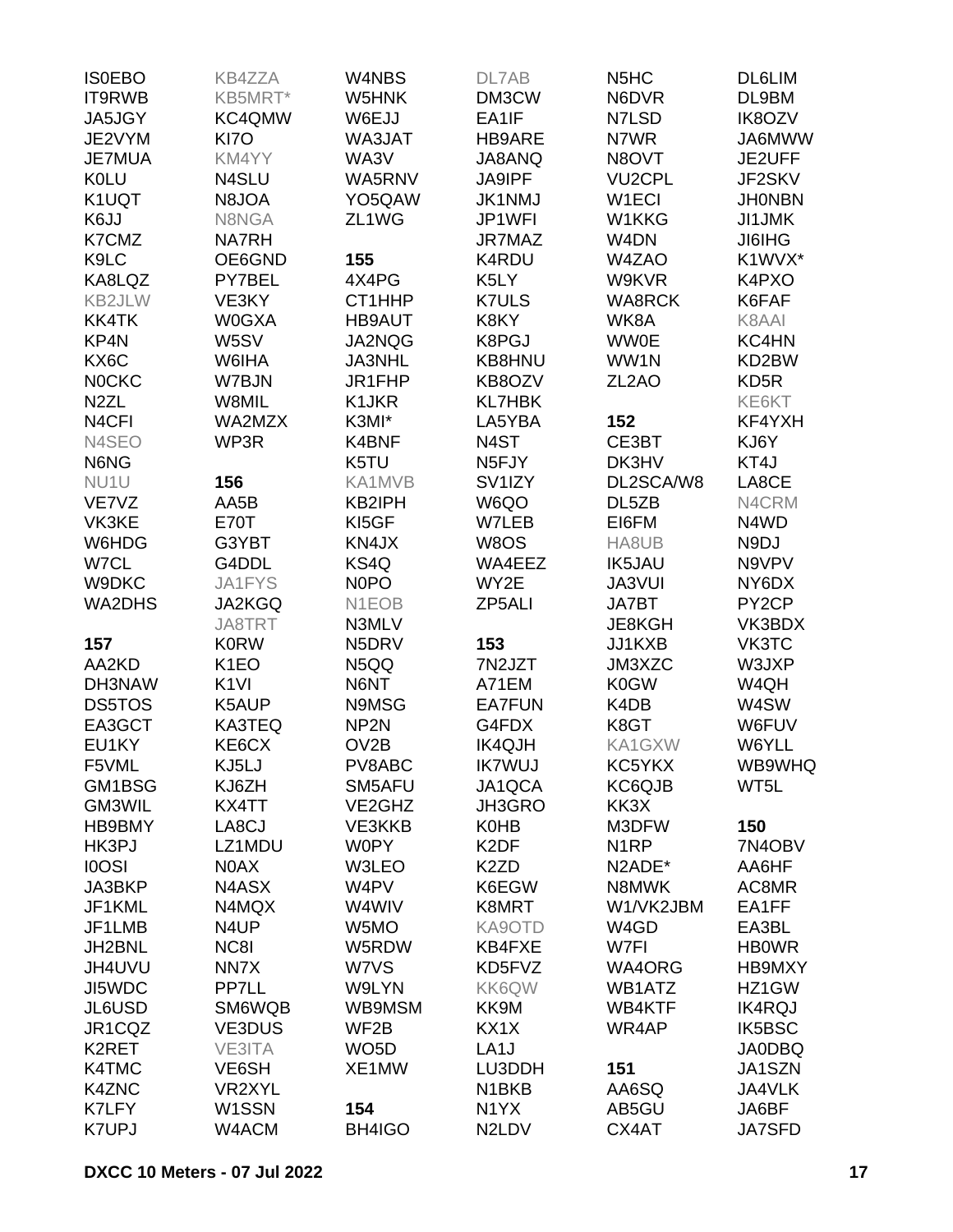| JH3EQP                        | K5NV              | W6HB               | AD4RE              | N8ZFM               | W4DWS             |
|-------------------------------|-------------------|--------------------|--------------------|---------------------|-------------------|
| K4AU                          | K5PQ              | W7VAS              | AD5WB              | NI <sub>5</sub> F   | W4OY*             |
| KA3YJU                        | K9IA              | W9FML              | DL7JRD             | SM7GIB              | W5RAE             |
| KA6QXN                        | KA5OER            | WA4TMJ             | HB9BCK             | UN7BY               | W5VD              |
| KA9WAR                        | <b>KB0IKW</b>     | WA9MAG             | <b>HK1LAQ</b>      | VA3NXM              | WG0G              |
| KB5GA                         | KB3IFH            |                    | IZ8DEO             | VK2AAH              | WR1X              |
| KB8DAE                        | KB4MRX            | 147                | JA2IIT             | W1ZZ                | WS1A              |
| <b>KB8ZUN</b>                 | <b>KB7QFE</b>     | <b>7Z1CQ</b>       | JG1WNO             | W2/CT1GIF           | WX7B              |
| <b>KC4APN</b>                 | KQ6K              | AG4TO              | JH1RVQ             | W3MRL               |                   |
| KC4UCE                        | N <sub>2</sub> BT | DJ3NK              | JK2VOC             | W8LNL               | 143               |
| KG2U                          | N <sub>2</sub> RR | DJ8RI              | JP1GUW             | W9LA                | AC <sub>2</sub> G |
| KJ4YLO                        | N8AHH             | DL9NDV             | K <sub>2</sub> UT  | W9ZP                | AF6O              |
| LZ2FH                         | NJ6K              | EA4S               | K6LMN              | WB4CW               | AG4Q              |
| N <sub>2</sub> R <sub>D</sub> | NN6CH             | EI4GNB             | K8KHZ              | WC5E                | AG8L              |
| N3AHA                         | PY1LJ             | JA7EU              | K8OQL*             | WY1G                | HB9DQV            |
| N6ETO                         | SM5FQQ            | JA9APM             | KA4IZN             | XE2HWB              | HG4WQ             |
| N6SFV                         | UR4QFP            | <b>K0DAS</b>       | KB2WN              | YB3MM               | <b>IW1CAB</b>     |
| N6VB                          | W3MNE             | <b>KOJJR</b>       | KC8IVC             | YO <sub>5</sub> OEF | IZ8LMA            |
| N7ZT                          | W4AQL             | K2IUK              | KG8OU              |                     | JE6UWU            |
| N8DE                          | W4WNT             | K <sub>2</sub> JK  | <b>NOLD</b>        | 144                 | JJ2VLY            |
| N8KTU                         | W5GML             | K3IRV              | N <sub>2</sub> AUK | 4F3BZ               | K0FJ              |
| NH <sub>6</sub> T             | W5JE              | K6RI               | NA5J               | <b>ACODQ</b>        | K <sub>2</sub> RB |
| PY2OA                         | W7VV              | K8CMO              | NM4Q               | CU <sub>2</sub> CE  | K7DS              |
| PY3FOX                        | WA5ZIJ            | K8FG               | ON <sub>5</sub> PD | EA1AA               | K9BQL             |
| <b>VE3MIS</b>                 | WB5WAJ            | <b>KD3HN</b>       | SV8LMQ             | EI3CTB              | <b>KA1NCN</b>     |
| <b>WOUY</b>                   | <b>WO4O</b>       | <b>KE7UL</b>       | V31MD              | EI7GL               | KB6GKX            |
| W4AEJ                         | WR9A              | KF8N*              | VU3DJQ             | <b>I8NLC</b>        | KC4TJO            |
| W4DFU                         |                   | KG6IP              | W3QU               | JA3AOP              | KN <sub>5</sub> L |
| W7JET                         | 148               | KH7JJ              | W4CC               | JA5RVN              | KS4WA             |
| W8PAT                         | AJ4IM             | KI2Y               | W4IOD              | JF1WLK              | LA1CO             |
| WA9JWL                        | DK3UA             | KJ6HI              | <b>W6LUC</b>       | JJ1BDX              | N4TMW             |
| <b>WB0YWO</b>                 | IK2GOQ            | LZ2JF              | WS6K               | <b>JK1SAI</b>       | N4WDT             |
| WB3AVD                        | <b>IK6BMU</b>     | N <sub>1</sub> SZ  | YO4AUP             | <b>JM7TKK</b>       | N6DW              |
| WE4S                          | <b>IU4CHE</b>     | N <sub>2</sub> IFA |                    | JN3XEZ              | N6GL              |
| WV1R                          | JA2AXB            | N2IGW              | 145                | JR1AHP              | NY2L              |
|                               | JA9XBW            | <b>N8KUS</b>       | AG1A               | <b>K0UD</b>         | NY9H              |
| 149                           | JF1KIG            | PY6TS              | DF8GQ              | K1ING               | OH6BG             |
| 9M2ESM                        | JH8UGL            | W3FQE              | DJ3XG              | K <sub>2</sub> TER  | SP3EPG            |
| AA4H                          | JH9AUB            | W3TFA              | EI5GM              | K3CWF               | <b>VK4BUI</b>     |
| AA4LR                         | K2YSY             | W7BC               | G4SGX              | KZ0X                | <b>W0QD</b>       |
| AA7G                          | K4SAW             | W7IIT              | HP3TA              | KZ1X                | W <sub>1</sub> HQ |
| AA9WO                         | K6VC              | W8ZR               | IK4MHB             | LA2IR               | W7IBI             |
|                               |                   | W9RB               |                    |                     |                   |
| AC6BW                         | K9QA              |                    | JA1PRV             | N6RQ                | W8PC              |
| AD9DX                         | KB2HK             | WA0GUD*            | <b>JG3RWX</b>      | N7NYO               | W9FF              |
| AE5LK                         | <b>KL7TS</b>      | WU1X               | <b>JN7DOS</b>      | N7UX                | <b>WA2BKN</b>     |
| DM2RM                         | N <sub>2</sub> DU | XE1FAS             | K <sub>4</sub> OP  | NA <sub>2</sub> R   | WB <sub>1</sub> S |
| EA8TK                         | N6MM              | ZP5HSB             | K8KS               | NE <sub>1</sub> RD  | WN6M              |
| G4YCS                         | ND7K              |                    | K8WHA              | <b>NU0C</b>         | WT3Q              |
| JA4RED                        | NW6V              | 146                | <b>KB6DSX</b>      | OH1HAQ              | WX2K              |
| <b>JA8UIV</b>                 | UA9AM             | 6K5YIA             | KC4LLV             | OM2AGN              | <b>YCOMCA</b>     |
| JG2NXV                        | <b>WOMA</b>       | 7K3BKZ             | KK5ID              | PJ2HB               |                   |
| <b>JR4NUN</b>                 | W3LWH             | 9H1AE              | N7APL              | SV3KH               | 142               |
| K3NEE                         | W4PBU             | AA9CN*             | N7BIP              | <b>W0GWT</b>        | 7Z1HL             |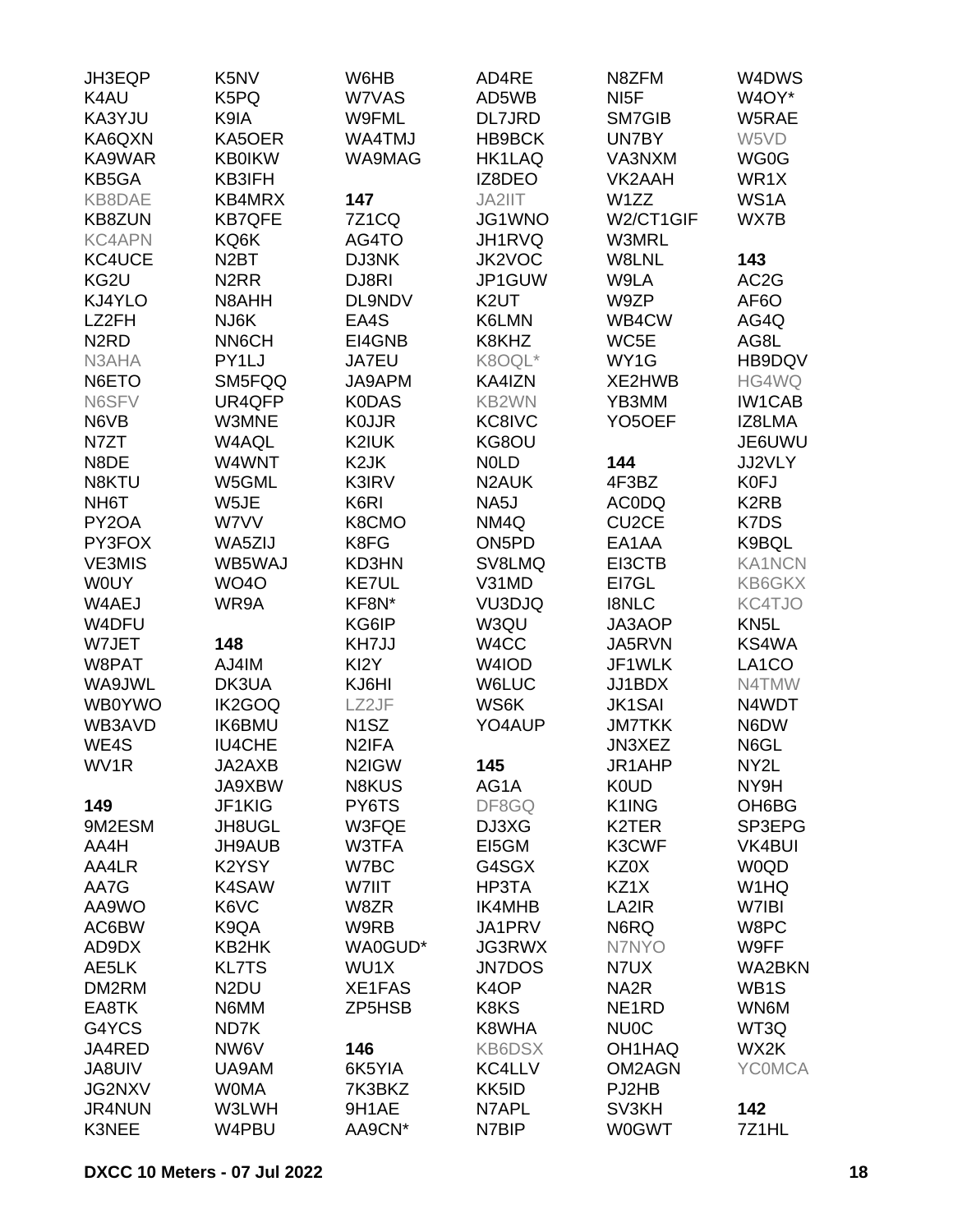| AE5RI              | SV <sub>2</sub> BXA | VU2NXM        | <b>IK1UGX</b>                  | KB4KA              | K <sub>5</sub> RA              |
|--------------------|---------------------|---------------|--------------------------------|--------------------|--------------------------------|
| EA2RY              | UX4UM               | W2RL          | <b>JA2THS</b>                  | KB4NJ              | K6AFW                          |
| EA5DPL             | <b>VE7AEA</b>       | W4JDS         | JE2IFM                         | KB5HS              | K6HRT                          |
| G3YEC              | VE9RJ               | W5BV          | JF7RJM                         | <b>KC2TN</b>       | K6ZED                          |
| G3YFE              | W1BX                | WB9TFH        | <b>JH0HON</b>                  | <b>KC6JAM</b>      | K8CMR                          |
| IZ2BVN             | W3AKD               | WY7FD         | JH2NWP                         | KE3VV              | K8PEJ                          |
| JA2LMY             | <b>WA0QIT</b>       | YY4DNN        | K <sub>1</sub> IV              | KG8CZ              | K9JIG                          |
| JI1BHO             | WA6G                |               | K <sub>3</sub> XO              | KQ1F               | KC4IKU                         |
| <b>JK1IRY</b>      | WB8HWO              | 139           | K <sub>4</sub> OY              | N <sub>2</sub> LQQ | KE5SM                          |
| JR1BYG             | WB9EDP              | 5T5PA         | K6FJ                           | N4QVM              | KE6U                           |
| JR3ADB             | WS4WW               | AB7RW         | K7DD                           | N6AA               | KI7BP                          |
| K <sub>2</sub> IE  | WT9U                | <b>AC0TP</b>  | K7LOL                          | N9BT               | KI9Q                           |
| K4FQ               |                     | AC9EM         | K9DUR                          | N9JRT              | KW4BY                          |
| K4GM               | 140                 |               | KA1WIF                         | N9LPT              | N1DNZ                          |
|                    |                     | EA2CIN        |                                |                    |                                |
| K8FB               | 3A2MW               | EA3LX         | KD4CM                          | N <sub>9</sub> OP  | N <sub>1</sub> GN <sub>B</sub> |
| KE4YOG             | AA1KS               | F8DZY         | KF4BQ                          | NC7M               | N2JNE                          |
| KF5BA              | AA6PG               | HA1CW         | KF4KAT                         | NO <sub>OL</sub>   | N3PW                           |
| KI5GD              | AD4QS               | <b>JA1VRY</b> | KJ6VC                          | PY2ALC             | N <sub>5</sub> CR              |
| KT7W               | CT1EDY              | <b>JA3RRN</b> | KK <sub>5</sub> J              | RG7F               | N6NBB                          |
| <b>NOMR</b>        | DS3EXX              | JE7RJZ        | N0AB                           | TF <sub>5</sub> B  | N9APK                          |
| N3DV               | EA4D                | JJ1SBO        | N <sub>1</sub> BZ              | <b>VE3DIT</b>      | NI6E                           |
| UT4UZ              | EA5HB               | <b>JJ1TEA</b> | N <sub>2</sub> L <sub>DU</sub> | <b>W0BA</b>        | VE7NY                          |
| VE2JM              | HA3OU               | K0FD          | N9RE                           | <b>WONF</b>        | W3NRJ                          |
| <b>WOPE</b>        | HL4HLD              | <b>K0TRL</b>  | NC4S                           | W4CMM              | <b>WUJA</b>                    |
| W1HUE              | <b>IK2WSO</b>       | K9PP          | NQ7Q                           | W6NS               | W8FAX                          |
| W3KHQ              | IK8IPL              | KC2SST        | NU <sub>4</sub>                | W6NT               | W8WOJ                          |
| W4WFC              | <b>JH1YHS</b>       | <b>KI4NSP</b> | NY4G                           | W6VRK              | W9GFB                          |
| W5CCP              | JL1VWL              | KJ4KVC        | PY3ED                          | W8IMF              | W9NWY                          |
| W6QDP              | JN1MKU              | N5QS          | W1RG                           | WA2PNI             | WA2CDD                         |
|                    | JR1LZK              | N7DED         | W6EKR                          | WA6URY             | WB5NHL                         |
| 141                | K0YY                | N7WEJ         | W6NP                           | WA9BXB             | WD1M                           |
| AH <sub>2</sub> O  | K <sub>1</sub> QQ   | N7YQ          | W6RJM                          |                    | WD4OHD                         |
| EA1AHA             | K5AX                | RL3BZ         | W6TE                           | 136                | WM9Q                           |
| G4FTC              | K6WAP               | TF4M          | W7QHE                          | <b>AA0BH</b>       | YB1AYO                         |
| G4RGK              | <b>K7HPH</b>        | VK5PAS        | W7ZMD*                         | AD4YM              |                                |
| <b>IW4EII</b>      | K8IKE               | W3EH          | W8JE                           | AJ4VE              | 135                            |
| JA2CGH             | KE2VB               | W9LYA         | WB5SSD                         | AK5Y               | AC6FU                          |
| JA4CSJ             | KI6MQX              | W9SE          |                                | CT2GZE             | CE1UGE                         |
| JA4JLT             | KI7WO               | W9ZJX         | 137                            | DC3RJ              | <b>DS4NPL</b>                  |
| JI2EMF             | KJ4EX               | <b>WA4CHI</b> | G4WGE                          | DD9WG              | EI7GY                          |
| JI4WAO             | LA5SJA              | WA5PFJ        | HL5BJU                         | EI4GK              | G0KJP                          |
| <b>JR7ILA</b>      | LU3XX               | WA6KUK        | HL5FXP                         | F1NKA              | G4NBS                          |
| K4FW               | LU5DSE              | WB8G          | <b>IK6FHG</b>                  | F4FRG              | HK4EB                          |
| KA5TTC             | N6ORO               | WK2H          | J68HZ                          | <b>GOHSA</b>       | IZ3DBA                         |
| KD <sub>2</sub> OD | N9FXS               | XE3E          | JE2KSM                         | <b>HB9LAK</b>      | JO1MOS                         |
| KX <sub>2</sub> B  | N9JKF               |               | JG2CLS                         | <b>IOSSW</b>       | K6ELE                          |
| N6RC               | NL7XM               | 138           | JH4GNE                         | IZ5GST             | K6UNR                          |
| N8PTL              | NN4K                | AG0A          | K6WY                           | JA1CPN             | K9WMS                          |
| NG <sub>0</sub> G  | PY2QA               | DL4IW         | K7SC                           | JE1WZB             | KA4IWG                         |
| NK <sub>5</sub> O  | TA2AD               | DL8XDA        | K8VJG                          | JH1EDB             | <b>KB8HMA</b>                  |
| OE3JAG             | UR5WHQ              | EA2AA         | K9MV                           | JP1EWY             | KG8QL                          |
| OR4K               | VE2YG               | EI6HB         | KA1API                         | JR5SWZ             | N0OP                           |
|                    |                     |               |                                |                    |                                |
| PY5BF              | VU2IBI              | HB9BNQ        | KA2F                           | K <sub>1</sub> XJ  | N4LV                           |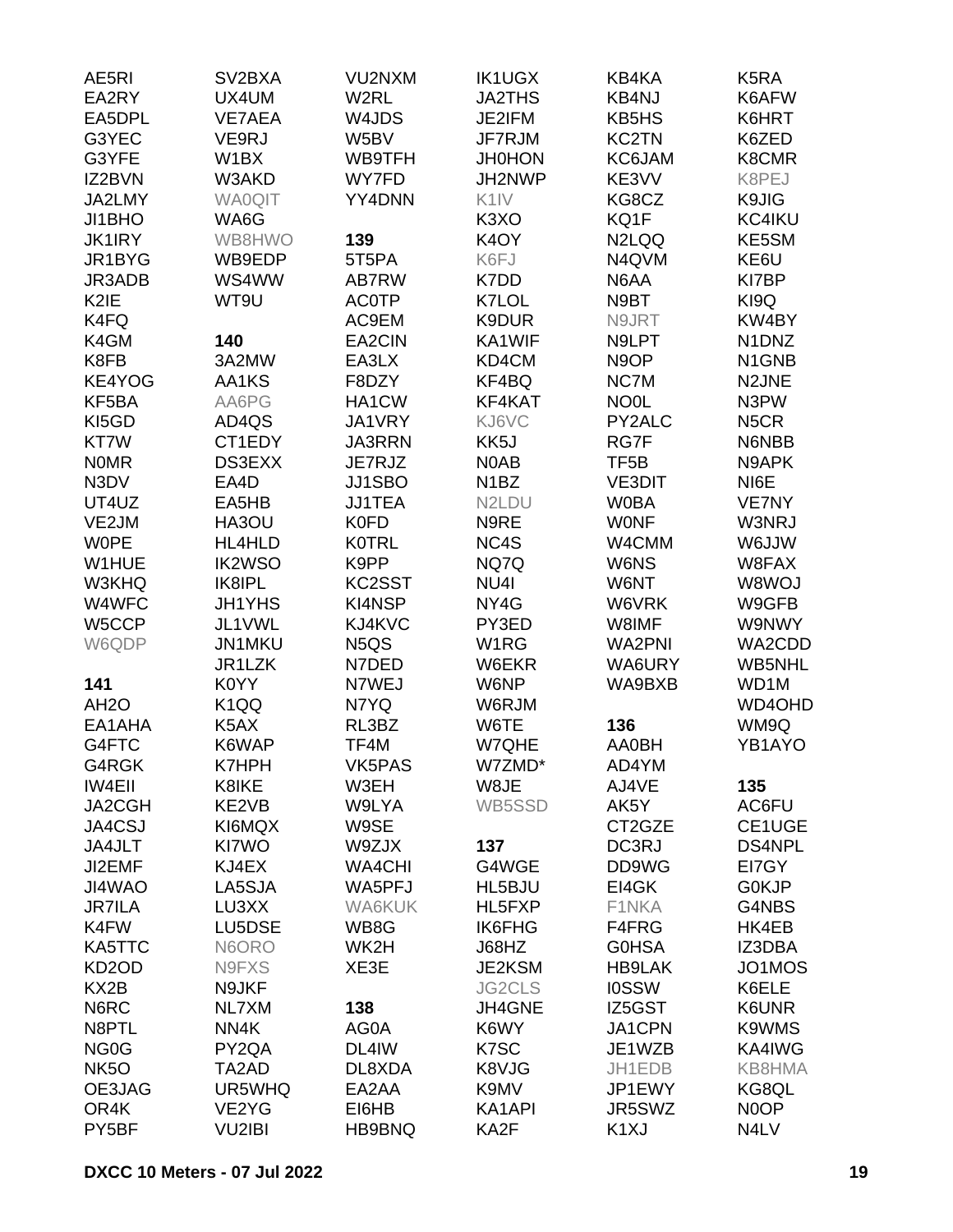| N4QM                           | N <sub>2</sub> MT <sub>G</sub> | NO <sub>2</sub> EL | SM5OBK             | 130                | AD4XV                          |
|--------------------------------|--------------------------------|--------------------|--------------------|--------------------|--------------------------------|
| N4SZE                          | N <sub>2</sub> ZR              | OH <sub>2</sub> IS | VE3SKX             | <b>AA0FT</b>       | G0AZE                          |
| N6FS                           | N3YZ                           | PY4OG              | <b>VU2ABS</b>      | <b>ABOMV</b>       | G3RZP                          |
| N7BD                           | N4LB                           | RA9SC              | <b>WONFL</b>       | AB <sub>1QP</sub>  | HL1OYF                         |
| NC6A                           | N <sub>5</sub> RN              | <b>SM0BGM</b>      | W2YP               | EA1ET              | IZ2CSX                         |
| NJ1Q                           | N7CQQ                          | VE3PLC             | W3BNN              | EA1MV              | JA5ALE                         |
| NN4RR                          | N8NH                           | <b>WOJMP</b>       | W4CWL              | G0OJG              | JE3PCP                         |
| NY7T                           | NG9E                           | W1SA               | W4GV               | G4SSH              | JH1ERJ                         |
| TA <sub>1</sub> L              | SM4JSF                         | W5WZ               | W4QA               | HB9DVZ             | JQ1PCX                         |
| VA3IC                          | SV7CUD                         | W6JK               | W4WB               | <b>IK7JTF</b>      | <b>K0HOA</b>                   |
| VE3OKK                         | VA3NO                          | W7AEP              | W5CTV              | JA3FHL             | K3ZI                           |
|                                |                                |                    | W8NP               |                    | K5HK                           |
| W1KG                           | VE7BC                          | W7BV               |                    | <b>JA7FVA</b>      |                                |
| W1TW                           | VU2XE                          | W7VP               | WA2VQF             | K2RNY              | K7TQ                           |
| W6PG                           | W3ENM                          | W7YED              | WB2ZKA             | K3FM               | <b>KA1NRR</b>                  |
| W6PLX                          | W5JMW                          | W8UMA              | WF1H               | K <sub>4N</sub>    | KA1UQU                         |
| W7EQ                           | W5OXA                          | <b>WB0CHS</b>      | WP4IWK             | K4ODL              | KA4VGE                         |
| W7LWI                          | <b>WA0WOF</b>                  | WB <sub>5</sub> P  | WY7M               | K4ZIW              | KD <sub>2</sub> T              |
| W8YV                           | WA2JBD                         | <b>YBOWWL</b>      |                    | K6AHG              | KF4GRA                         |
| W9LX                           | WA6DBC                         |                    | 131                | K6LPO              | KF8WQ                          |
| WA6SDM                         | WB7QXU                         | 132                | DF8FT              | K8CR               | KI8AE                          |
| WD5BJT                         | WB8IMY                         | 7J1ADJ             | DL2RD              | <b>KB0ADI</b>      | KU4BL                          |
| WJ1B                           | WG0O                           | DL1TPY             | EA2CLU             | <b>KB4KBS</b>      | KW3F                           |
| WW5RC                          | WO1X                           | DL5PW              | IT9KWF             | <b>KB5NME</b>      | LA2RE                          |
| YV5TX                          | XE <sub>1</sub> V              | DS1CPT             | <b>JA0AVS</b>      | N <sub>2</sub> ROM | N <sub>2</sub> JX <sub>C</sub> |
| ZS6AKU                         |                                | EC4KW              | JA1RRA             | N4UQM              | N <sub>2</sub> SG              |
|                                | 133                            | <b>EI2II</b>       | JH6CDI             | N6TD               | N3CYD                          |
| 134                            | 7M4CLF                         | F6OIE              | <b>K0XE</b>        | N6VWF              | N3EEN                          |
| AB9A                           | AA2WN                          | IT9YOZ             | K5MDX              | NK7L               | N3ER                           |
| AD <sub>1</sub> S              | CT7ABQ                         | IZ3XEF             | KA8QKY             | NZ <sub>5</sub> F  | N6FBL                          |
| AD <sub>3</sub> C              | DO2UDX                         | JA2KPW             | KB8UUZ             | ON5EQ              | N6MA                           |
| AE4VJ                          | EI8IQ                          | JE3GAR             | KD4CJO             | OZ3BJ              | N6OPR                          |
| DH1BAR                         | G3XLF                          | JF2AIJ             | KE5BR              | VE3GLA             | N7KH                           |
| DK5WN                          | HL1SX                          | JH1RMH             | <b>NOSFF</b>       | <b>VE7YBH</b>      | N7NF                           |
| EA7JB*                         | I6XGZ                          | JQ1CJF             | N <sub>2</sub> LMU | VR <sub>2</sub> CH | N7QT                           |
| <b>I0BJV</b>                   | <b>IK1RLI</b>                  | K <sub>2K</sub> J  | N4BRF              | <b>WOVU</b>        | OH2BEN                         |
| IZ2EWR                         | JA1DHY                         | K4VW               | N4SSD              | W1VE               | OZ6DX                          |
| JA1ASO                         | <b>JS6SCC</b>                  | K6NS               | N4UW               | W3DNA              |                                |
|                                |                                |                    |                    |                    | RT <sub>20</sub>               |
| JA2CPD                         | K3NF                           | K6SLO              | N6TR               | W4GHD              | <b>SMONUE</b>                  |
| JE5FLM                         | K3VAR                          | K7GT               | N8FDH              | W5BN               | SP3IBS                         |
| <b>JH0OXS</b>                  | K5EA                           | KA5OCW             | NI8Z               | W5YKU              | VK3NX                          |
| <b>JH6AUS</b>                  | K5FXB                          | KB2FCV             | NK4K               | W8FDV              | <b>VU3NXI</b>                  |
| <b>JK1SPQ</b>                  | K6UJ                           | <b>KB9ABI</b>      | NK7Z               | WA4HXC             | <b>WOUHL</b>                   |
| <b>JN3QNG</b>                  | KA4YAE                         | KD9ZR              | NX2T               | WA9IVH             | W6JP                           |
| K6LLQ                          | KD6IVL                         | KH <sub>6</sub> P  | <b>VE3TMG</b>      | WB <sub>2</sub> P  | W6NW                           |
| K8NIA                          | KE8RO                          | KR <sub>0</sub> O  | W5MCZ              | WB4PWZ             | W7DRM                          |
| K8PTT                          | KJ7M                           | KW4J               | W5RF               | WB4YPY             | W7SEQ                          |
| K9TRV                          | LA8ZAA                         | KX1G               | W7LEA              | WY4I               | W8JA                           |
| KA3WTT                         | <b>NOSL</b>                    | LU8DY              | WA6BFW             | XE1GZU             | WB6SZC                         |
| KB5RZY                         | N <sub>1</sub> BO <sub>B</sub> | N7LUB              | WA6BKR             | <b>YBONSI</b>      | WB7BBQ                         |
| KP4P                           | N5EIN                          | NS4M               | WA8YQR             | YO6DDF             | Z32ZM                          |
| MW2I                           | N6GY                           | OZ8RH              | WB8UJS             |                    |                                |
| N <sub>2</sub> GV <sub>B</sub> | N8WK                           | PY5DK              | YL3GDM             | 129                | 128                            |
| N2LMM                          | <b>NA0N</b>                    | RA6XV              |                    | AC7DX              | AE7U                           |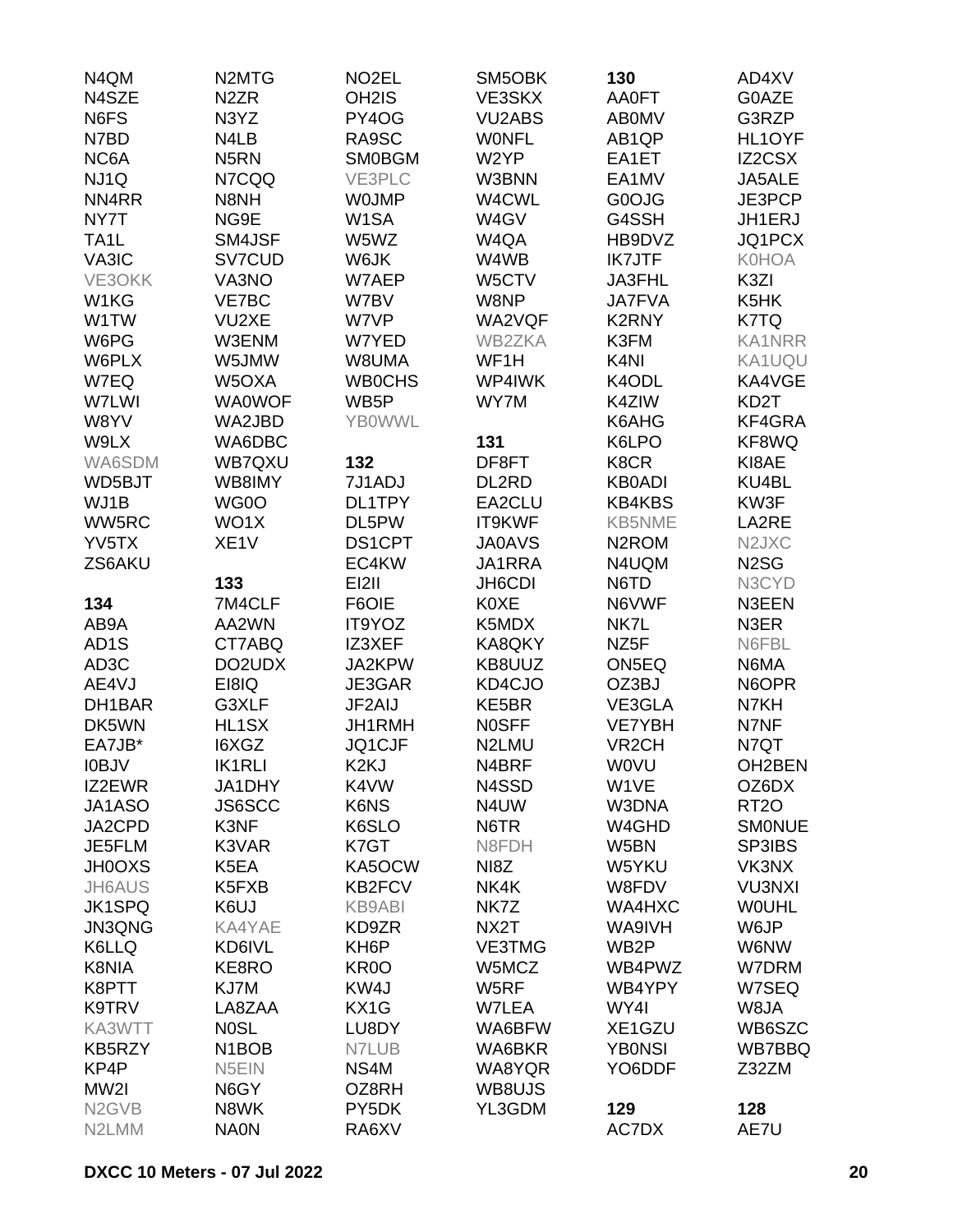| AP2IA             | ZS5LEE             | WB2KSP                         | EI9GLB             | 124                           | W8ASA                          |
|-------------------|--------------------|--------------------------------|--------------------|-------------------------------|--------------------------------|
| EA7ANV            |                    | WB2NUW                         | G3YBY              | 4X4MF                         | W8NT                           |
| <b>GOMMI</b>      | 127                | XE1NW                          | <b>HB9CPS</b>      | AB1JV                         | W9KX                           |
| I4JED             | AC7CZ              | YB2BNN                         | HB9DVO             | AE5VR                         | WB5IUU                         |
| IS0/YO3RA         | AD4YQ              |                                | <b>HB9TQL</b>      | AI8P                          | WB6FWS                         |
| <b>IZ0FUW</b>     | AE7G               | 126                            | HL5NBM             | AK0A                          | WB8BZK                         |
| <b>IZORPS</b>     | CA3CBM             | 2E0XAR                         | <b>IK5TBK</b>      | DF7HX                         | WP3C                           |
| JA1CPU            | DL2VWR             | AA4WX                          | JA1SNF             | <b>DHOLAI</b>                 |                                |
| JA1EMK            | DL9LBR             | DH8BAT                         | JA2QCX             | DL2PR                         | 123                            |
| JH2RMU            | DS4CNB             | DL1SWN                         | JA5OP              | EA3NG                         | AD9I                           |
| <b>K0CVD</b>      | EA4GQS             | DS2GOO                         | <b>JJ1IRS</b>      | <b>GM0LVI</b>                 | AI4WW                          |
| <b>K0IDT</b>      | EA5KA              | G3KDE                          | JR4DHK             | GW4EVX                        | AL7TC                          |
| K3EE              | EW4DX              | GM4AUP                         | K1HJC              | HB9FAQ                        | <b>DL3SBI</b>                  |
| K3FS              | F8GB               | <b>HS5SRH</b>                  | K <sub>1</sub> RY  | <b>IK2YQX</b>                 | DS5QLJ                         |
| K3OK              | FE1HIJ             | IT9RDG                         | K3LA               | JA1DOT                        | EA3HDZ                         |
| K4ZZR             | GW4HDR             | IZ3AYS                         | K4ZDT              | JA4DNC                        | F8DHE                          |
| K5WDW             | <b>IK3SWB</b>      | <b>JA0HXV</b>                  | K6CW               | JF3VEC                        | <b>HB9LEI</b>                  |
| K <sub>6</sub> OJ | <b>IK5OEA</b>      | JA6AQA                         | K6IQY              | JG1UKW                        | JA1UBZ                         |
| <b>K8CHN</b>      | IZ0GVZ             | <b>JA7HRM</b>                  | K7PB               | K <sub>2FJ</sub>              | JA2ODB                         |
| <b>KA0CWR</b>     | IZ6GSP             | JN1RFY                         | K7SO               | K3DQB                         | JE1ARQ                         |
| KA1YOP            | <b>IZ7QFN</b>      | K <sub>2</sub> KN <sub>B</sub> | K7WT               | K3NC                          | JE2FJI                         |
| KA3VVQ            | JA3BXF             | K4WFM                          | KA8PWQ             | K5RRD                         | <b>JH0FWV</b>                  |
| <b>KC0SB</b>      | JH2CYU             | K5DZY                          | KA8WEO             | K5VG                          | JH2QQL                         |
| KC1XX             | JJ1IDW             | K6QPZ                          | KC5BFM             | K7HG                          | JH4PMV                         |
| KK4MX             | JR4VEV             | <b>KB5DUP</b>                  | KK5UU              | <b>KB2HQE</b>                 | JK1UNZ                         |
| N <sub>1</sub> XL | <b>K0COP</b>       | KB9KEG*                        | KK6OH              | <b>KB7AZ</b>                  | K1MNO                          |
| N5TU              | K <sub>1</sub> ZO  | KE1AU                          | KM5RG              | <b>KE0RR</b>                  | K2DEB                          |
| N9IWL             | <b>K7WTG</b>       | KE3JS                          | LA7EIA             | KJ4QDZ                        | K <sub>2</sub> PH              |
| NG <sub>2</sub> C | KA1FUE             | KJ8O                           | N6NKT              | LA5EKA                        | K5JX                           |
| NN <sub>3</sub> V | KB8GHW             | KO <sub>9</sub> V              | N8JK               | <b>NOMHL</b>                  | K9UC                           |
| NN <sub>5E</sub>  | KC2STA             | <b>NOTA</b>                    | N9NB               | N <sub>1</sub> N <sub>D</sub> | KA1OEO                         |
| <b>NSOD</b>       | <b>KD0L</b>        | N9KO                           | NA1RL              | N <sub>1</sub> X <sub>S</sub> | <b>KB4TLH</b>                  |
| PU2WSQ            | KI0G               | NA9Q                           | NG7M               | N <sub>2</sub> IVN            | <b>KB7DWJ</b>                  |
| PU5SVE            | KR4EY              | OH <sub>5</sub> N <sub>G</sub> | ON7BJ              | N4EK                          | KE4HFY                         |
| SA3ARL            | KX7L               | ON4AGX                         | OZ1KWG             | N5RMS                         | KV7N                           |
| UN <sub>5</sub> C | KY6AA              | PY2RDZ                         | R6AZ               | N6WLF                         | LB2TG                          |
| UR5EIT            | LA4RT              | RM4C                           | <b>SM0BSO</b>      | NE <sub>5</sub> C             | <b>NOIWT</b>                   |
| VE3DWH            | N <sub>2</sub> LEB | VE4ROY                         | SM7GXR             | NI7F                          | N1QMM                          |
| W <sub>2</sub> OW | N3FX               | W3DAD                          | TF2LL              | NW <sub>2</sub>               | N <sub>2</sub> HJ <sub>Z</sub> |
| W4MIR             | N4FNB              | W4GWL                          | W3SE               | PP5VA                         | N3PV                           |
| W <sub>4</sub> RS | N4JOW              | W6KBB                          | W4DEM              | SM7TZK                        | N4EDT                          |
| W9AAZ             | N8NIJ              | W7CD                           | W4EJG              | UT7WZA                        | N5ATV                          |
| W9IAL             | NA4C               | W9GCH                          | W6JWK              | <b>VA3RKO</b>                 | N5OOB                          |
| WA2GVI            | <b>NA6O</b>        | WK9U                           | WA2FUZ             | <b>VE7VV</b>                  | N8HKJ                          |
| WB8RFB            | NH6YK              | WV2I                           | WA9DU              | W1ABC                         | N8LAS                          |
| WB8TRW            | NP3YL              |                                | WB2JFP             | W2ARP                         | N8MSA                          |
| WD1Z              | NZ <sub>50</sub>   | 125                            | WB2RHM             | W4FDS                         | NG4C                           |
| WD4GOY            | VA2EU              | AA8BN                          | WB5XX              | W4TGB                         | OH4MDY                         |
| WD4PTJ            | W4LZW              | AB9LF                          | <b>WD0CNU</b>      | W6FI                          | OZ6TL                          |
| WN1M              | W6TTG              | AC4VM                          | XE <sub>1</sub> AO | W6OZI                         | PY2SR                          |
| WQ6Q              | W7AVA              | CU7AJ                          | <b>YB0RX</b>       | W6RV                          | SM3JLA                         |
| XE1RP             | WA2YEX             | DS5AAQ                         | YE1AR              | W6YW                          | SP8TDV                         |
| YO3YC             | WB0YQT             | EA5AIH                         |                    | W7GSV                         | <b>UA0SC</b>                   |
|                   |                    |                                |                    |                               |                                |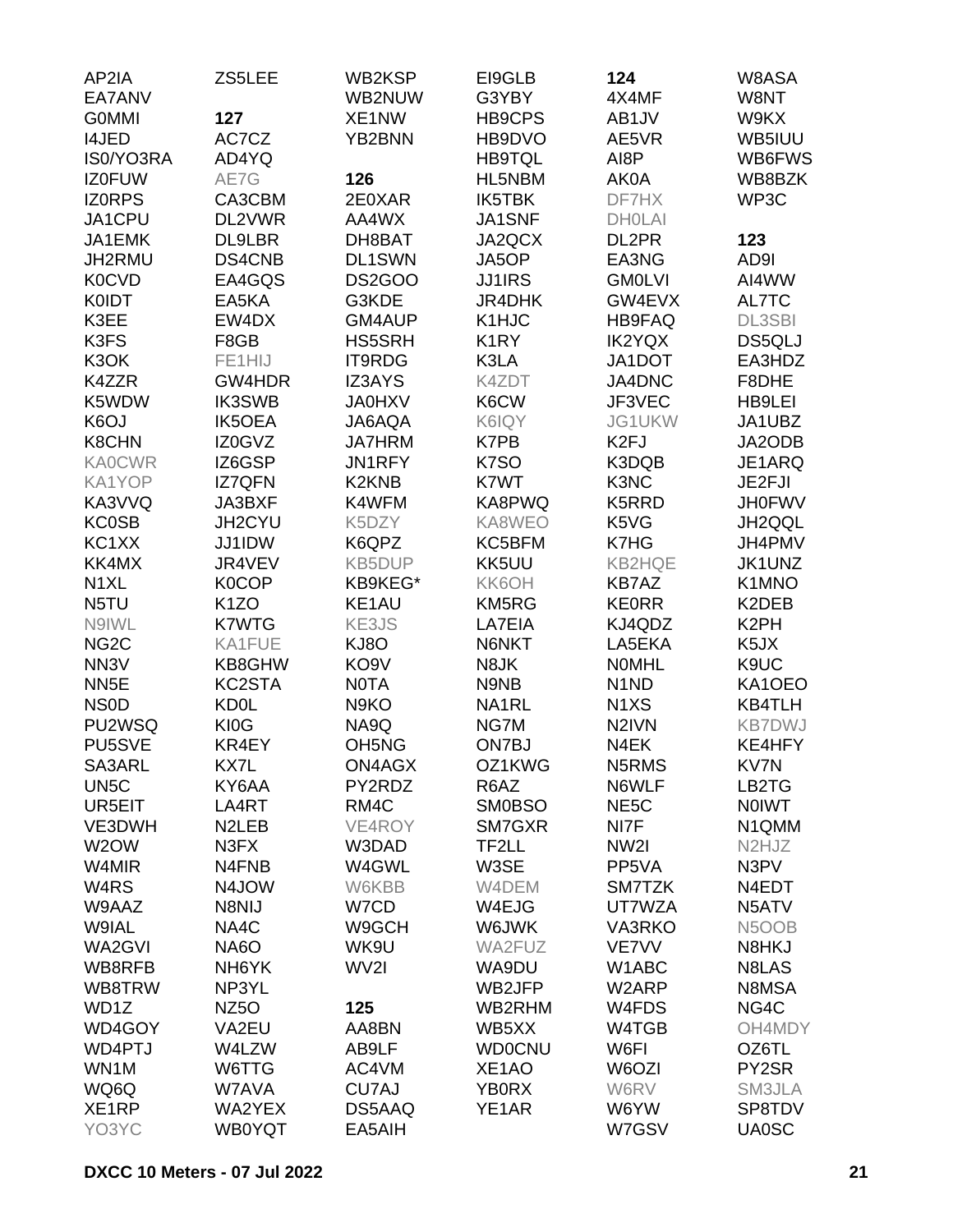| VE3DBD            | W3WH               | W4PGM              | KR <sub>1</sub> B              | KH6AT                         | KR4U                          |
|-------------------|--------------------|--------------------|--------------------------------|-------------------------------|-------------------------------|
| VU2MUD            | W5BK               | W8ERM              | KT <sub>1</sub> M              | KK4BDE                        | KS4XQ                         |
| W1GOU             | W5WS*              | W8MSP              | KW7XX                          | <b>KU0S</b>                   | LA4KGA                        |
| W1SKY             | W6DRB              | W9ACE              | N <sub>2LVI</sub>              | N <sub>2</sub> ENM            | LW8EXF                        |
| W3RMS             | W7EEH              | W9HB               | N7UQ                           | N <sub>2</sub> M <sub>G</sub> | N <sub>1</sub> JG             |
| W8EH              | W8LMG              | <b>W9NNK</b>       | N8KU                           | N5MOC                         | N <sub>2</sub> X <sub>D</sub> |
| W8GNM             | W8VK               | WA4SFF             | <b>NN0K</b>                    | N <sub>5</sub> PO             | N3BOB                         |
|                   |                    |                    |                                |                               |                               |
| WB2DZH            | W9EBY              | <b>WA7HR</b>       | NS <sub>1</sub> T              | N <sub>5</sub> RA             | N4GJ*                         |
| WP4BDI            | WA8LE              | WB4FDT             | PY3YD                          | N6MI                          | N4OXZ                         |
|                   | WA9LJK             | <b>WD9IOK</b>      | TA <sub>1</sub> H <sub>Z</sub> | N6RVZ                         | N4USB                         |
| 122               | WB <sub>2</sub> V  | WN5K               | UT9LC                          | NK <sub>5</sub> Z             | N6PM                          |
| 6K5AQY            | WB9JYZ             | WV0Q               | VE3BGG                         | <b>NQ2O</b>                   | N9DR                          |
| AA0BS             | WE2T               | WX4TM              | VE3VHH                         | OE3HGB                        | OH2LHE                        |
| AJ9K              | <b>WQ50</b>        | XE1ZTW             | VU2DED                         | ON6YH                         | PY2YW                         |
| CT7ABD            |                    | ZP6VT              | VU3WEW                         | SQ8VS                         | RW6MBC                        |
| DL5HU             | 121                |                    | W <sub>1</sub> CDC             | <b>VE3NQK</b>                 | SM3CKA                        |
| EA1WH             | AF6F               | 120                | W3WN                           | W1NXW                         | TA3J                          |
| <b>GOVUH</b>      | CT <sub>1</sub> GC | 4Z4KX              | WA3GOS                         | W3AT                          | VK7ZE                         |
| HB9KAM            | DL8DZV             | AA3GM              | WA3PBL                         | W <sub>4</sub> BAI            | VR <sub>2</sub> PX            |
| IC8XIL            | EA3DNC             | AA4MD              | WA5YNB                         | W4KCM                         | W4JTP                         |
| <b>IT9ZXX</b>     | FM5DN              | AC7JM              | WB2LEZ                         | W4RLM                         | W7KKC                         |
| <b>IW2FLB</b>     | G8BCG              | AC9X               | YO5OBA                         | W6FL                          | W7QC                          |
| <b>JE3TAT</b>     | <b>IK5ZAJ</b>      | AD5MD              |                                | W7ISG                         | W8KTH                         |
| JH1GNU            | JA2DCN             | AD9K               | 119                            | <b>WA4TCJ</b>                 | WA9EZT                        |
| JH4HMG            | JA9LX              | DS4DBF             | AA2A                           | WA6TQT                        | WB5TKI                        |
| JH6DUL            | <b>JH0AWC</b>      | F4DSE              | AB4OH                          | WB8JDV                        | WI7N                          |
| <b>JK7QJK</b>     | JL3OUW             | F5RZJ              | CU2BV                          | WD4NSB                        | <b>WS7W</b>                   |
| K3UW              | JO1SIM             | FB1UAW             | DL3ML                          | WI4NDS                        | XE <sub>1</sub> UN            |
|                   |                    |                    |                                |                               |                               |
| K4KSV             | JP1PZE             | HL1IWD             | EA4OR                          | WS4F                          | YV4EH                         |
| K4LCP             | JR4LZX             | IZ4COT             | F4FLF                          | XE1SGW                        | Z21GL                         |
| K6HMS             | <b>K10Q</b>        | JA1AA              | <b>GOUII</b>                   | YO6HSU                        |                               |
| K8ZH              | K <sub>2</sub> GW  | JA1CQT             | <b>GM7NZI</b>                  | ZL4PLM                        | 117                           |
| <b>KA1PGU</b>     | K3ZK               | JA1EYN             | <b>HL4GHT</b>                  |                               | AB2NI                         |
| KA1RWY            | K4HX               | JG1AKM             | IZ4GOL                         | 118                           | AD7XG                         |
| KB4CP             | K4JRK              | JO1RUQ             | JA1ITJ                         | AA4XR                         | DK9WZ                         |
| KF2ZQ             | K5LA               | JR2TZJ             | JA2AYP                         | AD6G                          | DL8ARJ                        |
| KH7T              | KC <sub>1</sub> LL | JR3RGX             | <b>JH0FBH</b>                  | DL9SAD                        | EA5GX                         |
| KJ8N              | KS7S               | JR4OFU             | JH1VES                         | G4RQI                         | EA6AU                         |
| <b>KM7OH</b>      | <b>NOPSJ</b>       | K0YL               | JH2BLM                         | G5CL                          | F5ELL                         |
| <b>KN4NO</b>      | N <sub>1</sub> FUS | K <sub>2</sub> KYH | JH2TIP                         | HB9GWJ                        | F5HRH                         |
| KR <sub>1</sub> S | N3DAP              | K3IZ               | <b>JP7FSO</b>                  | HL4GAV                        | <b>IN3TWX</b>                 |
| <b>MOAQM</b>      | N3GPU              | K3OQ               | <b>K0FTC</b>                   | HL5UOG                        | <b>IW8CGX</b>                 |
| <b>NOHWY</b>      | N5PLJ              | K <sub>5</sub> SI  | <b>K0MS</b>                    | HZ1TL                         | JA4RTX                        |
| <b>NOVTZ</b>      | N6EHA              | K7EKO              | <b>K0NO</b>                    | <b>JA1JYS</b>                 | JH1DGJ                        |
| N1TQP             | N6WHK              | K9YKL              | K <sub>1</sub> SVI             | JA1UTN                        | JH2BKA                        |
| ND3L              | N7HK               | <b>KA0IQT</b>      | K1XE                           | JE1PHH                        | JH3AKD                        |
| NF4L              | N9EA               | KB3KJ              | K5RQ                           | K0AD                          | JR4CZM                        |
| NY2E              | NC <sub>1</sub> M  | KC1OPD             | KA3HZI                         | K1WER                         | <b>K0SW</b>                   |
| PY5XH             |                    |                    |                                |                               |                               |
|                   | NF7D               | KC4WJV             | KB9IFH                         | K4DLG                         | K3QD                          |
| TF3JB             | NG8T               | KD1UH              | <b>KC0V</b>                    | <b>K4NNQ</b>                  | K4HEB                         |
| VE2ACP            | OZ2TF              | KD4BPZ             | KC8RPV                         | K7IA                          | K4PYT                         |
| VE3XK             | UT5UML             | KE4PMP             | KD9AC                          | KF <sub>2</sub> OG            | K5WN                          |
| VE9DH             | <b>W0QL</b>        | KQ4PK              | KE <sub>2</sub> OI             | KF5YZ                         | K8LE                          |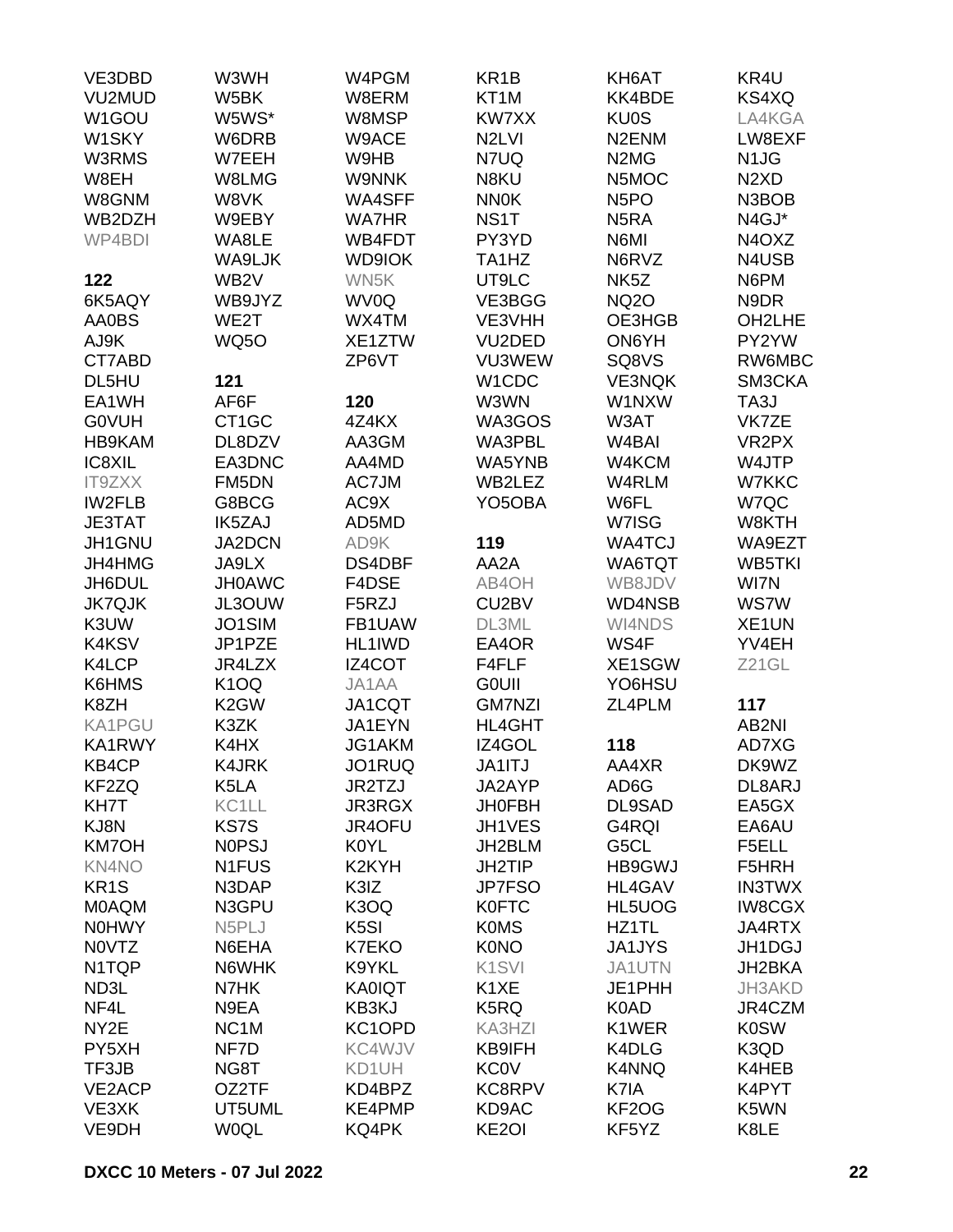| <b>KA2AJT</b>      | KG4TAH                          | <b>JN1LTZ</b>                  | AH7G              | DJ1HN              | WJ8E               |
|--------------------|---------------------------------|--------------------------------|-------------------|--------------------|--------------------|
| KB1CQ              | KN9N                            | JR2YIH                         | DB3KE             | DK5RL              | WP4YG              |
| KI0I               | LU4FTA                          | JS1QHO                         | DJ7UN             | DK7VW*             | WU4B               |
| KN <sub>2</sub> T  | N <sub>1</sub> IQC              | K <sub>2</sub> CY <sub>S</sub> | DL2ECZ            | DL2NAI             |                    |
| KS4YX              | N <sub>2</sub> L <sub>B</sub> J | K3WC                           | <b>DS1CCU</b>     | HL1ORP             | 112                |
| <b>MOHIH</b>       | N4XGI                           | K4FK                           | <b>DS5BRE</b>     | <b>IU0ICA</b>      | AA7DK              |
| N5TGZ              | N <sub>5</sub> SV               | K5GDX                          | EA5CZ             | <b>IV3KCB</b>      | AA8SW              |
| N8LIQ              | N6ZWC                           | K6AUD                          | F8EZE             | JA5PDS             | AD4IE              |
| NA9L               | N8MAS                           | K6VOX                          | G4BGW             | JA8GSN             | AF8P               |
| NJ9C               | N8TUT                           | K8CCV                          | G4XTA             | JE1VTZ             |                    |
|                    |                                 |                                |                   |                    | <b>DD0VE</b>       |
| PU2MTV             | N8YQX                           | K8TDJ                          | <b>HAODD</b>      | JG5DHX             | DL6ZBN             |
| RV3GW              | N9BD                            | KA1EKR                         | HA5AEZ            | <b>JH1AWJ</b>      | DL8UAT             |
| TF3VS              | N9HFR                           | KA4H                           | HL2EIZ            | JH1HYW             | DL9QJ              |
| VA6SP              | NI <sub>5</sub> D               | <b>KF7PBM</b>                  | <b>JA0BES</b>     | JH4FBV             | EI4GJB             |
| VE2LX              | NS4F                            | KP4AZ                          | JA1HBU            | JH8DEH             | EI5GSB             |
| VR2UW              | NT <sub>50</sub>                | KP4ED                          | JA3EYO            | <b>JH8XVH</b>      | EW2CR              |
| VU2SGW             | NZ <sub>0</sub> O               | LU1CQ                          | JA5MOO            | JI4UEN             | EW7BR              |
| W1LBC              | UA1TGQ                          | <b>NOVVV</b>                   | <b>JS6TWW</b>     | JJ1QJP             | G4VWI              |
| W6KNB              | VA3UU                           | N <sub>2</sub> PK              | K1YQ              | JO4JDU             | <b>GW0MAW</b>      |
| W7WP               | VA3VF                           | N3COG                          | K6BIA             | <b>K3RWN</b>       | HK4KM              |
| W9PJ               | VE3CWP                          | N <sub>4</sub> DJ              | K6WRF*            | K4EZS              | JA1BJI             |
| <b>WB7OHF</b>      | VE3VTG                          | N4PYI                          | KA1RRL            | K4TTZ              | JA4DUD             |
| YB1RED             | VR <sub>2</sub> CO              | N4TME                          | KB2NMV            | K7TU               | <b>JA7SN</b>       |
|                    | <b>WOALC</b>                    | N4UY                           | <b>KB7BLK</b>     | K8SM               | JE1BMJ             |
| 116                | <b>W0BOB</b>                    | N6RVI                          | KC8LTL            | KA0GOA             | <b>JH0BLI</b>      |
| AJ0I               | W1NT                            | N7DYT                          | <b>KE7PB</b>      | KB5FYV             | K <sub>1</sub> JIS |
| DH5WB              | W2ZK                            | N7GTE                          | KI4PG             | <b>KB7ZUT</b>      | K <sub>1</sub> QN  |
| DL8DWL             | W4GKR                           | N7VZ                           | KK6BY             | KC2RDW             | K <sub>2</sub> EN  |
| EA5AX              | W9KXQ                           | N8VUQ                          | KN1CBR            | KD1YV              | K3JMH              |
| EI9HQ              | WA1PFC                          | N9IJ                           | <b>KR7RK</b>      | KG9EE              | K3KE               |
| <b>G0KHO</b>       | WA6AEE                          | N <sub>9</sub> OI              | KT0F              | KV4AA              | K3UHU              |
| <b>GOUGO</b>       | WA6CDO                          | NN7A                           | N <sub>2</sub> JE | LA5RBA             | K5HW               |
| HB9VAB             | WA8MOA                          | NQ4A                           | N4PAJ             | N <sub>1</sub> CWR | K <sub>5</sub> PX  |
| <b>HL9NVT</b>      | WF6I                            | PU8YPL                         | N7FF              | N3JKS              | K6DS               |
| <b>IV3EFE</b>      | XE2YWH                          | SM5PEY                         | N9KBG             | N3UM               | K8TS               |
| <b>IW9FRB</b>      | YB1TQL                          | SV1QXU                         | ON4FU             | N4ART              | K9EMG              |
| <b>JA0DMV</b>      | ZP5CGL                          | SV2DSJ                         | PY3CJS            | N4HL               | <b>KB0EL</b>       |
| JA2RP              |                                 | VE2HJ                          | <b>SMOPRB</b>     | N9WK               | KB8DID             |
| JA3WMS             |                                 |                                |                   | NC4RY              |                    |
|                    | 115                             | VK5JR                          | SM6JWW            |                    | <b>KC6DKX</b>      |
| JH2DMO             | AA7FL                           | <b>WORDS</b>                   | VE2LHP            | NO <sub>0</sub> C  | KD2CYU             |
| <b>JH7IQQ</b>      | AB6WQ                           | W4BH                           | W3NB              | PP <sub>2FN</sub>  | KE <sub>1R</sub>   |
| <b>JK7LXU</b>      | DF8AN                           | W5PD                           | W4ETB             | PY2HP              | KH6DX              |
| JR3VMJ             | DL6ZNG                          | W6TUR                          | W4UEB             | SM4AMJ             | KJ4FSU             |
| K <sub>1</sub> DJ  | EA5DKU                          | W8RSJ                          | W5TFV             | TU <sub>2UI</sub>  | KY0Q               |
| K <sub>1</sub> ROA | EA5OB                           | WA4BAO                         | WA8TWM            | VE <sub>1</sub> HA | LU5OM              |
| K5HM               | G3TDH                           | WB9VGJ                         | WB4FNH            | W1DXH              | LU6AJA             |
| K6ETM              | G4XBL                           | WB9YJE                         | YL7X              | W1UN               | N4KM               |
| K6UT               | <b>JA2HOL</b>                   | WG2Y                           | ZP5CF             | W1USN              | N4NGR              |
| K9NX               | <b>JA3FRI</b>                   | ZF <sub>2RV</sub>              | ZS6NK             | W5WI               | OE9SLH             |
| KA2AAM             | JA3GAK                          |                                |                   | W7TG               | PA0QRB             |
| KC9WQ              | JF3KOA                          | 114                            | 113               | W9CC               | PU4MMZ             |
| KD4FNA             | <b>JI1FXS</b>                   | AA4AH                          | <b>AC5OO</b>      | W9FY               | SM7EJ              |
| KF6ILA             | <b>JJ7XTV</b>                   | AA6XV                          | AD8CW             | WE8T               | W1NR               |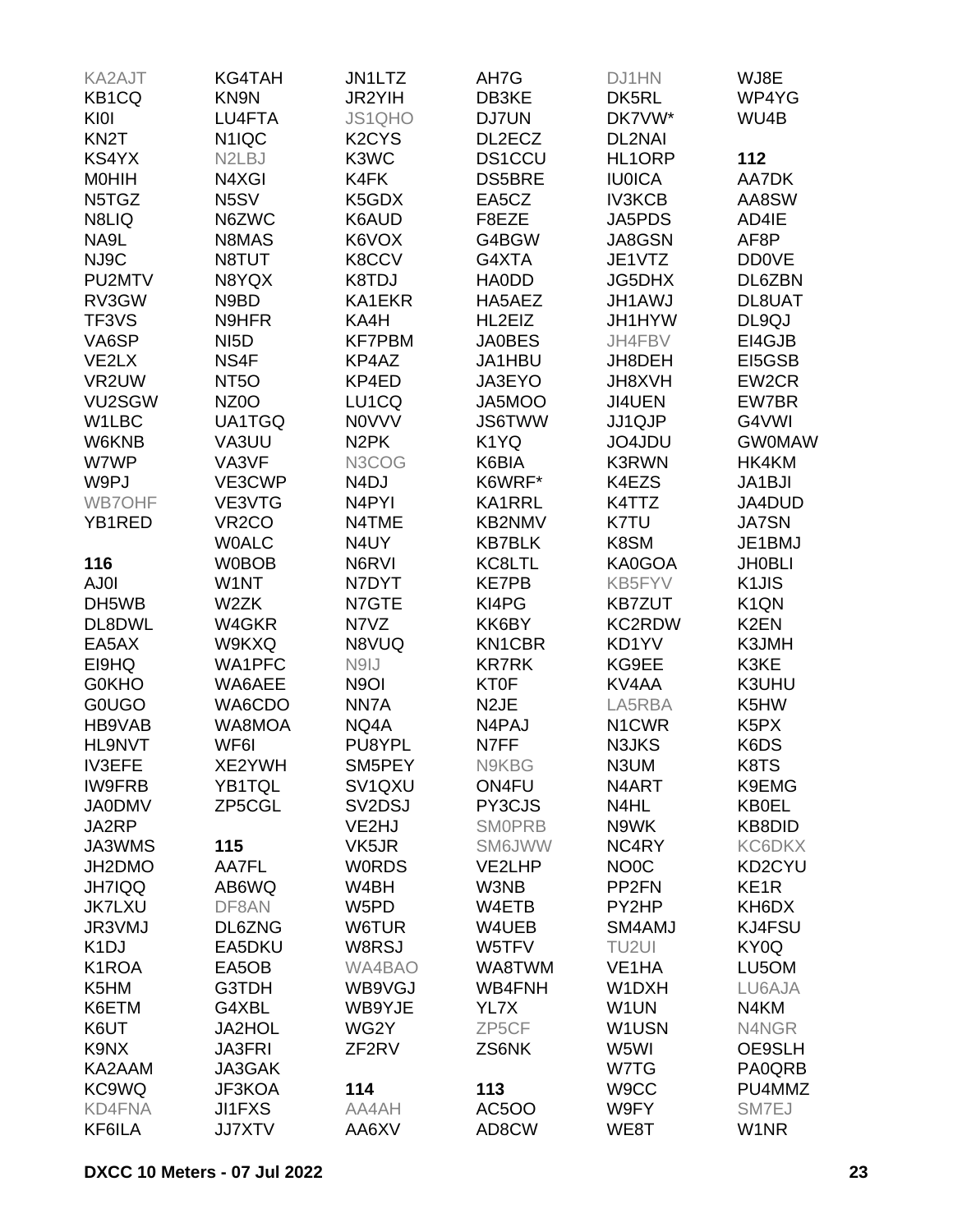| W4PWF*             | VK3EUZ        | KA1T               | WA3GFB                        | KC4SZG                         | WD5KBB            |
|--------------------|---------------|--------------------|-------------------------------|--------------------------------|-------------------|
| W5AJH              | VR2PM         | KA1VLH             | WA3MDR                        | KD4EE                          | WJ8Y              |
| W5SG               | VY2RU         | KA2UHJ             | WA3WOD                        | <b>KG0KG</b>                   | <b>YB0BAQ</b>     |
| W6TGI              | W1RDQ         | KA9ZAK             | WA9SQH                        | <b>KI0HA</b>                   | <b>YCODB</b>      |
| W9WGN              | W4EBI         | <b>KB0FTD</b>      | WB2SBO                        | <b>KK0DK</b>                   |                   |
| WA6QVM             | W4GF          | KB5YN              | WB3HLH                        | KK6M                           | 108               |
|                    |               |                    |                               |                                |                   |
| WB2EBS             | W5MV          | KB8FPK             | WM2B                          | KM4EX                          | 5N0ETP            |
| WB4BMM             | W6QL          | KC3KE              | WM4R                          | KO6N                           | 5W1SA             |
| WY4Q               | W8SFF         | KC4QYG             | <b>YB0IR</b>                  | <b>KS7U</b>                    | A61DJ             |
| YB2TS              | W9LU          | KD4BHH             | <b>YCOUSJ</b>                 | LA1ZE                          | AA5CV             |
| ZS2ACP             | WB1EPO        | <b>KN0A</b>        | YO6BHN                        | LY3BS                          | AB4U              |
| ZS6HO              | WB2LOS        | KN4T               |                               | N <sub>2</sub> KL <sub>S</sub> | AC6ZM             |
|                    | WI9R          | <b>KX7YT</b>       | 109                           | N <sub>2</sub> KOF             | AE7DW             |
| 111                | ZL2LW         | LA8D               | AA4NG                         | N <sub>2</sub> UFM             | AG5CN             |
| <b>5A1A</b>        |               | LA9JKA             | AB4ON                         | N3NVA                          | AI6II             |
| AA2LF              | 110           | <b>MM0DXH</b>      | AC5SU                         | N4DJT                          | AK9B              |
| AC5TN              | 4Z1RZ         | <b>NOPCV</b>       | AE6RR                         | N4YTB                          | CT1YH             |
| AD6E               | <b>9A9I</b>   | <b>NOSBN</b>       | AI6A                          | N5JUQ                          | F <sub>2</sub> AR |
| AF6PK              | AA2DY         | N4TKI              | BD4XA                         | N5RLM                          | F4GVO             |
| CE2RLS             | AA4MF         | N4WYH              | DH5AO                         | N6OI                           | G0AJH             |
| DL6DBF             | AB6FI         | N5HSF              | <b>DS3DNT</b>                 | N6TEZ                          | G4CBZ             |
| <b>E73D</b>        | AC6EX         | N5OND              | EA4EJP                        | N6TGM                          | G4OEQ             |
| EI9CJ              | AK9L          | N6GHG              | EA8TZ                         | N8CH                           | GI4NKB            |
| EI9HX              | D44PM         | N8DAQ              | EI9CN                         | N8IK                           | HA1CC             |
| HB9DSP             | DD9WL         | N9AZZ              | <b>GORPM</b>                  | NB9Q                           | IZ2DLV            |
|                    |               |                    |                               |                                |                   |
| <b>JA0BMS</b>      | DH1OAD        | N9DFD              | G3VDB                         | NG4P                           | IZ2MHT            |
| JA1BIV             | <b>DL2RUG</b> | N9NGG              | HA1DK                         | NJ1H                           | JA1DEQ            |
| <b>JA9WMS</b>      | DL8CZG        | <b>NN5O</b>        | <b>ISOBZR</b>                 | NT4W                           | JF7GTL            |
| <b>JF7NNI</b>      | E29TGW        | NP2MR              | IZ0GKB                        | NW3U                           | <b>JH0QYS</b>     |
| JH1CTV             | EI5EV         | NR8U               | IZ0SPA                        | OK2PKY                         | <b>JM1GYQ</b>     |
| JH4VDP             | F1HQY         | OM <sub>6</sub> CI | JA9BM                         | PA3EDP                         | <b>JN1CAK</b>     |
| JO3WHB             | F5AYZ         | OZ1CAR             | <b>JE7KQU</b>                 | PP <sub>5</sub> BZ             | JO1VRV            |
| <b>JS3OSI</b>      | HB9CA         | OZ9GA              | JF2RSF                        | PY2HN                          | <b>K0LB</b>       |
| K <sub>2</sub> YPT | HS1JZT        | SM6DIN             | <b>JH7BKN</b>                 | <b>S55SR</b>                   | K0ZM              |
| K4WSW              | <b>I4UUL</b>  | SP4CBE             | <b>K0IW</b>                   | SM2YIP                         | K1YA              |
| K7SX               | <b>IU8GNY</b> | TC <sub>2</sub> C  | <b>K0VG</b>                   | SM5NAS                         | K3USC             |
| K8LBT              | JA4BGK        | VA3FU              | K <sub>1</sub> CN             | UA6DX                          | K4AAS             |
| K9KJS              | JA5BZL        | VA3MDB             | K <sub>2</sub> AK             | <b>VE7AVC</b>                  | K4BS              |
| <b>KB5NJD</b>      | <b>JH0IEW</b> | VE3DRZ             | K <sub>2</sub> SNJ            | VE7BZ                          | K4MTS             |
| <b>KB7HDX</b>      | JH1APZ        | <b>VE3MSK</b>      | <b>K3PIN</b>                  | VU <sub>2</sub> AE             | K5BKT             |
| KC6QHA             | JH1XFR        | VR2IL              | K4HYJ                         | <b>VU2RCT</b>                  | K8ZEE             |
| KO <sub>4</sub> BI | JL1EEI        | W2NGC              | K4KO                          | W <sub>1</sub> IAN             | K9UO              |
| KO9A               | JQ1VNM        | W2PD               | K5BQJ                         | W2NUS                          | KA9BMY            |
| <b>NOHR</b>        | <b>JR0GXA</b> | W4CDR              | K <sub>5</sub> V <sub>R</sub> | W3CL                           | KB2EFX            |
| N <sub>1</sub> IBQ | K0HD          | W4EB               | K6VMV                         | W4KTR                          | KB3LTT            |
| N3JSS              | K5KND         | W4GTM              | K7GA                          | W4RK                           | <b>KB6DLN</b>     |
|                    |               |                    |                               |                                |                   |
| N4BCD              | K5MMH         | W4SUL              | <b>KA1TNK</b>                 | W6OES                          | <b>KC4ALG</b>     |
| ND1T               | K5RKS         | W5NX*              | <b>KA2DGV</b>                 | W7GAM                          | KC4DM             |
| PY2AB              | K5VUU         | W6VFA              | KA5OWI                        | W8AEF                          | KC5BFL            |
| PY2NZR             | K9EFX         | W6YZV              | <b>KB0OYA</b>                 | W9DEW                          | <b>KC7KOQ</b>     |
| PY2WO              | K9KJ          | W9OVQ              | KB <sub>2JOI</sub>            | WA6PFA                         | KE9UK             |
| UX5XK              | KA0VXK        | W9RZW              | <b>KB4OLM</b>                 | WB2JSM                         | KF2RW             |
| VE6ADB             | KA0ZPP        | WA3FAM             | <b>KC4LIQ</b>                 | WB6PJC                         | KM4LS             |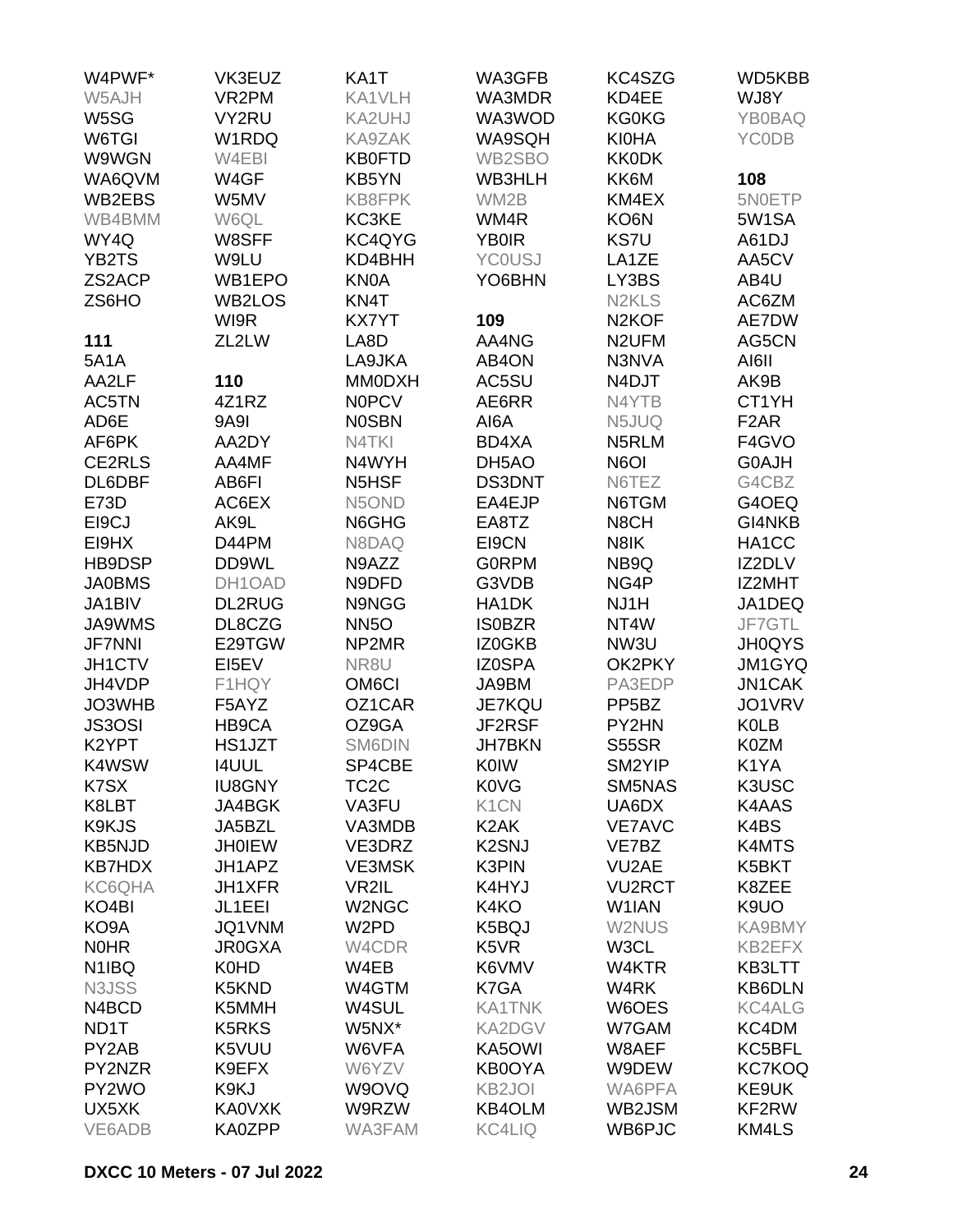| KX8Z                           | JA4IU                         | W3PQB                          | N7RQ              | <b>K0NV</b>                   | W <sub>1</sub> H <sub>S</sub> |
|--------------------------------|-------------------------------|--------------------------------|-------------------|-------------------------------|-------------------------------|
| LA1PHA                         | <b>JH6WMJ</b>                 | W <sub>4</sub> RJ              | N7ZZC             | K3DFL                         | W1KQ                          |
| LU9DC                          | JR3WXA                        | W4YR                           | N9III             | K3GP                          | W <sub>2</sub> CCW            |
| LY2AT                          | K <sub>2</sub> WK             | WA6VLS                         | NA4K              | <b>K4CNF</b>                  | W3UI                          |
| N <sub>2</sub> BC              | K3BAK                         | WB6AKF                         | NB <sub>0</sub> Q | K4JW                          | W4ARK                         |
| N <sub>2El</sub>               | K3YL                          | WB6MJB                         | NF4J              | K4MTT                         | W5JDF                         |
| N3FFR                          | <b>K4PWS</b>                  | YB1LZ                          | NM <sub>2</sub> A | K6GWN                         | W6KY*                         |
| N4XMD                          | K5FNR                         | ZL <sub>2</sub> OK             | NS7V              | <b>K8NOS</b>                  |                               |
| N <sub>5</sub> K <sub>ZZ</sub> | K5ZRK                         |                                | NT9F              | K9AQ                          | <b>WB0MNP</b><br>WB2AMU       |
|                                |                               |                                | OZ9XU             |                               |                               |
| N6UB                           | K6BY                          | 106                            |                   | <b>KA0DX</b>                  | WB2GMY                        |
| N6UOZ                          | K6DEX                         | AC8IL                          | P <sub>40</sub> P | KA1PDV                        | WB4KZW                        |
| N7JCO                          | KA3CXG                        | AE0Q                           | PY2BBQ            | <b>KA1STU</b>                 | WB6MSE                        |
| N8MCR                          | KA3UIH                        | DJ4SO                          | RC <sub>2</sub> A | KA2ZZM                        | WE1B                          |
| NE <sub>2U</sub>               | KC3Q                          | EA5KW                          | SM4RGD            | KB2LHH                        | WI2E                          |
| NI4Y                           | KD2SY                         | EA7SK                          | SM7CZL            | <b>KB4PMX</b>                 | <b>WL7OU</b>                  |
| NS <sub>1</sub> L              | <b>KE4BUS</b>                 | G4DBW                          | SM7HCJ            | KB6CIO                        | WW8RT                         |
| NZ4DX                          | KE8MK                         | G4EHT                          | <b>T95A</b>       | KB6UF                         | WX3P                          |
| PA3ELS                         | KF4GW                         | G8GFF                          | VK2UZ             | <b>KB9BGV</b>                 | YB9AY                         |
| RA4PQ                          | <b>KL7TC</b>                  | <b>IK8EHY</b>                  | <b>VK7NSE</b>     | KC <sub>2</sub> Q             | YE6YE                         |
| TA1PB                          | KL7XO                         | JA3TC                          | VY2BIJ            | KC4GKY                        | YO7DAA                        |
| TR8IG                          | KZ5DX                         | JA6XXF                         | W3KHG             | KC8KEF                        |                               |
| VK6OZ                          | LA9VBA                        | JE1COB                         | W5BR              | KC8YG                         | 104                           |
| <b>VU2MSA</b>                  | <b>MOADL</b>                  | JE1RRK                         | W <sub>5</sub> OV | KC9QQ                         | AA5IA                         |
| <b>VU3RGB</b>                  | <b>MOPCB</b>                  | JE2EBT                         | W7THY             | KE4IRZ                        | AA6Z                          |
| W1FYI                          | <b>NOMT</b>                   | JE4RAL                         | W8GBH             | <b>KF7RU</b>                  | AA8HH                         |
| W <sub>2QQ</sub>               | <b>NOOKK</b>                  | JH6AXY                         | W8VLD             | KM4FI                         | AA9XA                         |
| W6WR                           | N <sub>1</sub> IUN            | JP1LRT                         | W9FX              | <b>KN7PF</b>                  | AI1W                          |
| W7PY                           | N1SHM                         | <b>K0ETD</b>                   | W9IXD             | KQ4I                          | AK6DV                         |
| W7RTX                          | N <sub>2</sub> QLT            | <b>K0TL</b>                    | WA6ISP            | LB7ZG                         | <b>CU3HN</b>                  |
| WA4SFN                         | N3GJM                         | K <sub>1</sub> K <sub>Z</sub>  | <b>WD9ERO</b>     | M5LRO                         | <b>DJ0AH</b>                  |
| WA4WZR                         | N4BH                          | K4JDV                          | WF3M              | N <sub>1</sub> KM             | DJ7AX                         |
| WA9CCQ                         | N5DEE                         | K4SAF                          | WU1E              | <b>N2SO</b>                   | DL <sub>5IO</sub>             |
| WB5EUC                         | N <sub>5</sub> W <sub>D</sub> | K5BUD                          | WV8DX             | N4WJW                         | EA3DUU                        |
| WD4OBP                         | N6KZY                         | K6CIL                          | <b>YC0IKI</b>     | N4XXO                         | EI3GV                         |
| WN4DXL                         | N6WFK                         | K6JAD                          | YC1CWK            | N <sub>5FA</sub>              | EI3HA                         |
| WP4WS                          | N6WZI                         | K8OPV                          | YC6JRT            | N5SRY*                        | FB1OMN                        |
| YB <sub>1</sub> BI             | N7DNJ                         | <b>KA0ZIA</b>                  |                   | N6DJY                         | <b>G0GLH</b>                  |
| YU1GM                          | N8AID                         | KA3KWH                         | 105               | N6WDK                         | G3WXX                         |
| YU1LD                          | NC6K                          | KB5VNM                         | AA4UC             | N7AU                          | HI8PLE                        |
| ZS4JAN                         | NJ4V                          | KC3VE                          | DH5LAE            | N7TKQ                         | <b>HS1FVL</b>                 |
|                                | NP4AA                         | KC6ZZJ                         | DL1HQE            | N8VW                          | <b>IW1PUR</b>                 |
| 107                            | NY <sub>1</sub> V             | KC8IDF                         | EI4HQ             | NT7Y                          | <b>IZ0OTV</b>                 |
| AA3CY                          | OH6GP                         | KE <sub>5</sub> I              | EW8AX             | NX3A                          | JA1DXR                        |
| AA8KY                          | PY2TWI                        | <b>KE7AUB</b>                  | <b>HA0IT</b>      | OH3PYY                        | JA1DZN                        |
| AD5BV                          | RA <sub>5</sub> C             | KJ6YK                          | HZ1HN             | PA3EIH                        | JA3VQW                        |
| DL2BCW                         | RA9SAS                        | KX5RW                          | <b>JA0EZP</b>     | PU <sub>5</sub> OSB           |                               |
|                                |                               |                                |                   |                               | <b>JG3KLF</b>                 |
| EA1DOF                         | RM6LW                         | N <sub>1</sub> RCJ             | JA4GXX            | R <sub>2</sub> D <sub>G</sub> | JJ1VGA                        |
| <b>GOAEV</b>                   | SM3RRT                        | N <sub>2</sub> HY <sub>D</sub> | JA5BKR            | RG7A                          | JK1PEC                        |
| <b>IK2BGT</b>                  | UR4CW                         | N <sub>2</sub> K <sub>SE</sub> | <b>JA9ALR</b>     | RX3BP                         | K <sub>1</sub> PU             |
| JA1MOD                         | VK1ZL                         | N <sub>2</sub> TDT             | JH2AHZ            | UQ2GM                         | K2DBK                         |
| JA2CXK                         | VK4SDD                        | N3WL                           | <b>JH5OTE</b>     | VE3GQ                         | K2ITT                         |
| JA2FUP                         | <b>WOTLX</b>                  | N4GOA                          | <b>JI4HKA</b>     | VE5BJM                        | K2LUQ                         |
| JA4FKO                         | W3GLD                         | N4OWG                          | JL1GYZ            | VK2DAG                        | K3KTM                         |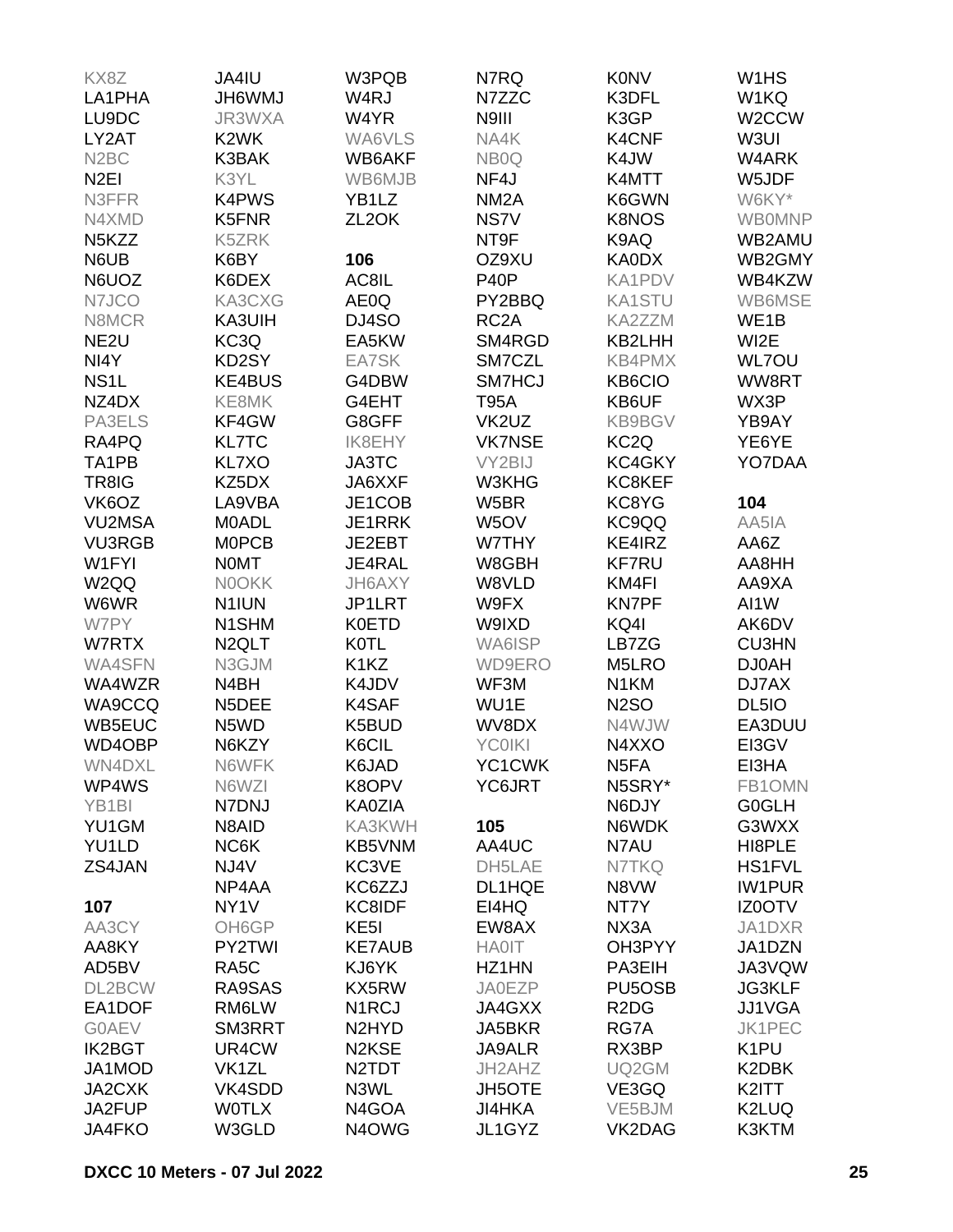| K4NTO               | W9CNF                         | <b>KA5TTQ</b>      | W7FYW             | K <sub>5</sub> PV               | PV8RR              |
|---------------------|-------------------------------|--------------------|-------------------|---------------------------------|--------------------|
| K6USN               | WA2HIP                        | KA8ZMZ             | W9CMD             | K6ME                            | RU3DVR             |
| K8JHD               | WA2OJK                        | KA9UVY             | W9HZ              | K7IG                            | SP1NEN             |
| K9AAN               | WA6BOB                        | <b>KB0AXB</b>      | <b>WA0TML</b>     | K7JI                            | <b>VA3IKE</b>      |
| <b>KA0NBU</b>       | WB2AIV                        | <b>KB2NEK</b>      | WA2NZA            | K7LET                           | <b>VE3NLS</b>      |
| KA1UAL              | WB4OEE                        | <b>KB9RNO</b>      | <b>WA2ZNC</b>     | K8BNJ                           | VE6BOS             |
| KA3VXL              | WB7OJV                        | KC1NA              | WA3UER            | K9WA                            | VO <sub>1</sub> AU |
| KB2VK               | WB8TGY                        | KC4PDQ             | WA4ECA            | KA3TLE                          | VP2MBA             |
| KC1WQ               | WB9SMX                        | KC5OEG             | WA4RYW            | KA4WUJ                          | VU2MB              |
| KD6GC               | WC4V                          | KC <sub>9</sub> C  | WA5TXI            | KA8NTX                          | VU <sub>2</sub> OT |
| <b>KD7RX</b>        | WD9GNF                        | KD3IQ              | WA8LRW            | KA8SHZ                          | <b>W0ARW</b>       |
| KE6FCT              | WF5K                          | KF8XS              | WB5PSN            | KA9KTY                          | W <sub>1</sub> TI  |
|                     |                               |                    | WD3P              | KB1ODO                          | W <sub>2</sub> PP  |
| KF4YOW              | WK3A                          | KI6SC              |                   |                                 |                    |
| KF6DBW              | <b>WM0G</b>                   | KK7X               | WD4AFY            | KB2DLY                          | W2VE               |
| KK4ODQ              | YB3CN                         | KO4F               | WM2U              | KB4UF                           | W4DHE              |
| KV5WS               | YE <sub>2</sub> C             | KP4RAT             | WP4NIX            | KB6AXK                          | W4PWR              |
| LW6EMI              | YL2IP                         | KT6VV              | WQ8E              | <b>KB7GAP</b>                   | W5AFY              |
| <b>NOTR</b>         |                               | <b>NOIRV</b>       | YB1AD             | <b>KC4PMS</b>                   | W5RRK              |
| N <sub>1</sub> AO   | 103                           | <b>NOUCR</b>       | YB6LAY            | KC4TVZ                          | W7ABC              |
| N <sub>1</sub> KI   | AA3RZ                         | N1GRG              | YB8HZ             | <b>KC4ZMA</b>                   | W7PC               |
| N3MWQ               | AD4KJ                         | N1JQJ              | ZS6Y              | KC6UEW                          | W8LAQ              |
| N4EL                | CE2SQE                        | N1JYZ              |                   | KC8HWV                          | W8LQ               |
| N4QAI               | CE7KF                         | N <sub>2</sub> MIP | 102               | KE3ZT                           | W8MAC              |
| N4THE               | <b>DF0AD</b>                  | N3GSE              | 2E0OOO            | <b>KE7GI</b>                    | <b>WAOLJM</b>      |
| N4WOT               | DL3BUE                        | N3MX               | 9A3LYL            | KE9UA                           | WB1CNX             |
| N4XEN               | EC4YO                         | N3PPH              | 9M2CQC            | KF5WCP                          | WB1CTO             |
| N5NHY               | <b>G0PSE</b>                  | N4DOU              | 9M8DEN            | KF9WV                           | WB5RKT             |
| N8HM                | <b>GOTHF</b>                  | N4GYT              | 9W6IVY            | <b>KI0KN</b>                    | WF4W               |
| N9GHM               | G4UXL                         | N4QGH              | AA3EU             | KJ5RC                           | WK8X               |
| N9UFO               | G8GNI                         | N6QBZ              | AD5HV             | KK5BW                           | WS7O               |
| N9VD                | HC1HC                         | N7NM               | AF6WU             | <b>KQ40</b>                     | YS1GMV             |
| NJ8J                | <b>IK2HLM</b>                 | N7XG               | CE8EIO            | KS <sub>2</sub> X               | ZS4Y               |
| <b>NP3O</b>         | <b>IK5TTA</b>                 | N9HQA              | CT7ANG            | KV4QS                           |                    |
| OZ9U                | JA1PVX                        | NH6XM              | DB6VH             | <b>KW7N</b>                     | 101                |
| PU <sub>2</sub> RIO | JA3PYC                        | NT8V               | EI4DQ             | LZ1HY                           | A41ZZ              |
| <b>SMOSHG</b>       | <b>JA7FKW</b>                 | NT8Z               | <b>GODRM</b>      | <b>NOJX</b>                     | AA1BL              |
| SV3GLL              | JE7DOT                        | OZ5JQ              | <b>G0DTX</b>      | <b>NOOFR</b>                    | AB2JT              |
| SV7BVM              | <b>JG2MLI</b>                 | RV3A               | <b>GOKTN</b>      | N <sub>1</sub> C <sub>D</sub> O | AC3T*              |
| TA <sub>1</sub> CQ  | <b>JI5RPT</b>                 | RW4NJ              | G3SEM             | N1HRA                           | AC8TO              |
| VE3EDY              | <b>K0BRO</b>                  | RZ6LB              | <b>GM0SCA</b>     | N <sub>1</sub> TA               | AC <sub>9</sub> O  |
| VE3TPZ              | <b>K0HIP</b>                  | SM3GBA             | <b>H44MS</b>      | N <sub>2</sub> PK <sub>X</sub>  | AD4PU              |
| VE <sub>5</sub> UO  | <b>K0NN</b>                   | SM3WMU             | <b>HG7JBN</b>     | N <sub>3</sub> P <sub>S</sub>   | BD4QH              |
| VE6YC               | K <sub>1</sub> H <sub>C</sub> | SM4OSB             | IK3OYY            | N <sub>4</sub> PF               | <b>CD3TSK</b>      |
|                     | K3NQ                          | SM6ELY             | <b>IK7NXU</b>     | N5QPM                           | CE6KL              |
| VE7EOA              |                               |                    |                   |                                 |                    |
| VK <sub>2</sub> GR  | <b>K3RRR</b>                  | SV4FFL             | JA6JYM            | N6AJR                           | CT5HRW             |
| W2AVA               | K3TUF                         | VE30ZN             | JF3AHI            | N6QA                            | DF4NR              |
| W3ATV               | K4KFH                         | <b>VE7ACN</b>      | JG3KMT            | N8JHJ                           | DH5YAK             |
| W3CF                | K4NLL                         | VK4ZP              | JN2BAV            | N9ITY                           | DJ3GZ              |
| W3MDO               | K4WJ                          | VR <sub>2</sub> CC | <b>K0SP</b>       | ND8DX                           | DL1DWI             |
| W <sub>4</sub> CU   | K5DWB                         | <b>WOTF</b>        | K <sub>1</sub> IG | NE3I                            | DM5TI              |
| W4KYA               | K8RCT                         | W3OVZ              | K3JRR             | <b>OH7TV</b>                    | DS4GQR             |
| W5GOW               | K <sub>9</sub> OZ             | W6FZA              | K5AAD             | PA3GNZ                          | DS5JMG             |
| W7HJ                | KA0YZT                        | W6OJR              | K5DXR             | PD3EM                           | DU1IVT             |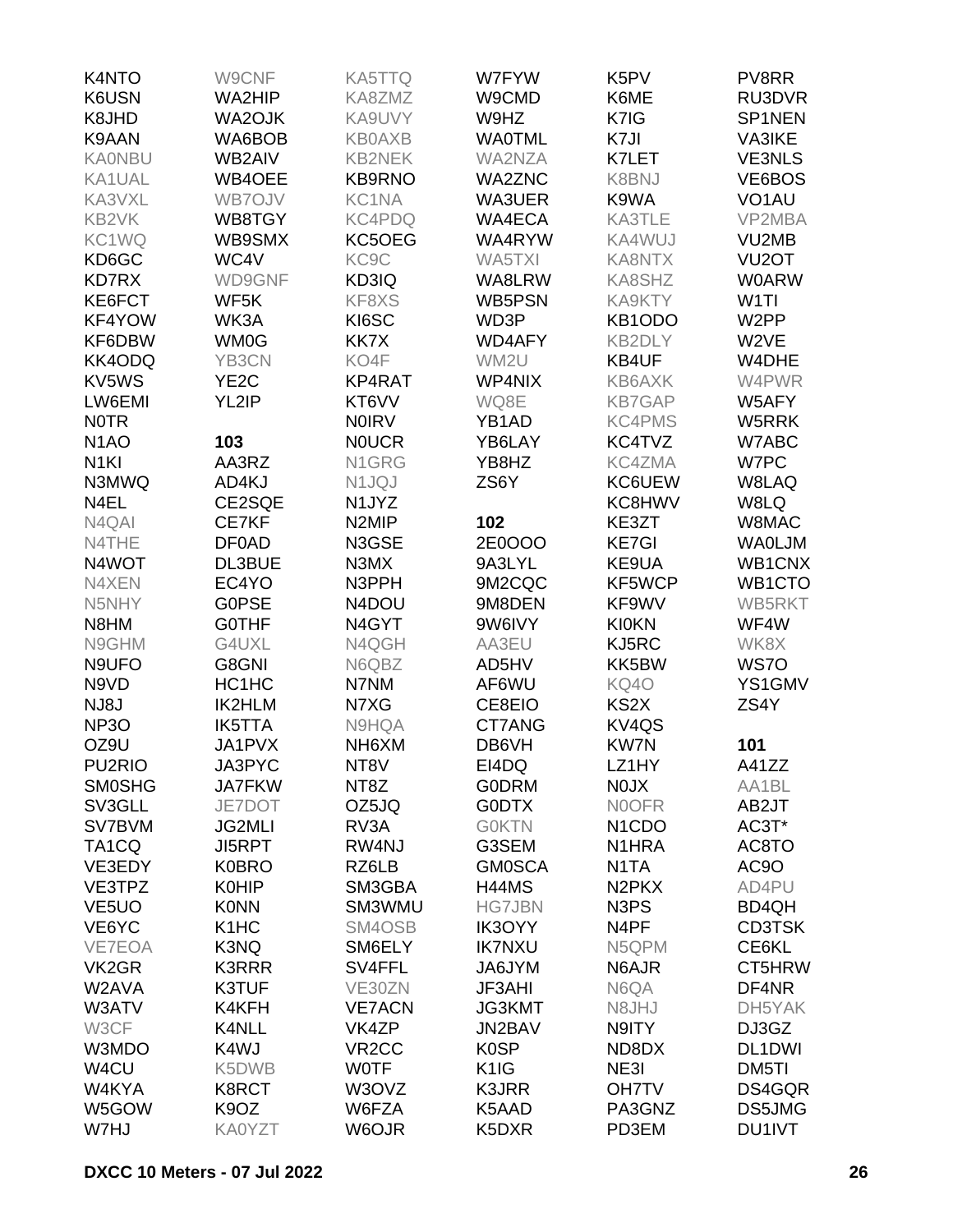| EA3TA                         | N <sub>2</sub> SLO  | ZS6HON             | <b>JR3PKO</b>                 | N <sub>1</sub> IND            | UA6LCN             |
|-------------------------------|---------------------|--------------------|-------------------------------|-------------------------------|--------------------|
| EA8RH                         | N <sub>2</sub> XTT  |                    | K <sub>2</sub> QQ             | N1LXM                         | VA2SS              |
| F6ARS                         | N <sub>4</sub> MI   | 100                | K2RKJ                         | N <sub>2</sub> DWR            | VA3MAH             |
| FB1MRQ                        | N4WUV               | 7N2OKM             | K <sub>2</sub> TF             | N <sub>2</sub> GYM            | VA3SPN             |
| G4CJC                         | N4XGW               | 9W2WWW             | K4JRA                         | N <sub>2</sub> JBA            | VE2EVN             |
| GM6NX                         | N4YFV               | A61ZX              | K4VAC                         | N <sub>2J</sub> GN            | VE <sub>2</sub> GT |
| HC1HN                         | N6AKI               | AA1LS              | K4XZ                          | N <sub>2KI</sub>              | VE3YXO             |
| <b>IK2SYK</b>                 | N6IFW               | AA2GS              | K <sub>5</sub> H <sub>X</sub> | N <sub>2</sub> LYP            | VE4UD              |
| IK5JAP                        | N7IHI               | AB8DD              | K6WRF                         | N <sub>2</sub> XY             | VE6KY              |
| IZ1EPM                        | N7ODM               | AF <sub>5</sub> I  | <b>K7FRY</b>                  | N3LFC                         | VK <sub>2</sub> ZR |
| IZ4IRO                        | N7ON                | AI4C               | K9IZT                         | N3LRP                         | VK5GR              |
| IZ7QSS                        | N8NAE               | AJ5ZX              | <b>KA1RRX</b>                 | N <sub>4</sub> G <sub>D</sub> | VR2VGM             |
| JA1IAW                        | N9YKE               | AK1P               | KA5SYP                        | N4NFK                         | VU2TMP             |
| JA1KZP                        | NJ6W                | <b>BD7BW</b>       | KA6TTV                        | N4NPX                         | <b>VU3CAU</b>      |
| JA3WFQ                        | NU <sub>5</sub> V   | BG4HJE             | KA9ZQS                        | N5PEN                         | <b>W0QKL</b>       |
| JA4EVN                        | NW <sub>5Q</sub>    | BG8PA              | <b>KB2KRP</b>                 | N6AJ                          | W1SGC              |
| JA5EEU                        | NX8W                | BH4UTT             | <b>KB4SVP</b>                 | N6JKC                         | W2VU               |
| JJ2BLV                        | OE1PFC              | C31LD              | KB5BCR                        | N7NW                          | W3DQS              |
| JR7TJP                        | OZ1KSN              | CT3NA              | KB8CQX                        | N8FXH                         | W3JM               |
| <b>K0HCV</b>                  | PC <sub>5F</sub>    | DB <sub>2</sub> WD | KC2SIZ                        | N8NWA                         | W4EPM              |
| K10IK                         | PV8ADI              | <b>DD0VU</b>       | KD4ACG                        | N8TFD                         | W4GBX              |
| K1UKX                         | PY8AJD              | DK7GH              | KD4ZAT                        | N9HSB                         | W4LEW*             |
| K <sub>1</sub> VU             | <b>SMOLPO</b>       | DL2DCX             | KD6RF                         | N9IUA                         | W5AAJ              |
| K3TXT                         | <b>SMOXG</b>        | DL3XAC             | KE1IU                         | NA3M                          | W6JBO              |
| K4BNC                         | SV <sub>1</sub> EOS | DL7AA              | KE2IG                         | NB <sub>3</sub> R             | W6JEN              |
| K5DGY                         | UY5AR               | EA1QS              | KF7CG                         | NH <sub>6</sub> L             | W7AAA              |
| K <sub>5</sub> X <sub>S</sub> | VK4EFX              | EA3GOP             | <b>KG0BN</b>                  | NZ4CW                         | W7DXW              |
| K6CJ                          | W4HY                | EA3ZD              | KI4BKE                        | OE1KJW                        | W7GTF              |
| K6VKO                         | W5OKE               | ES2TI              | KJ2AM                         | <b>ON7BS</b>                  | W7IMU              |
| <b>K7EMI</b>                  | W5WPN               | F5JWH              | <b>KK4AND</b>                 | OV <sub>5</sub> O             | W7RRS              |
| K7WV                          | W6OP                | F5LMI              | <b>KK4CQN</b>                 | OZ1GCT                        | W7UV               |
|                               |                     | F8AEE              | KK4WAC                        | OZ5VO                         |                    |
| K8TVD<br>K8VE                 | W6OU<br>W8KSC       |                    | KM4HQE                        | PA3GFE                        | W8PE               |
|                               |                     | <b>GOMBA</b>       |                               | PB7XYL                        | W8QW               |
| K9DEB                         | W9ATU               | G3LLX              | KM4VI<br>KM8AM                |                               | W8WG               |
| K9EGS                         | W9CP                | G3YJQ              | <b>KN4GKR</b>                 | <b>PD0MBZ</b>                 | W9YRZ              |
| K9VD<br><b>KA0PSE</b>         | W9IE                | G4IQM              |                               | PF7M                          | WA1ANB             |
|                               | WA3OSR              | G4NAQ              | KO4MA                         | PU2GTA                        | WA1UAY             |
| KA1SPO                        | WA3PAK              | HB9CZF             | KO4OSA                        | PU2KSQ                        | WA2VJL             |
| KA3TWE                        | WA4KSO              | HB9EE              | KP4EIT                        | PU5IKE                        | WA3IOU             |
| <b>KB2JSG</b>                 | WA4VOC              | HI8S               | <b>KR0P</b>                   | PV8AJ                         | WA5ICA             |
| KB4VIR                        | WB2MKX              | HL2ZN              | KR4IN                         | PY2TMV                        | <b>WA7SCH</b>      |
| KC4RV                         | WB4KUZ              | <b>IK1PFE</b>      | KU4FP                         | PY3DJB                        | WA8EFK             |
| KD4YDD                        | WB4UMQ              | <b>IK8HEO</b>      | LA3ANA                        | PY3OG                         | WB8NUT             |
| KE6HKI                        | WB5TOI              | IU4BIP             | LA8OKA                        | R <sub>2</sub> ARR            | WB9RAS             |
| KJ4SKO                        | WC <sub>2</sub> K   | IU8IYE             | LA8W                          | RA3UT                         | WD4HXN             |
| KM8V                          | WD4OAY              | IZ5IMB             | <b>M0GVZ</b>                  | RA6XB                         | WH6FZ              |
| KN6RO                         | WD6FF               | <b>JA0MRW</b>      | <b>MORTP</b>                  | RW3QHN                        | WJ1E               |
| KO <sub>1</sub> H             | WD8DYO              | JA1UTC             | MM1PTT                        | S57NML                        | WL7BPF             |
| KU8T                          | WD8MQY              | JA3MHV             | <b>N0ATQ</b>                  | SM <sub>1NJC</sub>            | WM4W               |
| LY3BA                         | WG8Y                | <b>JA9IWR</b>      | N <sub>1</sub> AH             | SP9SOU                        | WP4CQ              |
| <b>MOPTZ</b>                  | WO8USA              | JE1FYV             | N1CPL                         | SV3EXP                        | WR5G               |
| <b>NOSCE</b>                  | WU5E                | JF2UUP             | N1FYF                         | SY <sub>1</sub> BFI           | WW4CP              |
| N <sub>2</sub> PL             | YB1FWO              | JR1CAD             | N <sub>1</sub> HO             | TA1UT                         | <b>YB0AI</b>       |